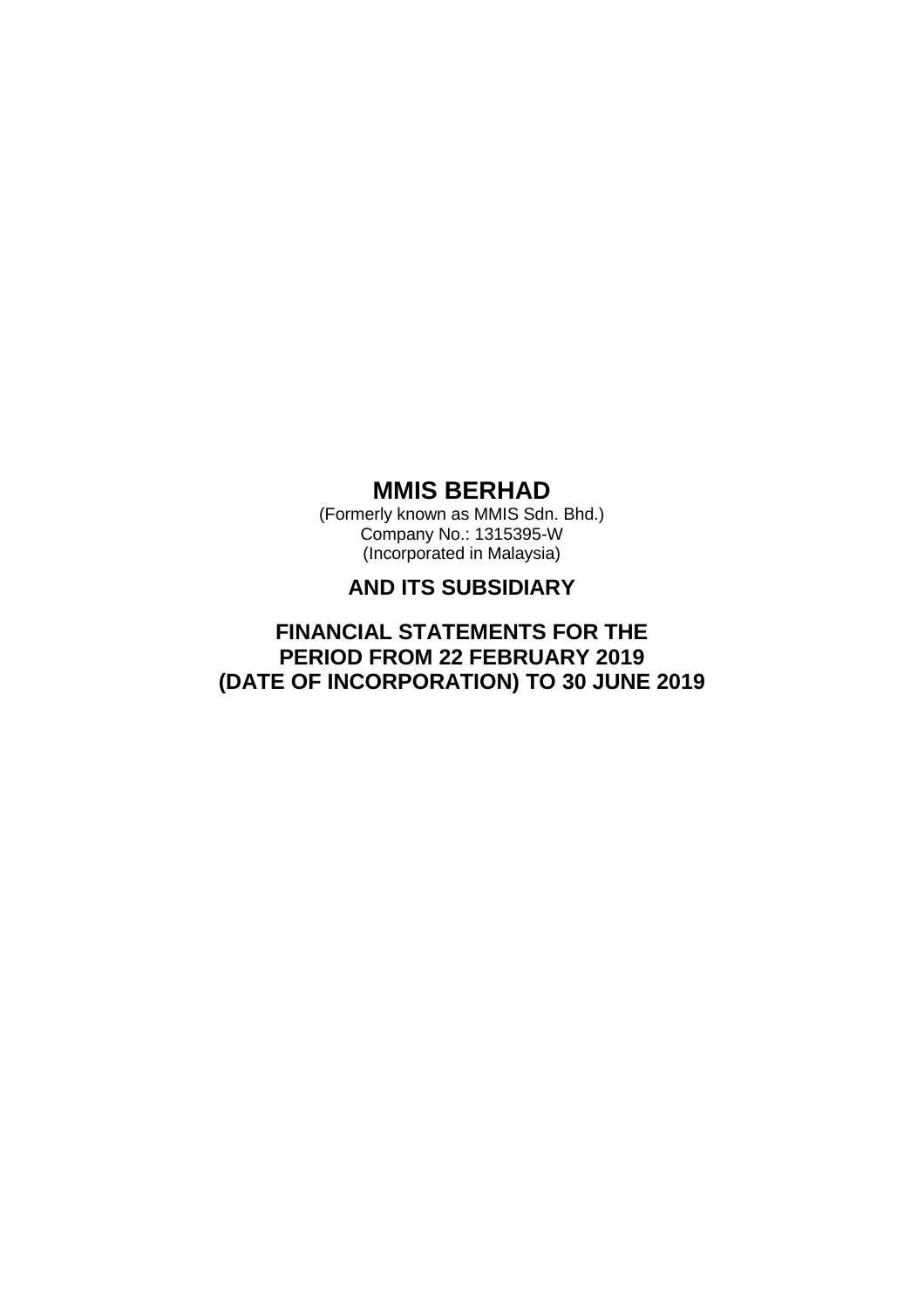(Formerly known as MMIS Sdn. Bhd.) Company No.: 1315395-W (Incorporated in Malaysia)

# **AND ITS SUBSIDIARY**

# **DIRECTORS' REPORT FOR THE PERIOD FROM 22 FEBRUARY 2019 (DATE OF INCORPORATION) TO 30 JUNE 2019**

The Directors have pleasure in submitting their report and the audited financial statements of the Group and of the Company for the financial period from 22 February 2019 (date of incorporation) to 30 June 2019.

# **PRINCIPAL ACTIVITY**

The Company is principally engaged in investment holding whilst the principal activities of the subsidiary are as stated in Note 5 to the financial statements. There has been no significant change in the nature of these activities during the financial period.

## **SUBSIDIARY**

The details of the Company's subsidiary are disclosed in Note 5 to the financial statements.

# **CHANGE OF NAME**

On 29 April 2019, MMIS Sdn. Bhd. was converted into a public company limited by shares and adopted the name MMIS Berhad.

## **RESULTS**

|                       | <b>GROUP</b><br>RM | <b>COMPANY</b><br>RM |
|-----------------------|--------------------|----------------------|
| Profit for the period | 3,492,506          | 427,194              |

# **RESERVES AND PROVISIONS**

There were no material transfers to or from reserves and provisions during the financial period under review except as disclosed in the financial statements.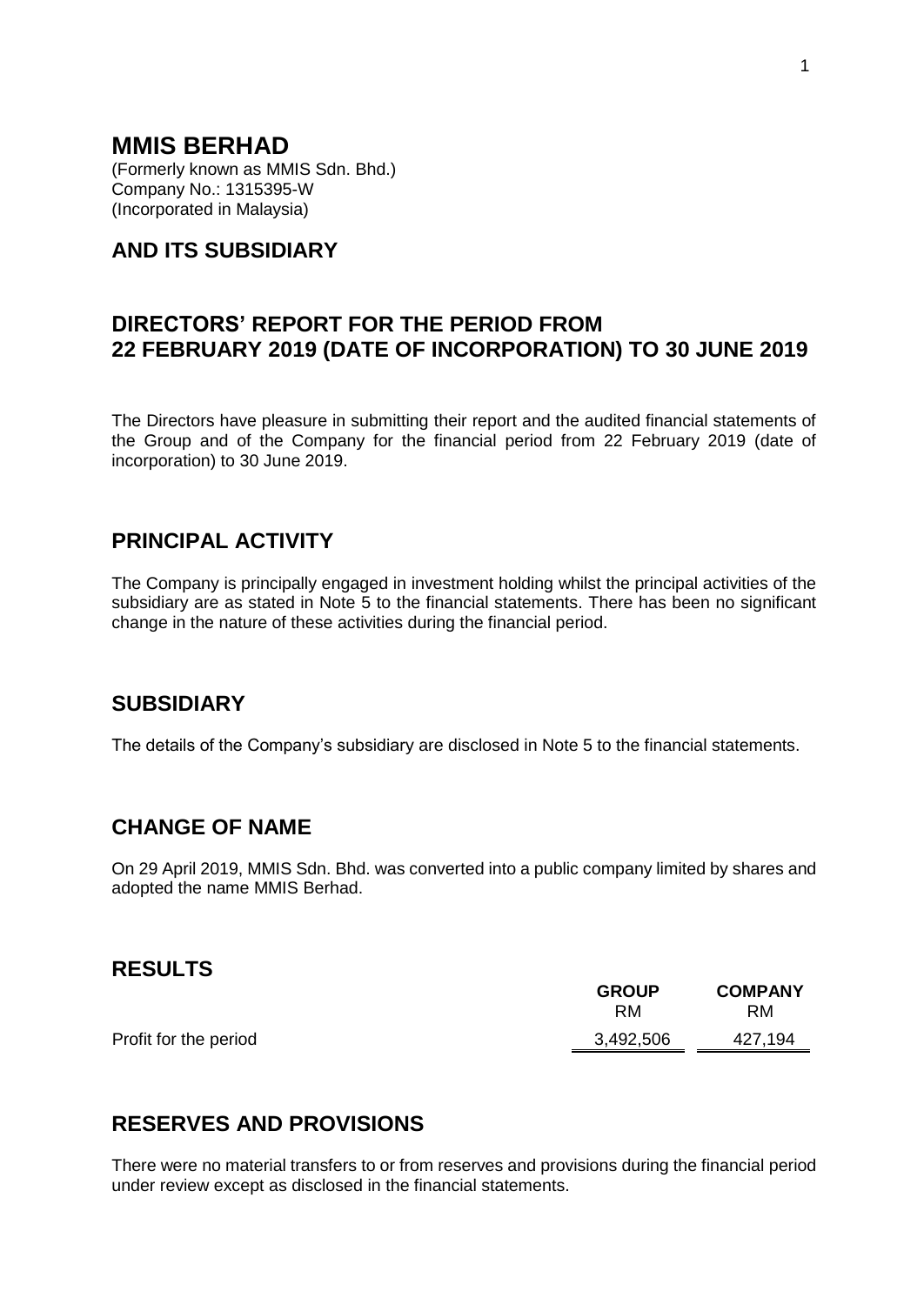Company No.: 1315395-W

## **DIVIDEND**

The amount of dividend paid by the Group was in respect of the financial period ended 30 June 2019, a preference dividend of RM0.12 per Irredeemable Convertible Preference Share ("ICPS") totalling RM120,000 declared on 3 March 2019 and paid on 29 March 2019 and 30 June 2019.

# **DIRECTORS OF THE COMPANY**

Directors who served during the financial period until the date of this report are:

Loh Chin Soon Low Oo Seng Loh Chin Siang

# **DIRECTORS' INTERESTS IN SHARES**

The interests in the shares of the Company and of its related corporation (other than whollyowned subsidiaries) of those who were Directors at financial period end (including the interests of the spouses or children of the Directors who themselves are not Directors of the Company) as recorded in the Register of Directors' Shareholdings are as follows:

| <b>Name</b>                     | <-------------- Number of ordinary shares --------------><br>At 22.2.2019<br>(Date of |               |                          |              |
|---------------------------------|---------------------------------------------------------------------------------------|---------------|--------------------------|--------------|
|                                 | incorporation)                                                                        | <b>Bought</b> | Sold                     | At 30.6.2019 |
| <b>Interests in the Company</b> |                                                                                       |               |                          |              |
| Loh Chin Soon                   | 50                                                                                    | 202,499,950   | $\overline{\phantom{a}}$ | 202,500,000  |
| Low Oo Seng                     | 25                                                                                    | 101,249,975   | $\overline{\phantom{a}}$ | 101,250,000  |
| Loh Chin Siang                  | 25                                                                                    | 101,249,975   | $\overline{\phantom{a}}$ | 101,250,000  |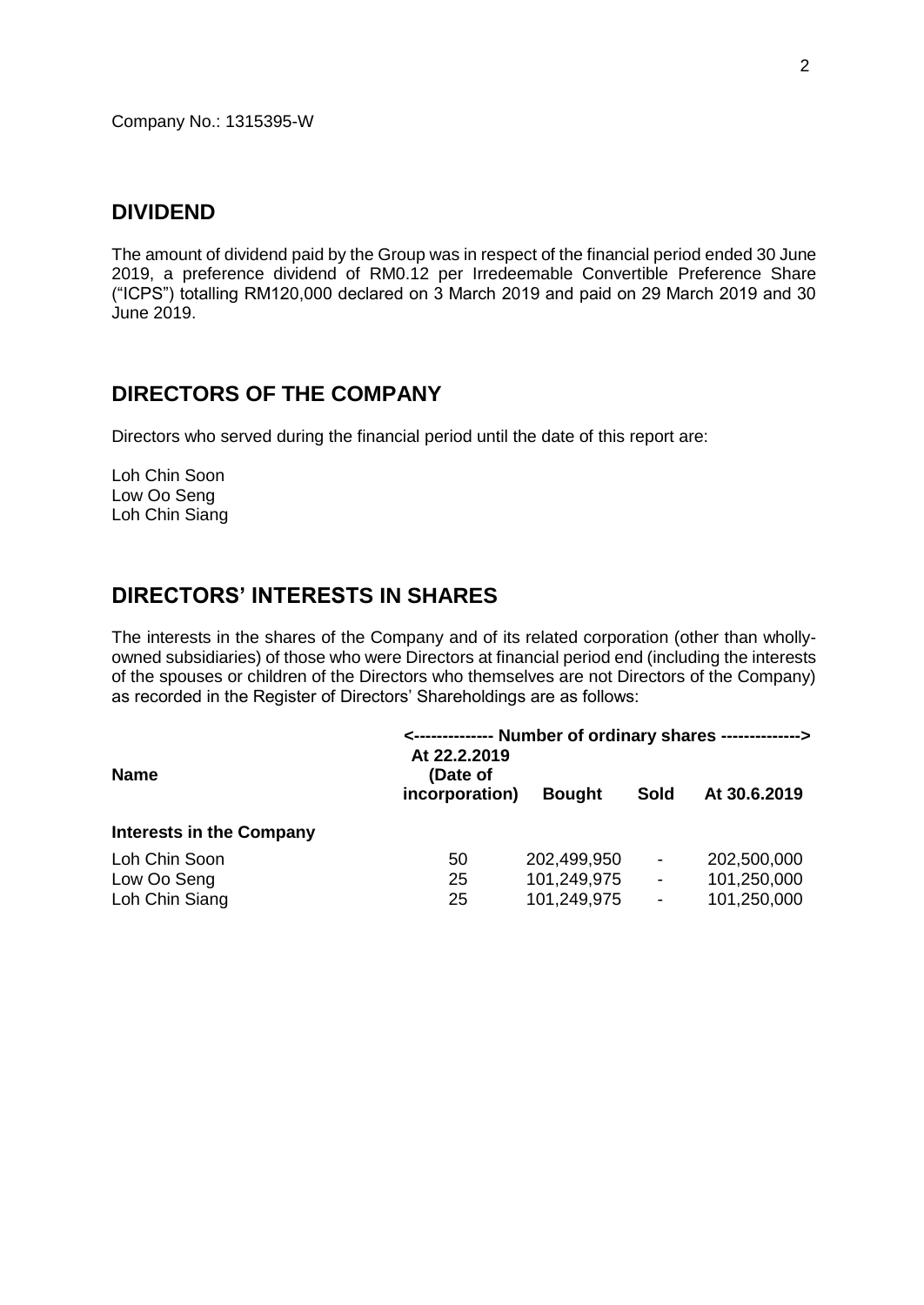Company No.: 1315395-W

## **DIRECTORS' BENEFITS**

Since the date of incorporation, no Director of the Company has received nor become entitled to receive any benefit (other than those fees and other benefits included in the aggregate amount of remuneration received or due and receivable by Directors as shown in the financial statements or the fixed salary of a full time employee of the Company or of related corporations) by reason of a contract made by the Company or a related corporation with the Director or with a firm of which the Director is a member, or with a company in which the Director has a substantial financial interest.

There were no arrangements during and at the end of the financial period which had the object of enabling Directors of the Company to acquire benefits by means of the acquisition of shares in or debentures of the Company or any other body corporate.

## **ISSUE OF SHARES AND DEBENTURES**

At the date of incorporation, the Company issued 100 ordinary subscribers' shares amounting to RM2 to the Directors. During the financial period, the Company issued 449,999,900 new ordinary shares to the shareholders of Multi Mould Industries Sdn. Bhd. for a total cash consideration of RM10,000,000 to acquire the subsidiary.

There were no other changes in the issued and paid-up capital of the Company during the financial period. There were no debentures issued during the financial period.

# **OPTIONS GRANTED OVER UNISSUED SHARES**

No options were granted to any person to take up unissued shares of the Company during the financial period.

## **INDEMNITY AND INSURANCE COSTS**

During the financial period, there were no indemnity given to Directors of the Company.

## **QUALIFICATION OF SUBSIDIARY'S FINANCIAL STATEMENTS**

The auditors' report on the audit of the financial statements of the Company's subsidiary is not qualified.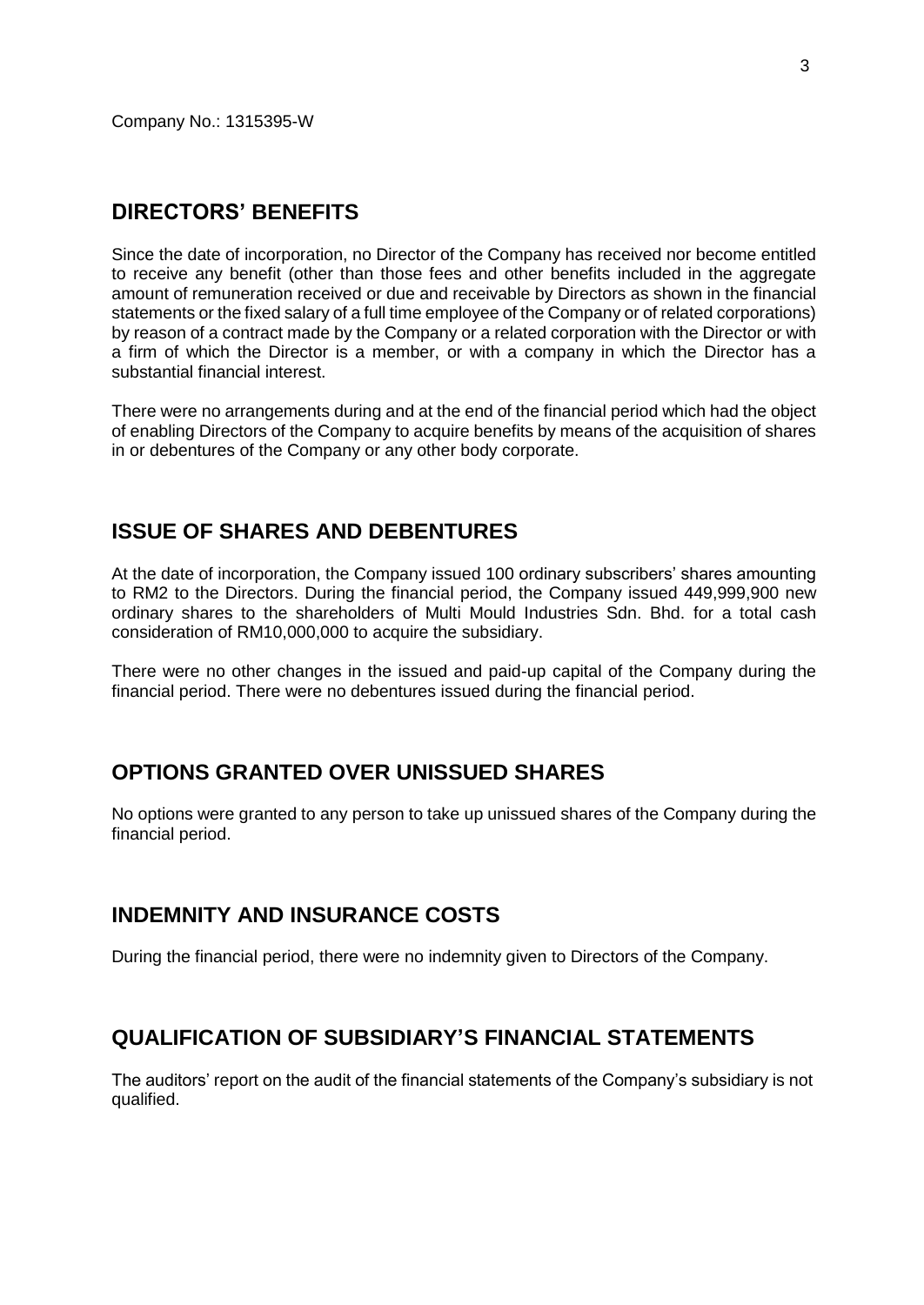## **OTHER STATUTORY INFORMATION**

Before the financial statements of the Group and of the Company were made out, the Directors took reasonable steps to ascertain that:

- (i) there are no bad debts to be written off and no provision needs to be made for doubtful debts, and
- (ii) any current assets which were unlikely to be realised in the ordinary course of business have been written down to an amount which they might be expected so to realise.

At the date of this report, the Directors are not aware of any circumstances:

- (i) that would render it necessary to write off any bad debts or provide for any doubtful debts, or
- (ii) that would render the value attributed to the current assets in the financial statements of the Group and of the Company misleading, or
- (iii) which have arisen which render adherence to the existing method of valuation of assets or liabilities of the Group and of the Company misleading or inappropriate, or
- (iv) not otherwise dealt with in this report or the financial statements that would render any amount stated in the financial statements of the Group and of the Company misleading.

At the date of this report, there does not exist:

- (i) any charge on the assets of the Group or of the Company that has arisen since the end of the financial period and which secures the liabilities of any other person, or
- (ii) any contingent liability in respect of the Group or of the Company that has arisen since the end of the financial period.

No contingent liability or other liability of any Companies in the Group has become enforceable, or is likely to become enforceable within the period of twelve months after the end of the financial period which, in the opinion of the Directors, will or may substantially affect the ability of the Group and of the Company to meet its obligations as and when they fall due.

In the opinion of the Directors, the financial performance of the Group and of the Company for the financial period ended 30 June 2019 have not been substantially affected by any item, transaction or event of a material and unusual nature nor has any such item, transaction or event occurred in the interval between the end of that financial period and the date of this report.

## **SUBSEQUENT EVENT**

Subsequent to period ended 30 June 2019, MMIS Berhad issued 50,000,000 new ordinary shares via private placement to eligible investors who fall within Part I of Schedule 7 of the Capital Markets and Services Act 2007. The Company was subsequently listed on the Leading Entrepreneur Accelerator Platform ("LEAP") Market of Bursa Malaysia Securities Berhad on 6 September 2019.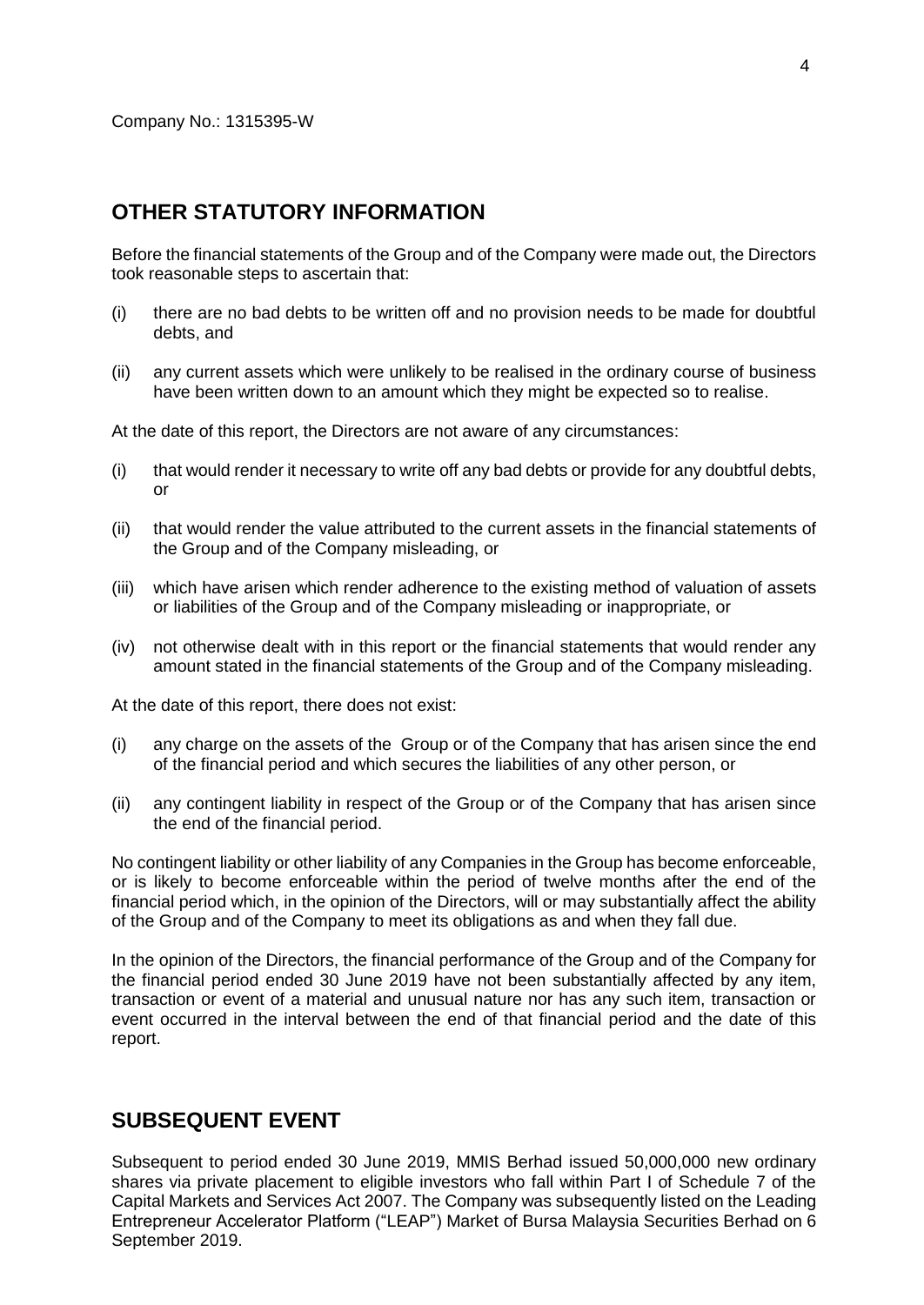Company No.: 1315395-W

## **AUDITORS**

The auditors, KPMG PLT, have indicated their willingness to accept re-appointment.

The auditors' remuneration is disclosed in Note 20 to the financial statements.

Signed on behalf of the Board of Directors in accordance with a resolution of the Directors:

............................................................ LOH CHIN SOON **Director** 

............................................................ LOW OO SENG **Director** 

IPOH

Date: 9 October 2019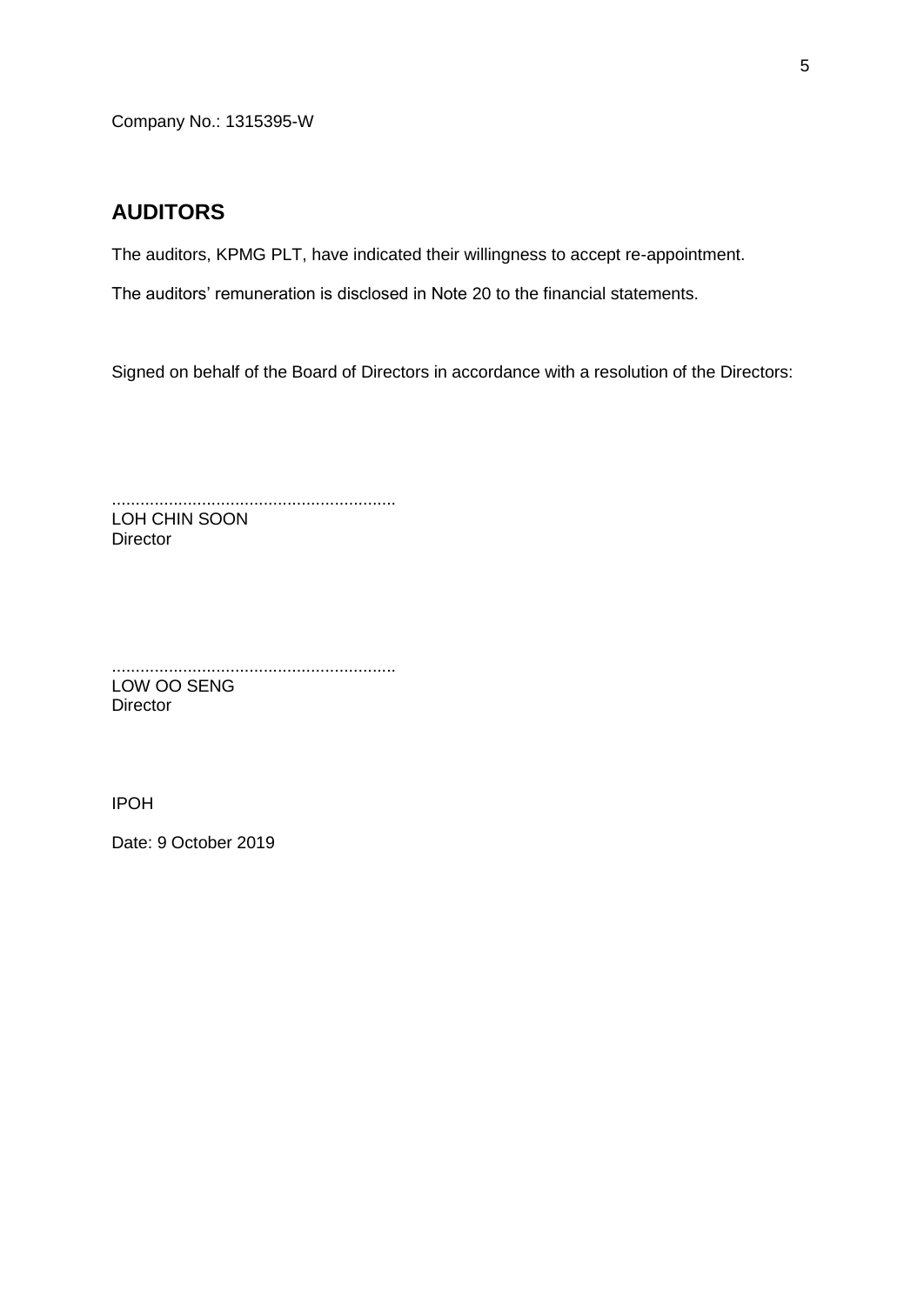(Formerly known as MMIS Sdn. Bhd.) Company No.: 1315395-W (Incorporated in Malaysia)

# **AND ITS SUBSIDIARY**

# **STATEMENTS OF FINANCIAL POSITION AS AT 30 JUNE 2019**

|                                                                                                                                                                                                                                                                                                  | <b>Note</b>                               | <b>GROUP</b><br>30.6.2019<br><b>RM</b>                                                                    | <b>COMPANY</b><br>30.6.2019<br><b>RM</b>            |
|--------------------------------------------------------------------------------------------------------------------------------------------------------------------------------------------------------------------------------------------------------------------------------------------------|-------------------------------------------|-----------------------------------------------------------------------------------------------------------|-----------------------------------------------------|
| <b>Assets</b>                                                                                                                                                                                                                                                                                    |                                           |                                                                                                           |                                                     |
| Property, plant and equipment<br>Investment property<br>Investment in a subsidiary                                                                                                                                                                                                               | 3<br>4<br>5                               | 9,470,249<br>1,099,841                                                                                    | 10,000,000                                          |
| <b>Total non-current assets</b>                                                                                                                                                                                                                                                                  |                                           | 10,570,090                                                                                                | 10,000,000                                          |
| Inventories<br><b>Contract assets</b><br>Trade receivables<br>Other receivables, deposits and prepayments<br>Amount due from a subsidiary<br><b>Current tax assets</b><br>Fixed deposits with a licensed bank<br>Cash and cash equivalents<br><b>Total current assets</b><br><b>Total assets</b> | 6<br>$\overline{7}$<br>8<br>9<br>10<br>11 | 1,013,483<br>747,915<br>2,082,901<br>205,436<br>534,450<br>32,978<br>4,508,171<br>9,125,334<br>19,695,424 | 63,000<br>611,928<br>4,002<br>678,930<br>10,678,930 |
| <b>Equity</b>                                                                                                                                                                                                                                                                                    |                                           |                                                                                                           |                                                     |
| Share capital<br>Merger deficit<br>Retained earnings                                                                                                                                                                                                                                             | 12                                        | 10,000,002<br>(8,850,000)<br>9,881,359                                                                    | 10,000,002<br>427,194                               |
| <b>Total equity</b>                                                                                                                                                                                                                                                                              |                                           | 11,031,361                                                                                                | 10,427,196                                          |
| <b>Liabilities</b>                                                                                                                                                                                                                                                                               |                                           |                                                                                                           |                                                     |
| Finance lease liabilities<br>Deferred income<br>Deferred tax liabilities                                                                                                                                                                                                                         | 13<br>14<br>15                            | 2,519,219<br>240,000<br>237,000                                                                           |                                                     |
| <b>Total non-current liabilities</b>                                                                                                                                                                                                                                                             |                                           | 2,996,219                                                                                                 |                                                     |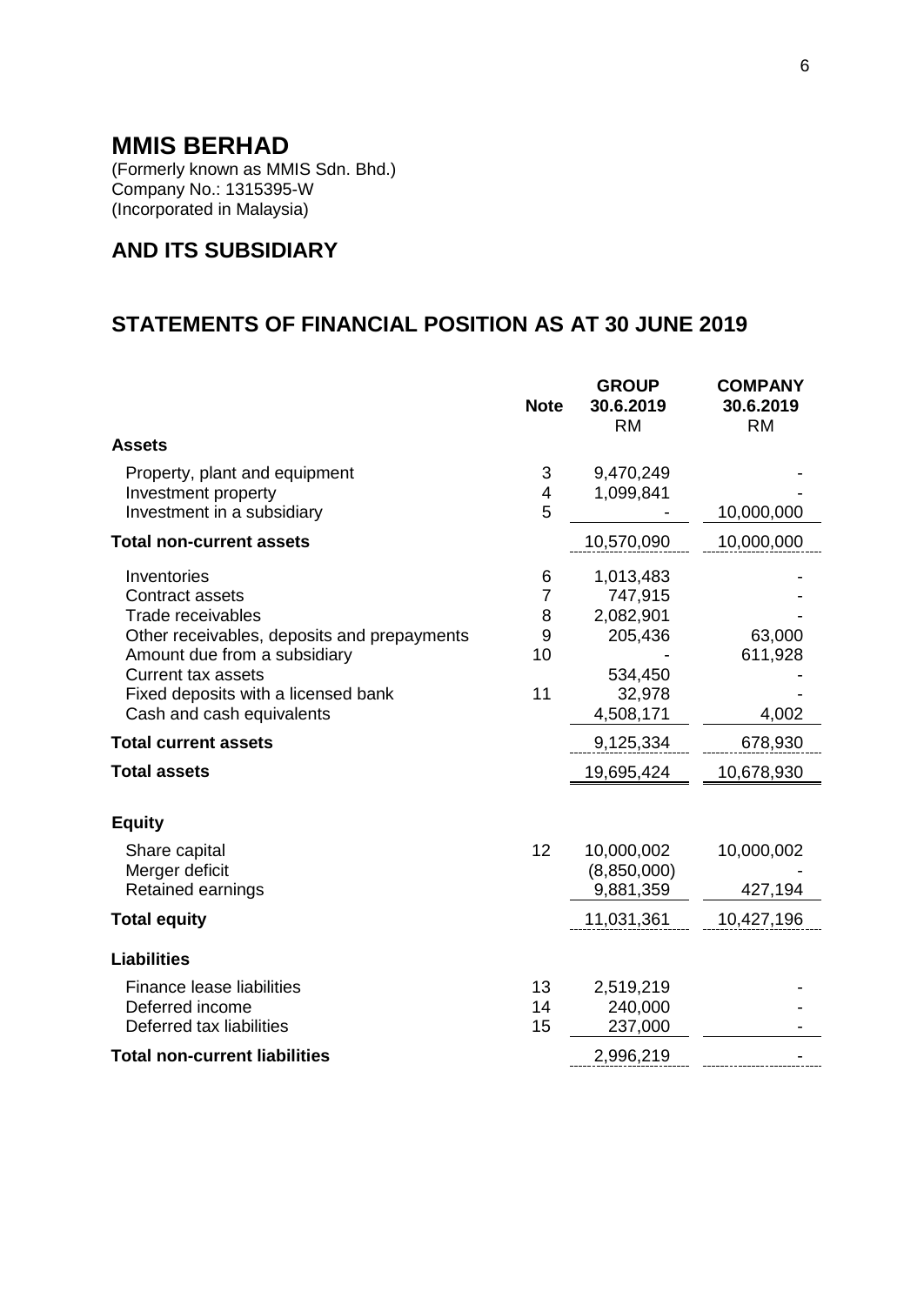# Company No.: 1315395-W

|                                     | <b>Note</b> | <b>GROUP</b><br>30.6.2019<br><b>RM</b> | <b>COMPANY</b><br>30.6.2019<br><b>RM</b> |
|-------------------------------------|-------------|----------------------------------------|------------------------------------------|
| Finance lease liabilities           | 13          | 789,453                                |                                          |
| Loans and borrowings                | 16          | 3,721,625                              |                                          |
| Trade payables                      |             | 508,691                                |                                          |
| Other payables and accruals         | 17          | 648,075                                | 251,734                                  |
| <b>Total current liabilities</b>    |             | 5,667,844                              | 251,734                                  |
| <b>Total liabilities</b>            |             | 8,664,063                              | 251,734                                  |
| <b>Total equity and liabilities</b> |             | 19,695,424                             | 10,678,930                               |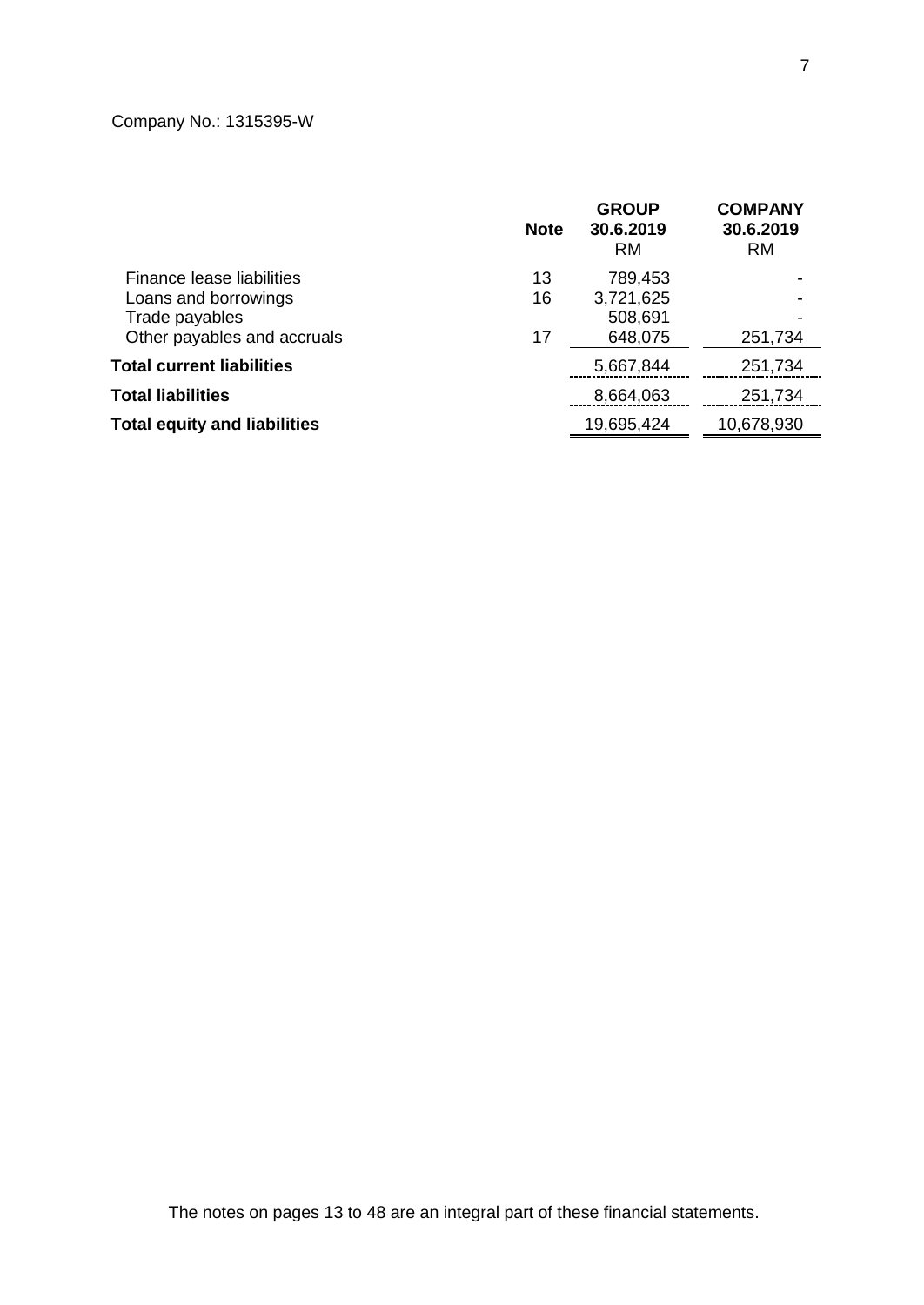(Formerly known as MMIS Sdn. Bhd.) Company No.: 1315395-W (Incorporated in Malaysia)

# **AND ITS SUBSIDIARY**

# **STATEMENTS OF PROFIT OR LOSS AND OTHER COMPREHENSIVE INCOME FOR THE PERIOD FROM 22 FEBRUARY 2019 (DATE OF INCORPORATION) TO 30 JUNE 2019**

|                                                                              | <b>Note</b> | <b>GROUP</b><br><b>Period from</b><br>22.2.2019<br>(date of<br>incorporation)<br>to 30.6.2019<br><b>RM</b> | <b>COMPANY</b><br><b>Period from</b><br>22.2.2019<br>(date of<br>incorporation)<br>to 30.6.2019<br><b>RM</b> |
|------------------------------------------------------------------------------|-------------|------------------------------------------------------------------------------------------------------------|--------------------------------------------------------------------------------------------------------------|
| <b>Revenue</b>                                                               | 18          | 13,576,641                                                                                                 | 1,000,000                                                                                                    |
| Cost of sales                                                                |             | (6,659,703)                                                                                                |                                                                                                              |
| <b>Gross profit</b>                                                          |             | 6,916,938                                                                                                  | 1,000,000                                                                                                    |
| Other income<br>Administrative expenses<br>Selling and distribution expenses |             | 354,277<br>(2,353,879)<br>(180,914)                                                                        | (572, 806)                                                                                                   |
| <b>Profit from operations</b>                                                |             | 4,736,422                                                                                                  | 427,194                                                                                                      |
| Finance costs                                                                |             | (401,021)                                                                                                  |                                                                                                              |
| Profit before tax                                                            |             | 4,335,401                                                                                                  | 427,194                                                                                                      |
| Tax expense                                                                  | 19          | (842,895)                                                                                                  |                                                                                                              |
| <b>Profit for the period</b>                                                 | 20          | 3,492,506                                                                                                  | 427,194                                                                                                      |
| Other comprehensive income                                                   |             |                                                                                                            |                                                                                                              |
| Total comprehensive income for the period                                    |             | 3,492,506                                                                                                  | 427,194                                                                                                      |
| Earnings per ordinary share                                                  | 27          | 1.42                                                                                                       | 0.17                                                                                                         |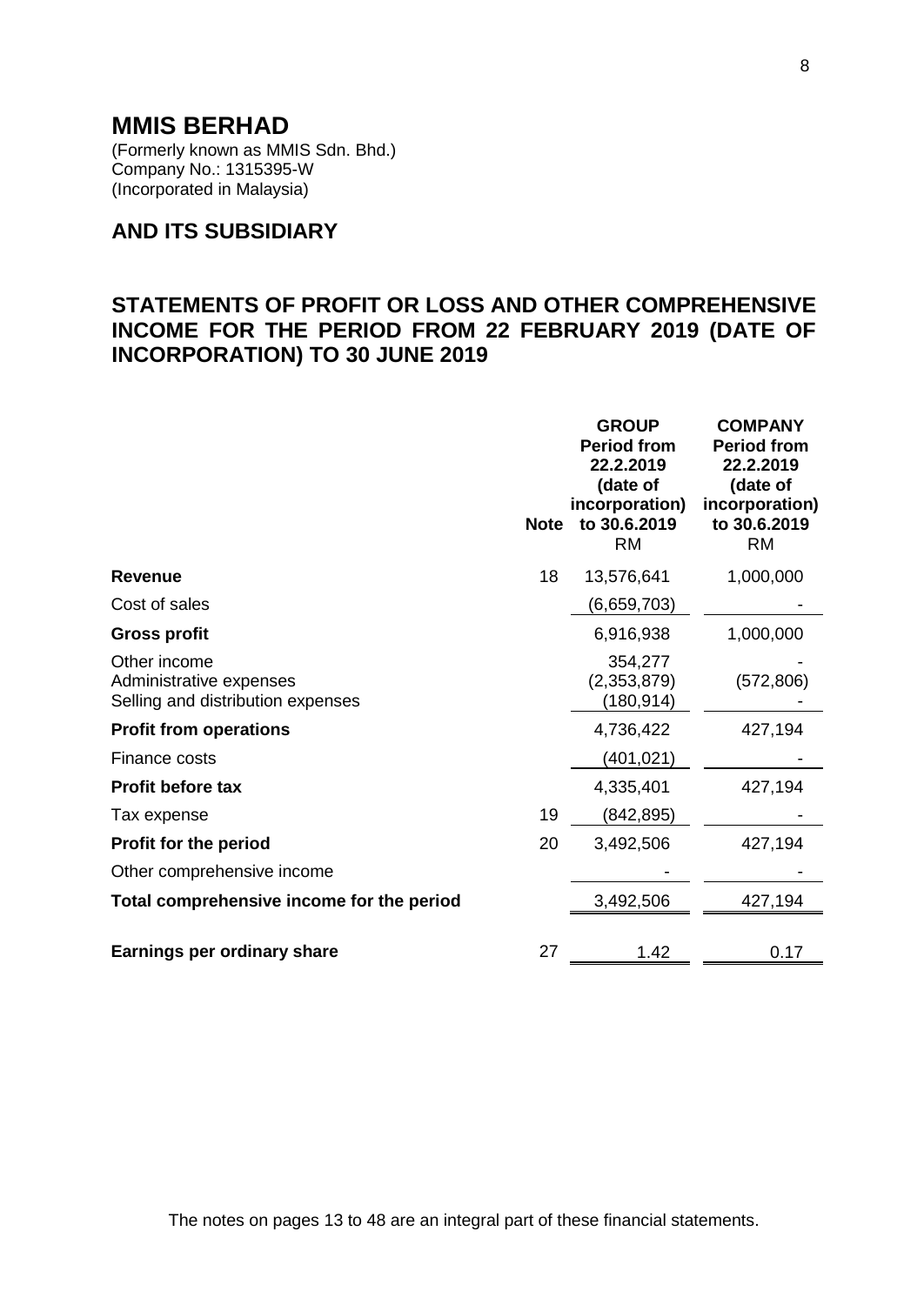(Formerly known as MMIS Sdn. Bhd.) Company No.: 1315395-W (Incorporated in Malaysia)

# **AND ITS SUBSIDIARY**

# **STATEMENTS OF CHANGES IN EQUITY FOR THE PERIOD FROM 22 FEBRUARY 2019 (DATE OF INCORPORATION) TO 30 JUNE 2019**

| <b>GROUP</b>                                                        | <----- Non-distributable -----><br><b>Share</b><br>capital | <b>Merger</b><br>deficit | <b>Distributable</b><br><b>Retained</b><br>earnings | Total               |
|---------------------------------------------------------------------|------------------------------------------------------------|--------------------------|-----------------------------------------------------|---------------------|
|                                                                     | <b>RM</b>                                                  | <b>RM</b>                | <b>RM</b>                                           | equity<br><b>RM</b> |
| At 22.2.2019 (date of<br>incorporation)<br>Issue of ordinary shares | 2<br>10,000,000                                            |                          |                                                     | 2<br>10,000,000     |
| Total comprehensive<br>income for the period                        |                                                            |                          | 3,492,506                                           | 3,492,506           |
| Effect of merger of<br>subsidiary<br>Dividends to owners of the     |                                                            | (8,850,000)              | 6,508,853                                           | (2,341,147)         |
| Group (Note 21)                                                     |                                                            |                          | (120,000)                                           | (120,000)           |
| At 30 June 2019                                                     | 10,000,002                                                 | (8,850,000)              | 9,881,359                                           | 11,031,361          |
|                                                                     | Note 12                                                    |                          |                                                     |                     |

| <b>COMPANY</b>                                                   | <b>Share</b><br>capital<br><b>RM</b> | <b>Distributable</b><br><b>Retained</b><br>earnings<br><b>RM</b> | Total<br>equity<br><b>RM</b> |
|------------------------------------------------------------------|--------------------------------------|------------------------------------------------------------------|------------------------------|
| At 22.2.2019 (date of incorporation)<br>Issue of ordinary shares | 2<br>10,000,000                      |                                                                  | 2<br>10,000,000              |
| Total comprehensive income<br>for the period                     |                                      | 427,194                                                          | 427,194                      |
| At 30 June 2019                                                  | 10,000,002                           | 427,194                                                          | 10,427,196                   |
|                                                                  | Note 12                              |                                                                  |                              |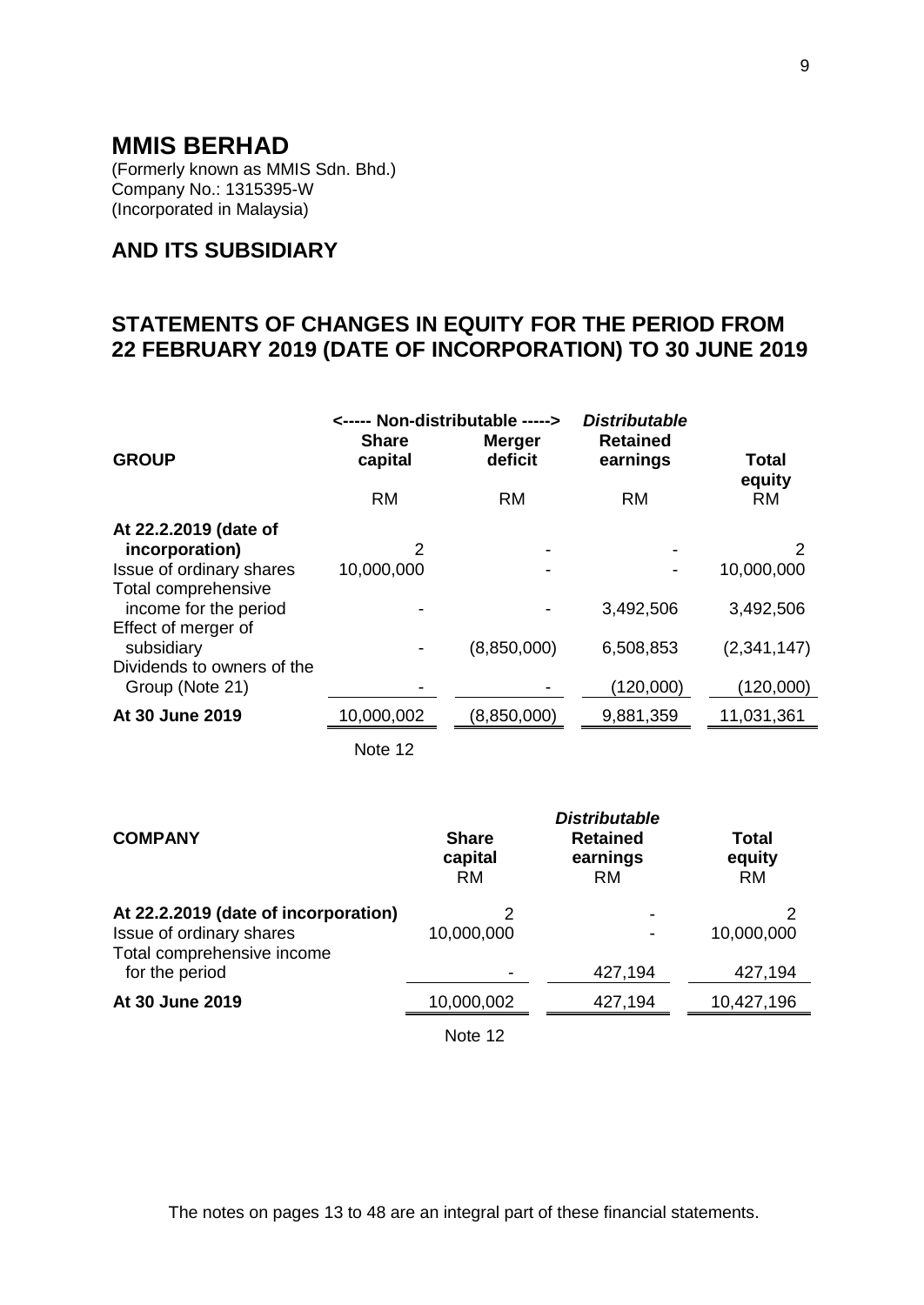(Formerly known as MMIS Sdn. Bhd.) Company No.: 1315395-W (Incorporated in Malaysia)

# **AND ITS SUBSIDIARY**

# **STATEMENTS OF CASH FLOWS FOR THE PERIOD FROM 22 FEBRUARY 2019 (DATE OF INCORPORATION) TO 30 JUNE 2019**

|                                                                                                                                                                                                                                                              | <b>Note</b>  | <b>GROUP</b><br><b>Period from</b><br>22.2.2019<br>(date of<br>incorporation)<br>to 30.6.2019<br><b>RM</b> | <b>COMPANY</b><br><b>Period from</b><br>22.2.2019<br>(date of<br>incorporation)<br>to 30.6.2019<br><b>RM</b> |
|--------------------------------------------------------------------------------------------------------------------------------------------------------------------------------------------------------------------------------------------------------------|--------------|------------------------------------------------------------------------------------------------------------|--------------------------------------------------------------------------------------------------------------|
| Cash flows from operating activities                                                                                                                                                                                                                         |              |                                                                                                            |                                                                                                              |
| Profit before tax                                                                                                                                                                                                                                            |              | 4,335,401                                                                                                  | 427,194                                                                                                      |
| Adjustments for:-                                                                                                                                                                                                                                            |              |                                                                                                            |                                                                                                              |
| Amortisation of government grant<br>Depreciation of investment property<br>Depreciation of property, plant and equipment<br>Gain on disposal of property, plant and equipment<br>Finance costs<br>Finance income<br>Reversal of allowance for doubtful debts | 14<br>4<br>3 | (30,000)<br>13,163<br>738,944<br>(124, 863)<br>401,021<br>(8, 481)<br>(128, 445)                           |                                                                                                              |
| Operating profit before changes in<br>working capital                                                                                                                                                                                                        |              | 5,196,740                                                                                                  | 427,194                                                                                                      |
| Changes in working capital:                                                                                                                                                                                                                                  |              |                                                                                                            |                                                                                                              |
| Inventories<br><b>Trade receivables</b><br>Amount due from a subsidiaries<br>Fixed deposits with a licensed bank<br>Other receivables, deposits and prepayments<br>Trade payables<br>Contract assets<br>Other payables and accruals                          |              | (654, 925)<br>2,198,588<br>464,385<br>157,251<br>(386, 946)<br>(747, 915)<br>18,745                        | (611, 928)<br>(63,000)<br>251,734                                                                            |
| <b>Cash generated from operations</b>                                                                                                                                                                                                                        |              | 6,245,923                                                                                                  | 4,000                                                                                                        |
| Interest received<br>Tax paid                                                                                                                                                                                                                                |              | 8,481<br>(1,782,726)                                                                                       |                                                                                                              |
| Net cash from operating activities                                                                                                                                                                                                                           |              | 4,471,678                                                                                                  | 4,000                                                                                                        |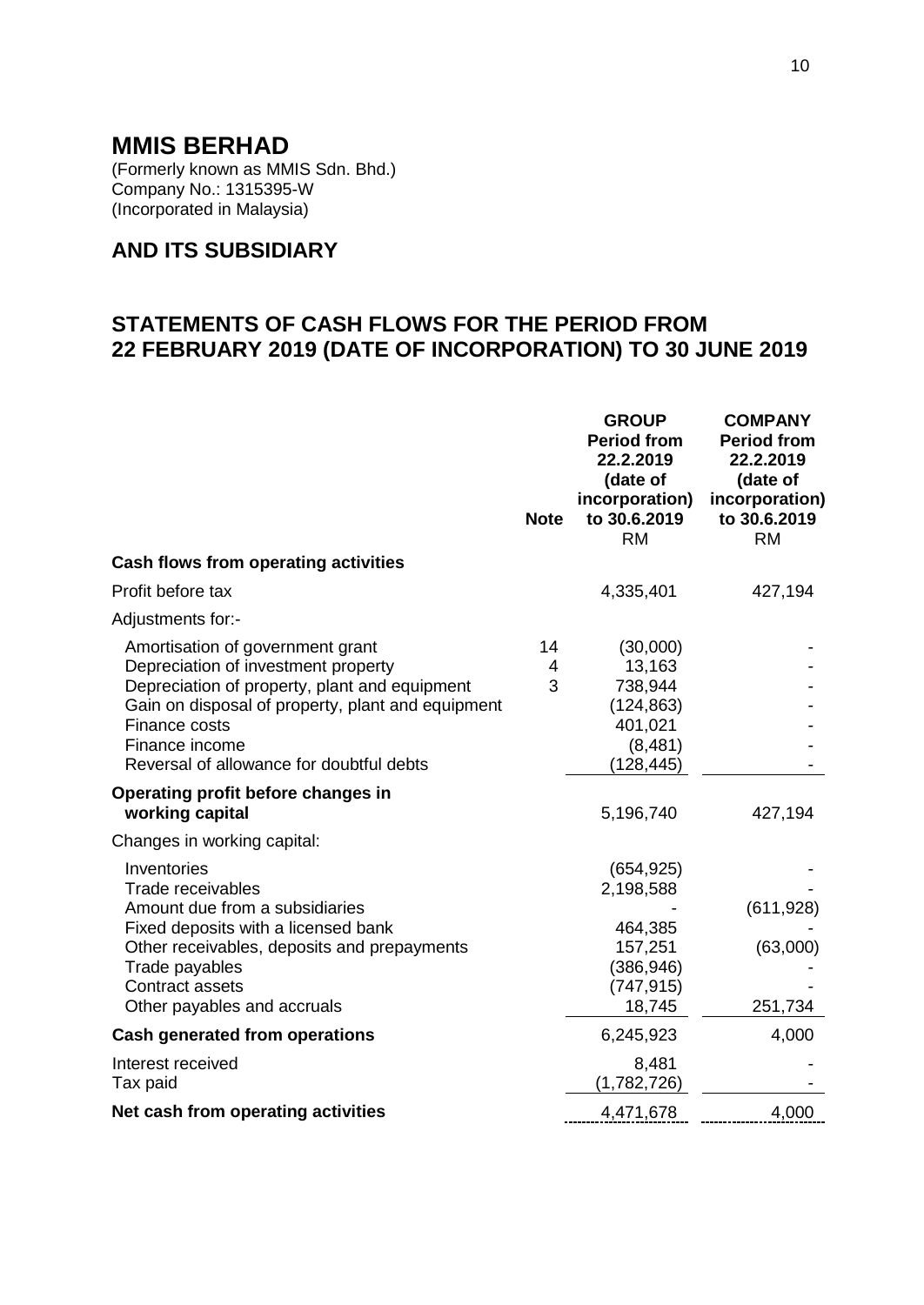|                                                                                                   | <b>Note</b> | <b>GROUP</b><br><b>Period from</b><br>22.2.2019<br>(date of<br>incorporation)<br>to 30.6.2019<br><b>RM</b> | <b>COMPANY</b><br><b>Period from</b><br>22.2.2019<br>(date of<br>incorporation)<br>to 30.6.2019<br><b>RM</b> |
|---------------------------------------------------------------------------------------------------|-------------|------------------------------------------------------------------------------------------------------------|--------------------------------------------------------------------------------------------------------------|
| Cash flows from investing activities                                                              |             |                                                                                                            |                                                                                                              |
| Acquisition of property, plant and equipment<br>Proceeds from disposal of property, plant and     | A           | (1,279,277)                                                                                                |                                                                                                              |
| equipment                                                                                         |             | 488,000                                                                                                    |                                                                                                              |
| Net cash used in investing activities                                                             |             | (791, 277)                                                                                                 |                                                                                                              |
| <b>Cash flows from financing activities</b>                                                       |             |                                                                                                            |                                                                                                              |
| Proceeds from issue of share capital<br>Proceeds from issue of preference shares<br>Interest paid |             | $\overline{2}$<br>1,000,000<br>(401, 021)                                                                  | $\overline{2}$                                                                                               |
| Dividends paid to owners of the Group                                                             | 21          | (120,000)                                                                                                  |                                                                                                              |
| Repayment of finance lease liabilities                                                            |             | (1,098,916)                                                                                                |                                                                                                              |
| Repayment to a related party                                                                      |             | (115, 255)                                                                                                 |                                                                                                              |
| Repayment of term loans                                                                           |             | (267, 498)                                                                                                 |                                                                                                              |
| Net cash (used in)/from financing activities                                                      |             | (1,002,688)                                                                                                | $\overline{2}$                                                                                               |
| Net increase in cash and cash equivalents                                                         |             | 2,677,713                                                                                                  | 4,002                                                                                                        |
| Effect of merger of subsidiary                                                                    |             | 1,830,458                                                                                                  |                                                                                                              |
| Cash and cash equivalents at date of incorporation                                                |             |                                                                                                            |                                                                                                              |
| Cash and cash equivalents at end of period                                                        | B           | 4,508,171                                                                                                  | 4,002                                                                                                        |
|                                                                                                   |             |                                                                                                            |                                                                                                              |

# **NOTES TO THE STATEMENT OF CASH FLOWS**

# **A Acquisition of property, plant and equipment**

During the financial period, the Group acquired property, plant and equipment as follows:

|                                            | <b>GROUP</b><br>30.6.2019<br>RM | <b>COMPANY</b><br>30.6.2019<br>RM. |
|--------------------------------------------|---------------------------------|------------------------------------|
| Paid in cash                               | 1,279,277                       |                                    |
| In the form of finance lease and term loan | 2,770,427                       | -                                  |
|                                            | 4,049,704                       |                                    |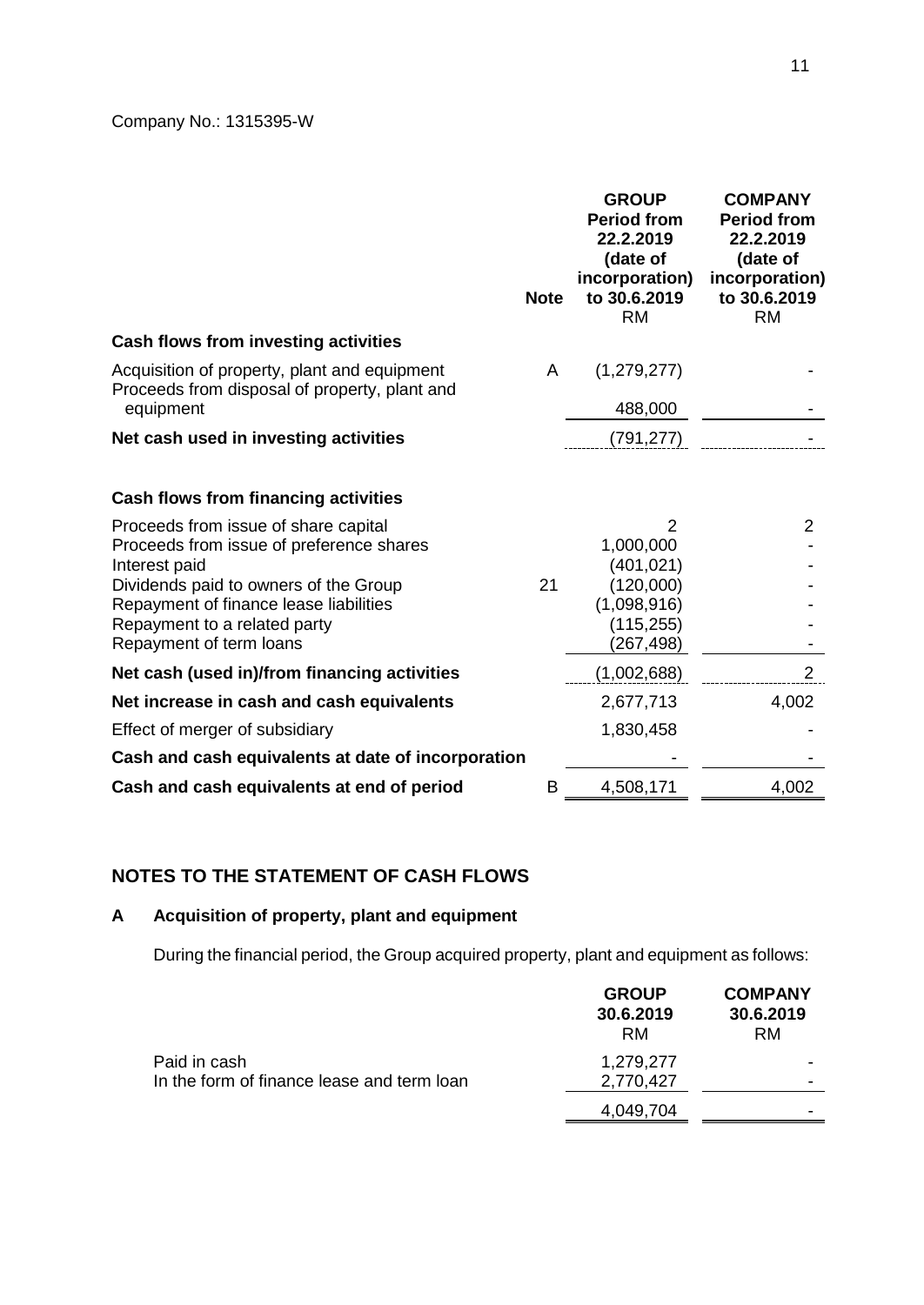### **B Analysis of cash and cash equivalents**

Cash and cash equivalents included in the Statement of Cash Flows comprise the following Statement of Financial Position amount.

|                        | <b>GROUP</b><br>30.6.2019<br>RM. | <b>COMPANY</b><br>30.6.2019<br>RM. |
|------------------------|----------------------------------|------------------------------------|
| Cash and bank balances | 4,508,171                        | 4.002                              |
|                        |                                  |                                    |

### **C Reconciliation of movement of liabilities to cash flows arising from financing activities**

|                                                               | Term<br><b>loans</b><br><b>RM</b> | <b>Finance lease</b><br><b>liabilities</b><br><b>RM</b> | <b>Total</b><br><b>RM</b> |
|---------------------------------------------------------------|-----------------------------------|---------------------------------------------------------|---------------------------|
| At 22 February 2019 (date of<br>incorporation)                |                                   |                                                         |                           |
| Effect of business combinations<br>Net changes from financing | 3,039,123                         | 2,587,161                                               | 5,626,284                 |
| cash flows                                                    | (267, 498)                        | (1,098,916)                                             | (1,366,414)               |
| Placement of term loan                                        | 950,000                           |                                                         | 950,000                   |
| Acquisition of new lease                                      |                                   | 1,820,427                                               | 1,820,427                 |
| At 30 June 2019                                               | 3,721,625                         | 3,308,672                                               | 7,030,297                 |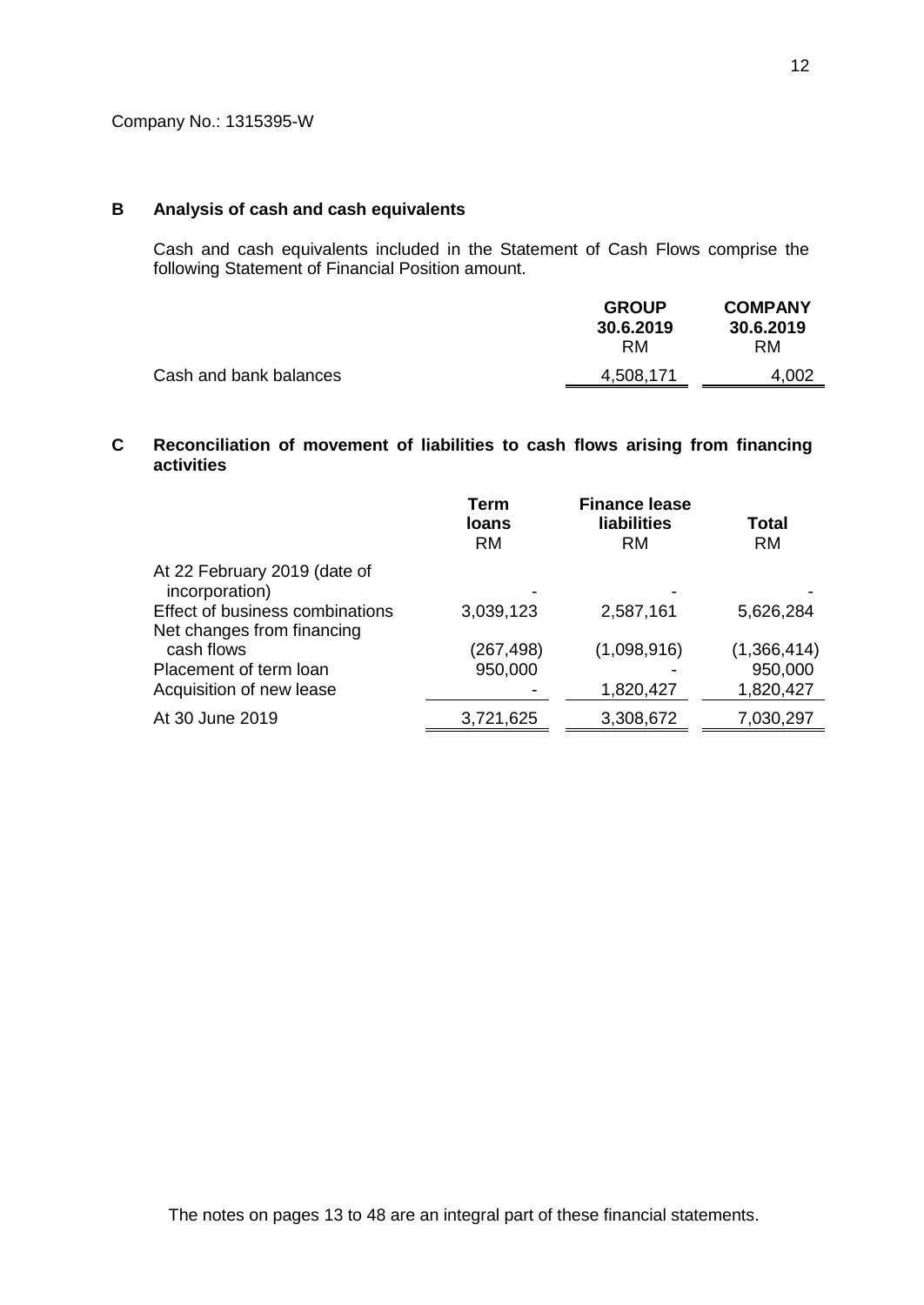(Formerly known as MMIS Sdn. Bhd.) Company No.: 1315395-W (Incorporated in Malaysia)

# **AND ITS SUBSIDIARY**

# **NOTES TO THE FINANCIAL STATEMENTS - 30 JUNE 2019**

MMIS Berhad (formerly known as MMIS Sdn. Bhd.) is a public limited liability company, incorporated and domiciled in Malaysia. The addresses of the principal place of business and registered office of the Company are as follows:

### **Principal place of business**

PT 14495, Persiaran Batu Gajah Perdana 4 Kawasan Perindustrian Baru Gajah Perdana 31000 Baru Gajah Perak Darul Ridzuan

### **Registered office**

26-1, Lorong Tiara 1A Bandar Baru Klang Klang 41150 Selangor Darul Ehsan

The consolidated financial statements of the Company as at and for the financial period ended 30 June 2019 comprise the Company and its subsidiary (together referred to as the "Group" and individually referred to as "Group entities").

The Company is principally engaged in investment holding whilst the principal activities of the subsidiary are as stated in Note 5 to the financial statements. There have been no significant change in the nature of these activities during the financial period.

These financial statements were authorised for issue by the Board of Directors on 9 October 2019.

# **1. BASIS OF PREPARATION**

## **1.1 Statement of compliance**

The financial statements of the Group and the Company have been prepared in accordance with Malaysian Financial Reporting Standards ("MFRSs"), International Financial Reporting Standards and the requirements of the Companies Act 2016 in Malaysia.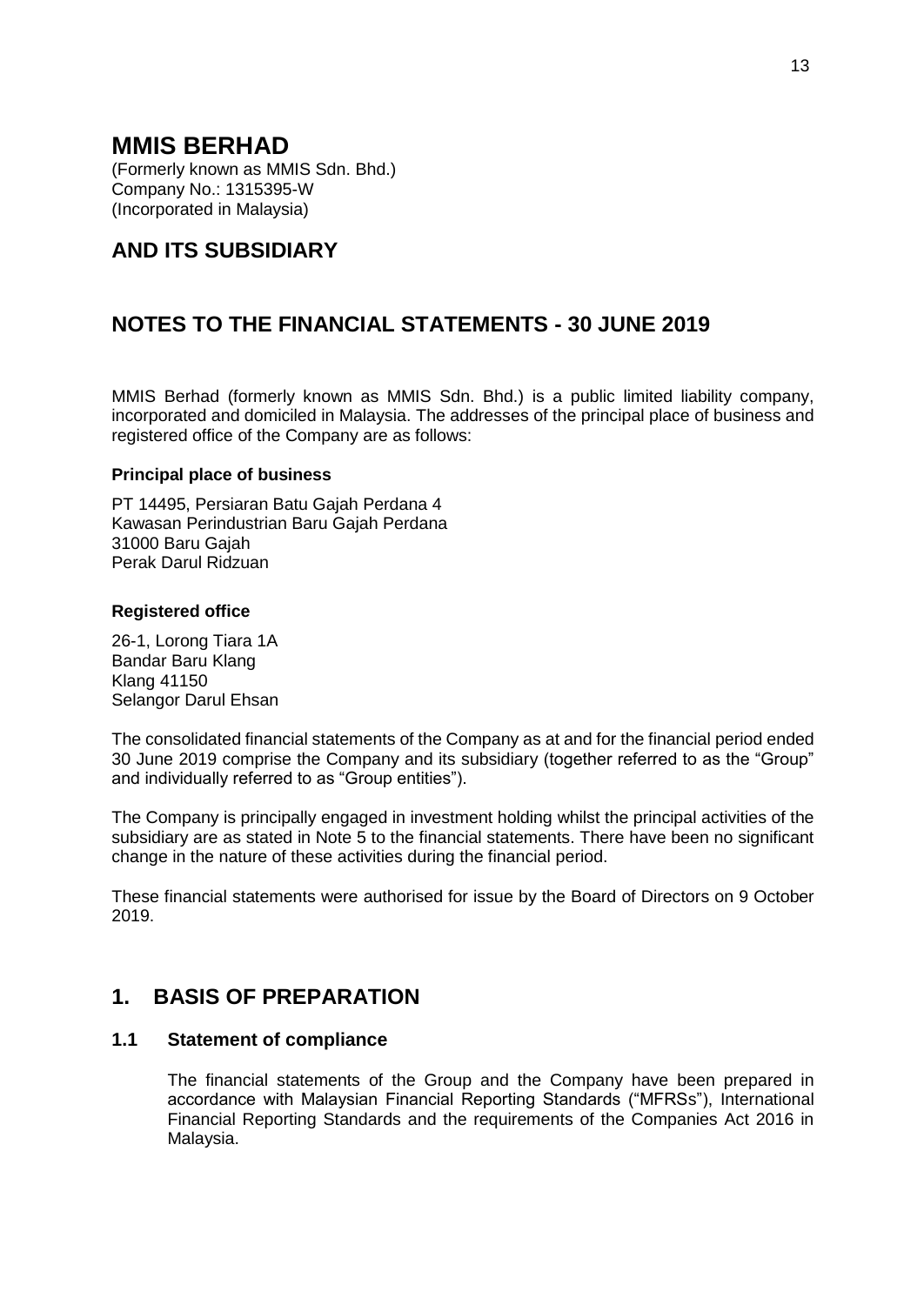The following are accounting standards, amendments and interpretations that have been issued by the Malaysian Accounting Standards Board ("MASB") but have not been adopted by the Group and the Company:

### *MFRSs, Interpretations and amendments effective for annual periods beginning on or after 1 January 2020*

- Amendments to MFRS 3, *Business Combinations – Definition of a Business*
- Amendments to MFRS 101, *Presentation of Financial Statements* and MFRS 108, *Accounting Policies, Changes in Accounting Estimates and Errors – Definition of Material*

### *MFRSs, Interpretations and amendments effective for annual periods beginning on or after 1 January 2021*

MFRS 17, *Insurance Contracts*

### *MFRSs, Interpretations and amendments effective for annual periods beginning on or after a date yet to be confirmed*

 Amendments to MFRS 10, *Consolidated Financial Statements* and MFRS 128, *Investments in Associates and Joint Ventures – Sale or Contribution of Assets between an Investor and its Associate or Joint Venture*

The Group and the Company plan to apply the abovementioned accounting standards, amendments and interpretations:

 from the annual period beginning on 1 July 2020 for those amendments that are effective for annual periods beginning on or after 1 January 2020.

The Group and the Company do not plan to apply MFRS 17, *Insurance Contracts* that is effective for annual periods beginning on 1 January 2021 as it is not applicable to the Group and the Company.

The initial application of the accounting standards, amendments or interpretations are not expected to have any material financial impacts to the current period and prior period financial statements of the Group and the Company.

## **1.2 Basis of measurement**

The financial statements have been prepared on the historical cost basis other than as disclosed in Note 2.

## **1.3 Functional and presentation currency**

These financial statements are presented in Ringgit Malaysia ("RM"), which is the Group's and the Company's functional currency.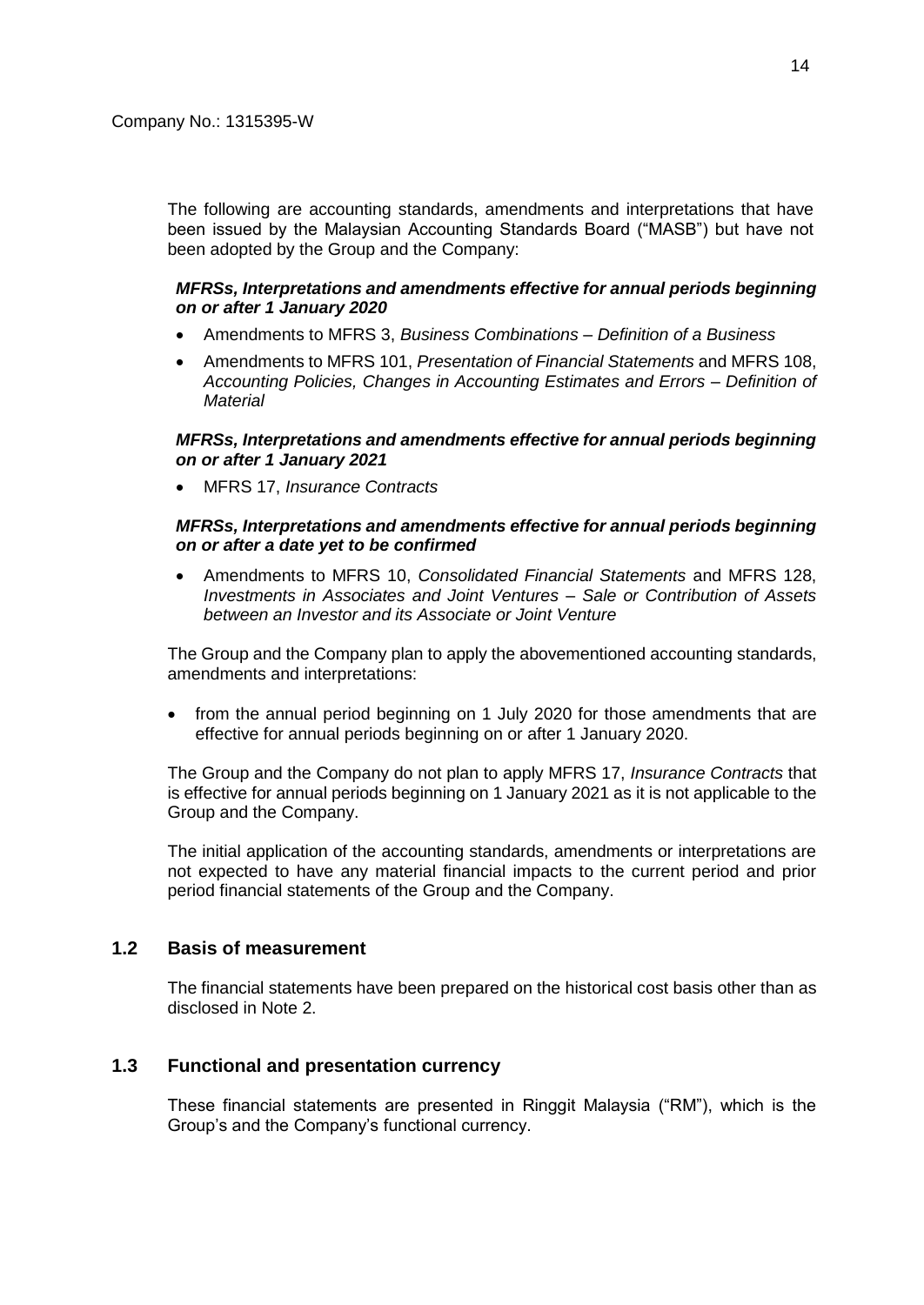### **1.4 Use of estimates and judgements**

The preparation of the financial statements in conformity with MFRSs requires management to make judgements, estimates and assumptions that affect the application of accounting policies and the reported amounts of assets, liabilities, income and expenses. Actual results may differ from these estimates.

Estimates and underlying assumptions are reviewed on an ongoing basis. Revisions to accounting estimates are recognised in the period in which the estimates are revised and in any future periods affected.

There are no significant areas of estimation uncertainty and critical judgements in applying accounting policies that have significant effect on the amounts recognised in the financial statements other than disclosed in Note 4 investment properties.

# **2. SIGNIFICANT ACCOUNTING POLICIES**

The accounting policies set out below have been applied consistently to the periods presented in these financial statements and have been applied consistently by Group entities, unless otherwise stated.

## **2.1 Basis of consolidation**

#### **(i) Subsidiaries**

Subsidiaries are entities, including structured entities, controlled by the Company. The financial statements of subsidiaries are included in the consolidated financial statements from the date that control commences until the date that control ceases.

Investments in subsidiaries are measured in the Company's statement of financial position at cost less any impairment losses, unless the investment is classified as held for sale or distribution. The cost of investment includes transaction costs.

#### **(ii) Acquisitions of entities under common control**

Business combinations arising from transfers of interests in entities that are under the control of the shareholder that controls the Group are accounted for as if the acquisition had occurred at the beginning of the earliest comparative period presented or, if later, at the date that common control was established; for this purpose, comparatives are restated. The assets and liabilities acquired are recognised at the carrying amounts recognised previously in the Group controlling shareholder's consolidated financial statements. The components of equity of the acquired entities are added to the same components within Group equity and any resulting gain or loss is recognised directly in equity.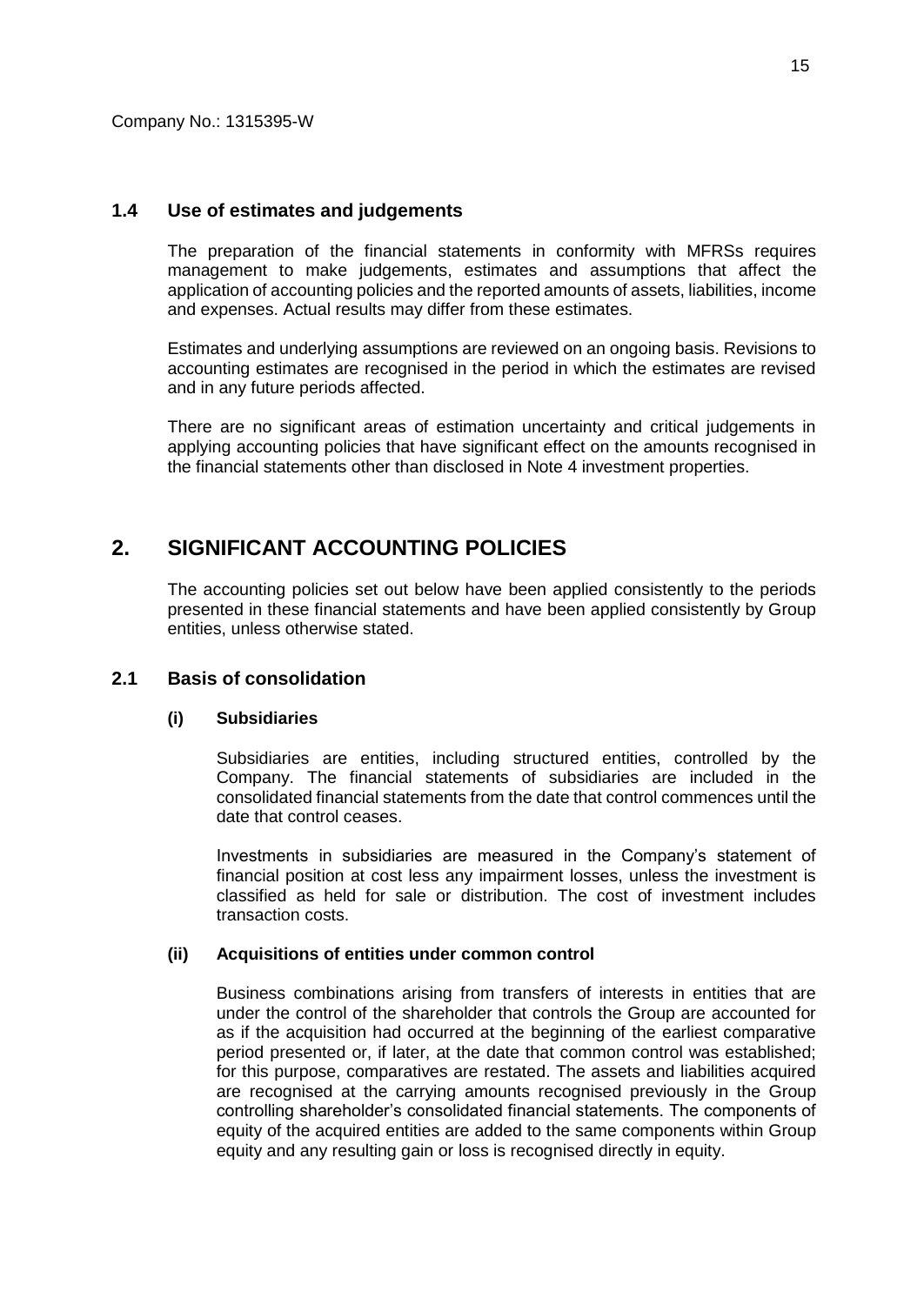#### **(iii) Loss of control**

Upon the loss of control of a subsidiary, the Group derecognises the assets and liabilities of the former subsidiary, any non-controlling interests and the other components of equity related to the former subsidiary from the consolidated statement of financial position. Any surplus or deficit arising on the loss of control is recognised in profit or loss. If the Group retains any interest in the former subsidiary, then such interest is measured at fair value at the date that control is lost. Subsequently, it is accounted for as an equity accounted investee or as a financial asset depending on the level of influence retained.

### **(iv) Transactions eliminated on consolidation**

Intra-group balances and transactions, and any unrealised income and expenses arising from intra-group transactions, are eliminated in preparing the consolidated financial statements.

## **2.2 Financial instruments**

#### **(i) Recognition and initial measurement**

A financial asset or a financial liability is recognised in the statement of financial position when, and only when, the Group and the Company becomes a party to the contractual provisions of the instrument.

A financial asset (unless it is a trade receivable without significant financing component) or a financial liability is initially measured at fair value plus or minus, for an item not at fair value through profit or loss, transaction costs that are directly attributable to its acquisition or issuance. A trade receivable without a significant financing component is initially measured at the transaction price.

#### **(ii) Financial instrument categories and subsequent measurement**

#### **Financial assets**

Categories of financial assets are determined on initial recognition and are not reclassified subsequent to their initial recognition unless the Group and the Company changes its business model for managing financial assets in which case all affected financial assets are reclassified on the first day of the first reporting period following the change of the business model.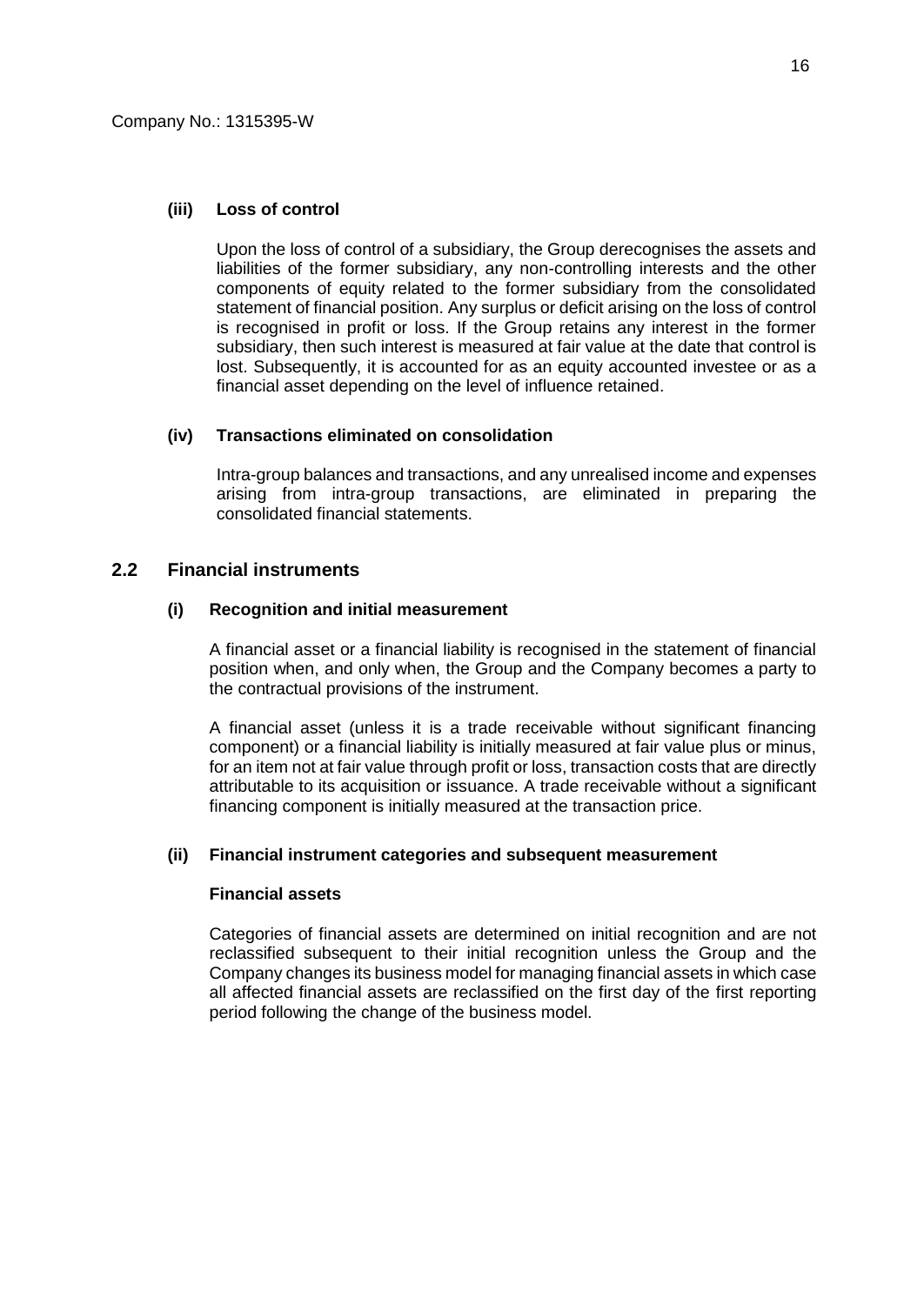#### *Amortised cost*

Amortised cost category comprises financial assets that are held within a business model whose objective is to hold assets to collect contractual cash flows and its contractual terms give rise on specified dates to cash flows that are solely payments of principal and interest on the principal amount outstanding. The financial assets are not designated as fair value through profit or loss. Subsequent to initial recognition, these financial assets are measured at amortised cost using the effective interest method. The amortised cost is reduced by impairment losses. Interest income, foreign exchange gains and losses and impairment are recognised in profit or loss. Any gain or loss on derecognition is recognised in profit or loss.

Interest income is recognised by applying effective interest rate to the gross carrying amount except for credit impaired financial assets (see Note 2.9) where the effective interest rate is applied to the amortised cost.

All financial assets are subject to impairment assessment (see Note 2.9).

#### **Financial liabilities**

#### *Amortised cost*

Financial liabilities not categorised as fair value through profit or loss are subsequently measured at amortised cost using the effective interest method.

Interest expense and foreign exchange gains and losses are recognised in the profit or loss. Any gains or losses on derecognition are also recognised in the profit or loss.

#### **(iii) Derecognition**

A financial asset or part of it is derecognised when, and only when, the contractual rights to the cash flows from the financial asset expire or transferred, or control of the asset is not retained or substantially all of the risks and rewards of ownership of the financial asset are transferred to another party. On derecognition of a financial asset, the difference between the carrying amount of the financial asset and the sum of the consideration received (including any new asset obtained less any new liability assumed) is recognised in the profit or loss.

A financial liability or a part of it is derecognised when, and only when, the obligation specified in the contract is discharged, cancelled or expires. A financial liability is also derecognised when its terms are modified and the cash flows of the modified liability are substantially different, in which case, a new financial liability based on modified terms is recognised at fair value. On derecognition of a financial liability, the difference between the carrying amount of the financial liability extinguished or transferred to another party and the consideration paid, including any non-cash assets transferred or liabilities assumed, is recognised in profit or loss.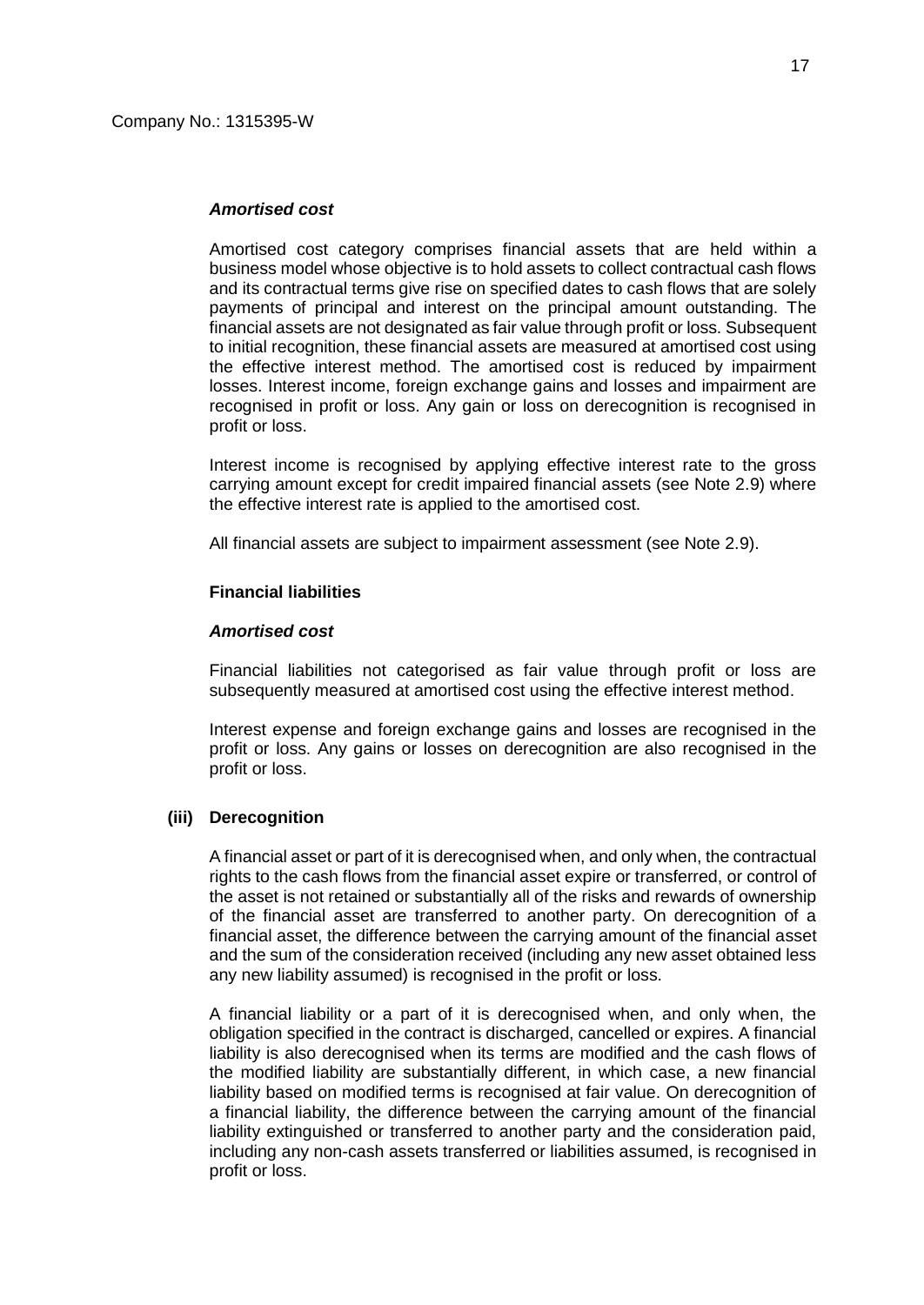### **(iv) Offsetting**

Financial assets and financial liabilities are offset and the net amount presented in the statement of financial position when, and only when, the Group and the Company currently have a legally enforceable right to set off the amounts and it intends either to settle them on a net basis or to realise the asset and liability simultaneously.

## **2.3 Property, plant and equipment**

#### **(i) Recognition and measurement**

Items of property, plant and equipment are measured at cost less any accumulated depreciation and any accumulated impairment losses.

Cost includes expenditures that are directly attributable to the acquisition of the asset and any other costs directly attributable to bringing the asset to working condition for its intended use, and the costs of dismantling and removing the items and restoring the site on which they are located. The cost of self-constructed assets also includes the cost of materials and direct labour. For qualifying assets, borrowing costs are capitalised in accordance with the accounting policy on borrowing costs. Purchased software that is integral to the functionality of the related equipment is capitalised as part of that equipment.

When significant parts of an item of property, plant and equipment have different useful lives, they are accounted for as separate items (major components) of property, plant and equipment.

The gain or loss on disposal of an item of property, plant and equipment is determined by comparing the proceeds from disposal with the carrying amount of property, plant and equipment and is recognised net within "other income" and "other expenses" respectively in profit or loss.

#### **(ii) Subsequent costs**

The cost of replacing a component of an item of property, plant and equipment is recognised in the carrying amount of the item if it is probable that the future economic benefits embodied within the component will flow to the Group and the Company, and its cost can be measured reliably. The carrying amount of the replaced component is derecognised to profit or loss. The costs of the day-to-day servicing of property, plant and equipment are recognised in profit or loss as incurred.

#### **(iii) Depreciation**

Depreciation is based on the cost of an asset less its residual value. Significant components of individual assets are assessed, and if a component has a useful life that is different from the remainder of that asset, then that component is depreciated separately.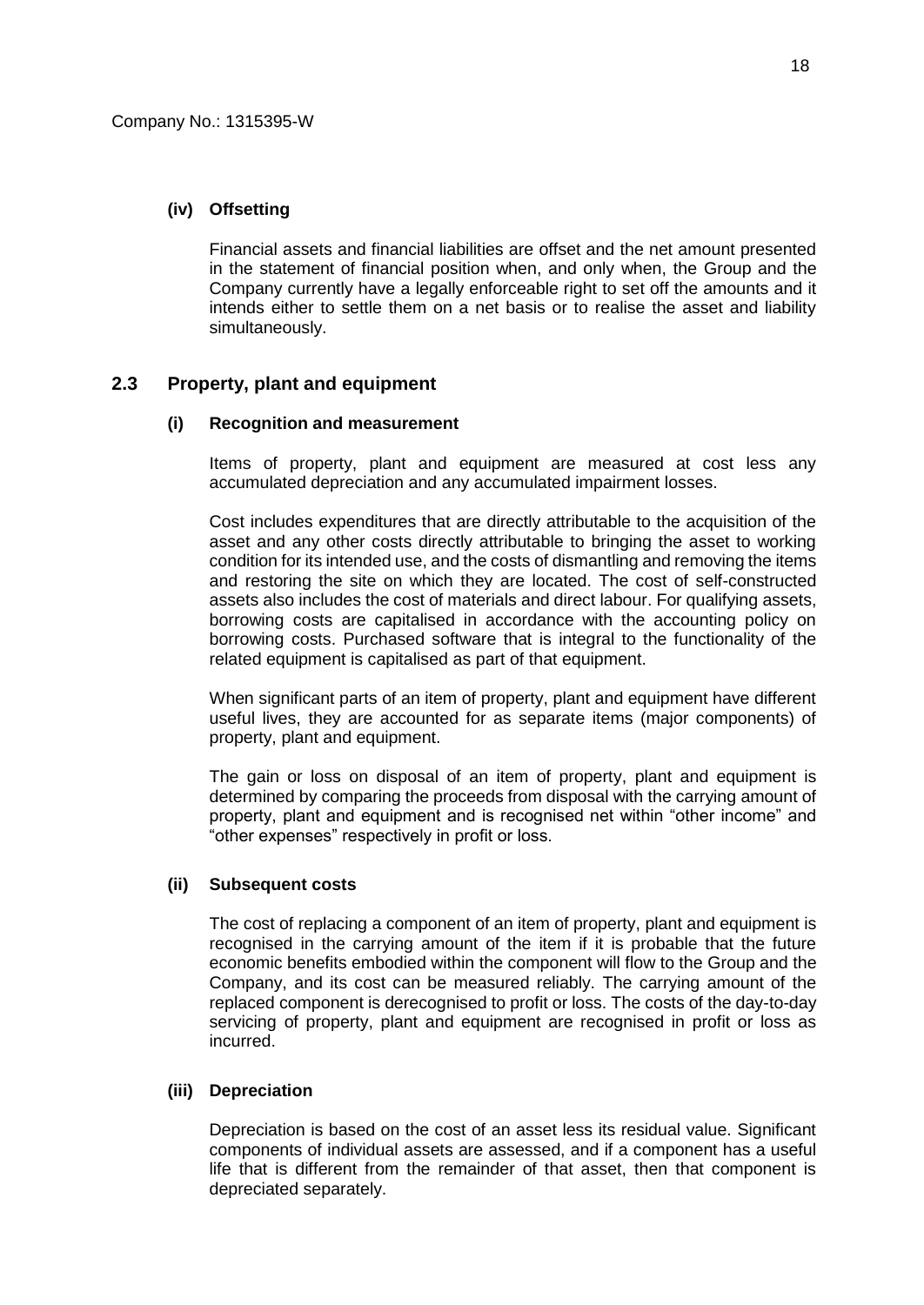Depreciation is recognised in profit or loss on a straight-line basis over the estimated useful lives of each component of an item of property, plant and equipment from the date that they are available for use. Leased assets are depreciated over the shorter of the lease term and their useful lives unless it is reasonably certain that the Group and the Company will obtain ownership by the end of the lease term. Property, plant and equipment under construction are not depreciated until the assets are ready for their intended use.

The estimate useful lives for the current and comparative period are as follows:

| Leasehold lands                | 82 to 85 years |
|--------------------------------|----------------|
| Factory building               | 50 years       |
| Plant and machinery            | 10 years       |
| Motor vehicles                 | 5 years        |
| Office equipment               | 2 to 10 years  |
| Furniture and fittings         | 10 years       |
| <b>Electrical installation</b> | 10 years       |

Depreciation methods, useful lives and residual values are reviewed at the end of the reporting period, and adjusted as appropriate.

## **2.4 Investment property**

Investment properties are properties which are owned or held under a leasehold interest to earn rental income or for capital appreciation or for both, but not for sale in the ordinary course of business, use in the production or supply of goods or services or for administrative purposes.

Investment properties are measured initially at cost and subsequently at fair value with any change therein recognised in profit or loss for the period in which they arise. Where the fair value of the investment property under construction is not reliably determinable, the investment property under construction is measured at cost until either its fair value becomes reliably determinable or construction is complete, whichever is earlier.

Cost includes expenditure that is directly attributable to the acquisition of the investment property. The cost of self-constructed investment property includes the cost of materials and direct labour, any other costs directly attributable to bringing the investment property to a working condition for their intended use and capitalised borrowing costs.

An investment property is derecognised on its disposal, or when it is permanently withdrawn from use and no future economic benefits are expected from its disposal. The difference between the net disposal proceeds and the carrying amount is recognised in profit or loss in the period in which the item is derecognised.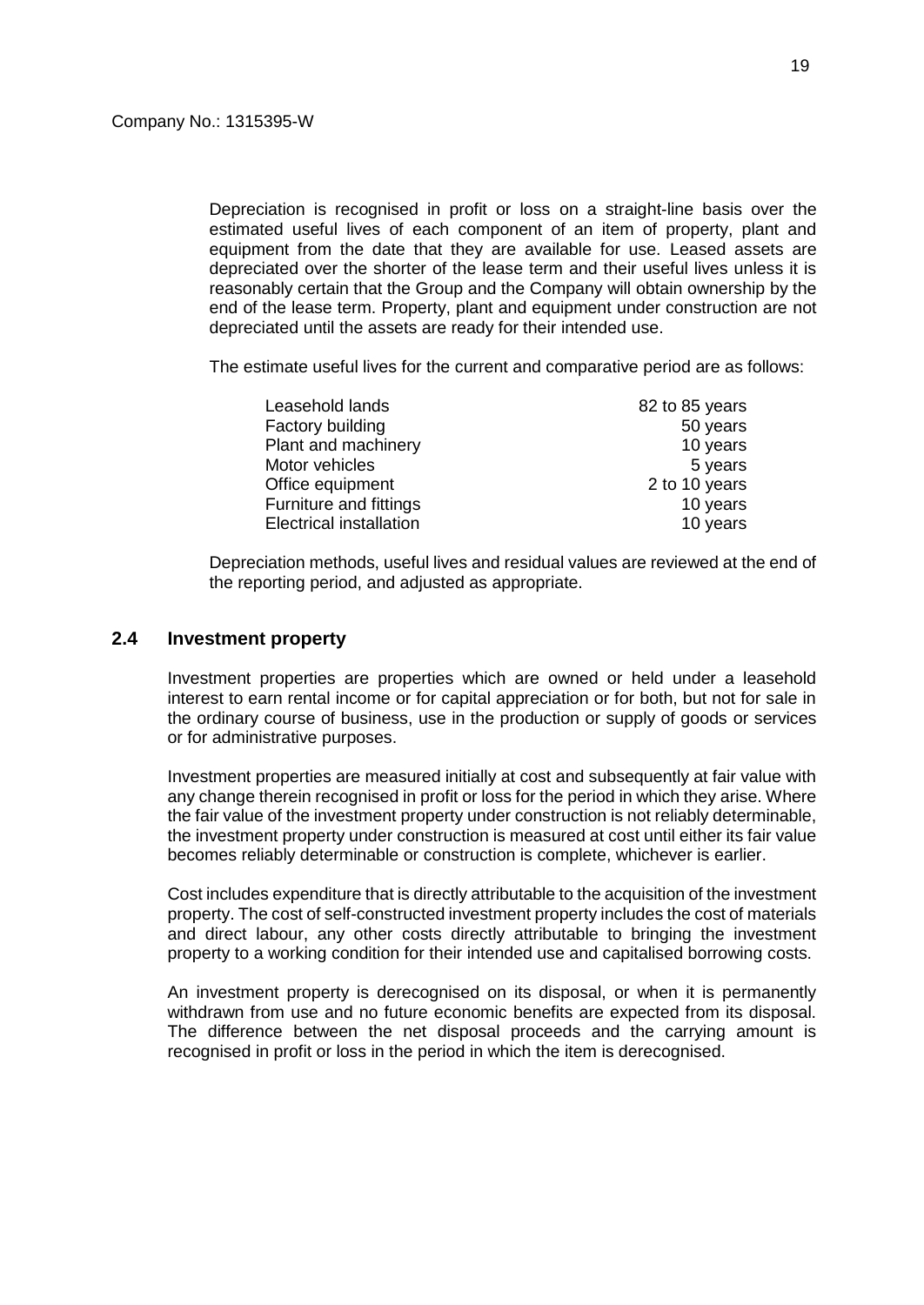#### **2.5 Leases**

#### **(i) As a lessee**

The Company recognises a right-of-use asset and a lease liability at the lease commencement date. The right-of-use asset is initially measured at cost, which comprises the initial amount of the lease liability adjusted for any lease payments made at or before the commencement date, plus any initial direct costs incurred and an estimate of costs to dismantle and remove the underlying asset or to restore the underlying asset or the site on which it is located, less any lease incentives received.

The right-of-use asset is subsequently depreciated using the straight-line method from the commencement date to the earlier of the end of the useful life of the rightof-use asset or the end of the lease term. The estimated useful lives of right-ofuse assets are determined on the same basis as those of property and equipment. In addition, the right-of-use asset is periodically reduced by impairment losses, if any, and adjusted for certain remeasurements of lease liability.

The lease liability is initially measured at the present value of the lease payments that are not paid at the commencement date, discounted using the interest rate implicit in the lease or, if that rate cannot be readily determined, the Company incremental borrowing rate, Generally, the Company uses its incremental borrowing rate as the discount rate.

Lease payments included in the measurement of the lease liability comprise the following:

- Fixed payments, including in-substance fixed payments;
- Variable lease payments that depend on an index or a rate, initially measured using the index or rate as at the commencement date;
- Amounts expected to be payable under a residual value guarantee; and
- The exercise price under a purchase option that the Company is reasonably certain exercise, lease payments in an optional renewal period if the Company is reasonable certain to exercise an extension option, and penalties for early termination of a lease unless the Company is reasonably certain not to terminate early.

The lease liability is measured at amortised cost using the effective interest method. It is remeasured when there is a change in future lease payments arising from a change in an index or rate, if there is a change in the Company estimate of the amount expected to be payable under a residual value guarantee, or if the Company changes its assessment of whether it will exercise a purchase, extension or termination option.

When the lease liability is remeasured in this way, a corresponding adjustment is made to the carrying amount of the right-to-use asset, or is recorded in profit or loss if the carrying amount of the right-to-use asset has been reduced to zero.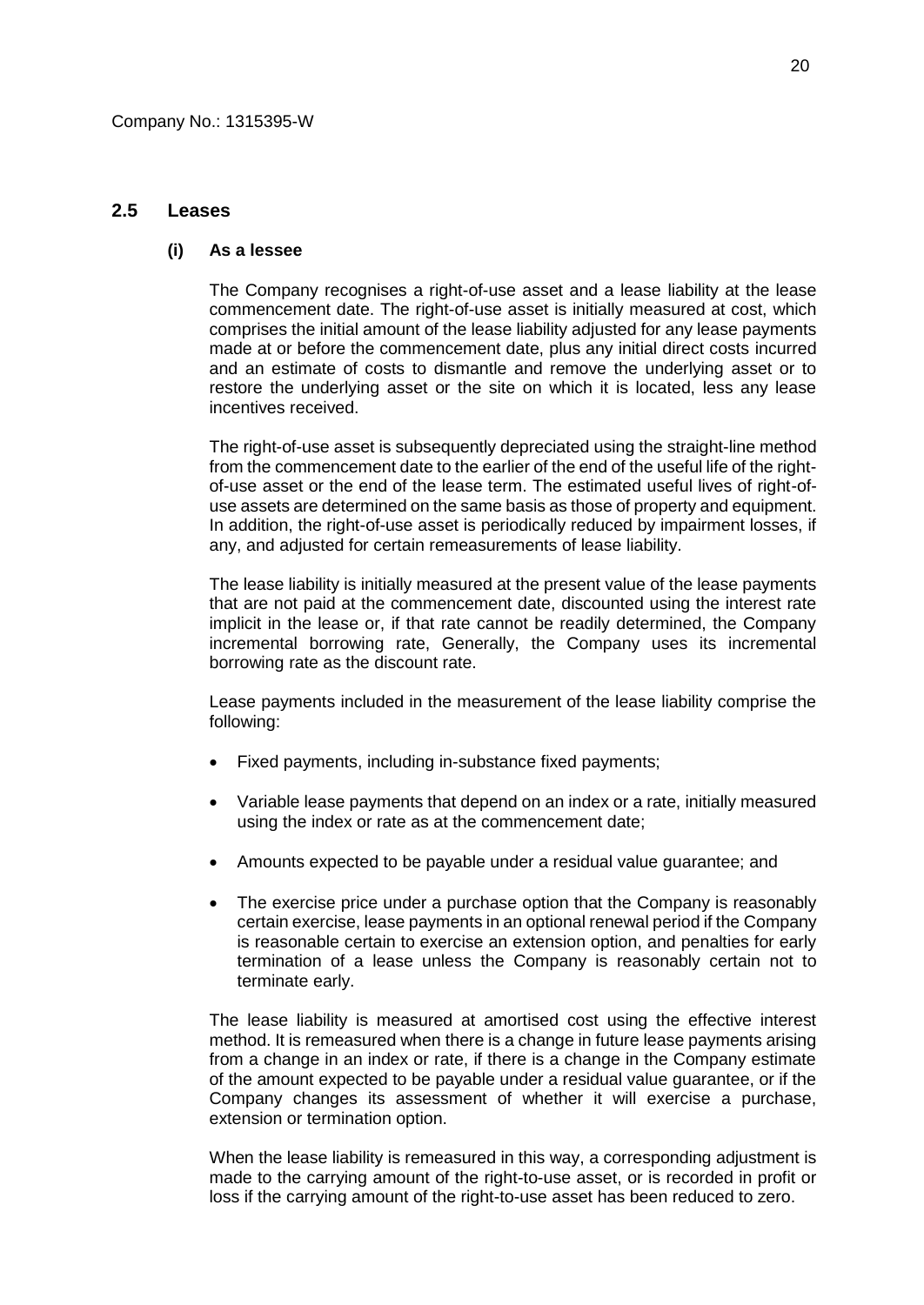The Company presents right-to use assets that do not meet the definition of investment property in 'property, plant and equipment' and lease liabilities in 'loans and borrowings' in the statement of financial position.

## **(ii) As a lessor**

When the Company acts as a lessor, it determines at lease inception whether each lease is a finance lease or an operating lease.

To classify each lease, the Company makes an overall assessment of whether the lease transfers substantially all of te risks and rewards incidental to ownership of the underlying asset. If this is the case, then the lease is a finance lease; if not then it is an operating lease. As part of this assessment, the Company considers certain indicators such as whether the lease is for the major part of the economic life of the asset.

The Company recognises lease payments received under operating leases as income on a straight-line basis over the lease term as part of 'other income'.

### **2.6 Inventories**

Inventories are measured at the lower of cost and net realisable value.

The cost of inventories is calculated using the first-in first-out basis and includes expenditure incurred in acquiring the inventories, production or conversion costs and other costs incurred in bringing them to their existing location and condition. In the case of work-in-progress and finished goods, cost includes an appropriate share of production overheads based on normal operating capacity.

Net realisable value is the estimated selling price in the ordinary course of business, less the estimated costs of completion and the estimated costs necessary to make the sale.

### **2.7 Contract asset**

A contract asset is recognised when the Group's or the Company's right to consideration is conditional on something other than the passage of time. A contract asset is subject to impairment in accordance to MFRS 9, *Financial Instruments* (see Note 2.9).

## **2.8 Cash and cash equivalents**

Cash and cash equivalents consist of cash on hand, balances and deposits with banks and highly liquid investment which have an insignificant risk of changes in fair value with original maturities of three months or less, and are used by the Group and the Company in the management of their short term commitments. For the purpose of the statement of cash flows, cash and cash equivalents are presented net of bank overdrafts and pledged deposits, if any.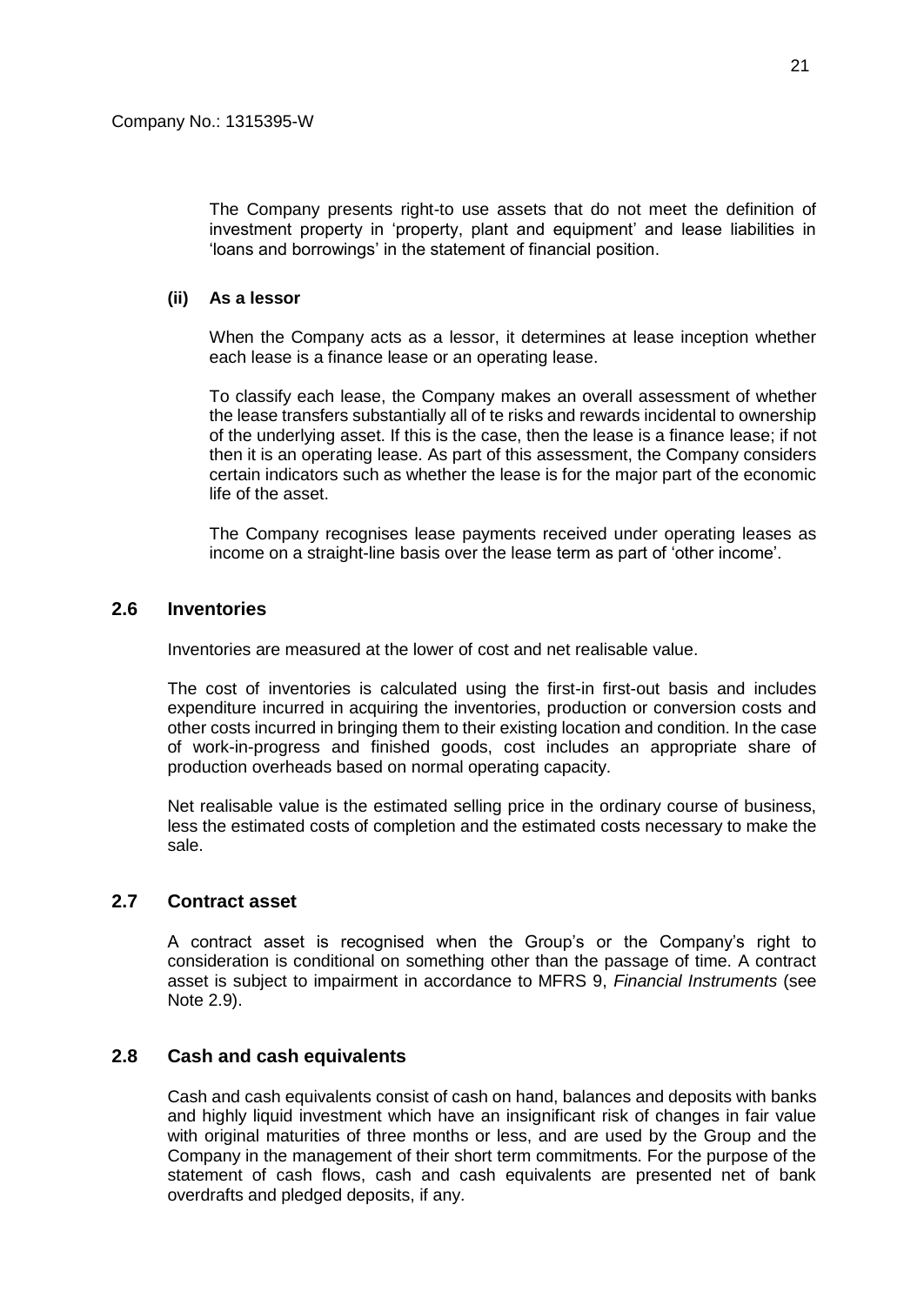#### **2.9 Impairment**

#### **(i) Financial assets**

The Group and the Company recognise loss allowances for expected credit losses on financial assets measured at amortised cost, debt investments measured at fair value through other comprehensive income, contract assets and lease receivables. Expected credit losses are a probability-weighted estimate of credit losses.

The Group and the Company measure loss allowances at an amount equal to lifetime expected credit loss, except for debt securities that are determined to have low credit risk at the reporting date, cash and bank balance and other debt securities for which credit risk has not increased significantly since initial recognition, which are measured at 12-month expected credit loss. Loss allowances for trade receivables, contract assets and lease receivables are always measured at an amount equal to lifetime expected credit loss.

When determining whether the credit risk of a financial asset has increased significantly since initial recognition and when estimating expected credit loss, the Group and the Company considers reasonable and supportable information that is relevant and available without undue cost or effort. This includes both quantitative and qualitative information and analysis, based on the Group's and the Company's historical experience and informed credit assessment and including forward-looking information, where available.

Lifetime expected credit losses are the expected credit losses that result from all possible default events over the expected life of the asset, while 12-month expected credit losses are the portion of expected credit losses that result from default events that are possible within the 12 months after the reporting date. The maximum period considered when estimating expected credit losses is the maximum contractual period over which the Group and the Company is exposed to credit risk.

The Group and the Company estimate the expected credit losses on trade receivables using a provision matrix with reference to historical credit loss experience.

An impairment loss in respect of financial assets measured at amortised cost is recognised in profit or loss and the carrying amount of the asset is reduced through the use of an allowance account.

An impairment loss in respect of debt investments measured at fair value through other comprehensive income is recognised in profit or loss and the allowance account is recognised in other comprehensive income.

At each reporting date, the Group and the Company assess whether financial assets carried at amortised cost and debt securities at fair value through other comprehensive income are credit-impaired. A financial asset is credit-impaired when one or more events that have a detrimental impact on the estimated future cash flows of the financial asset have occurred.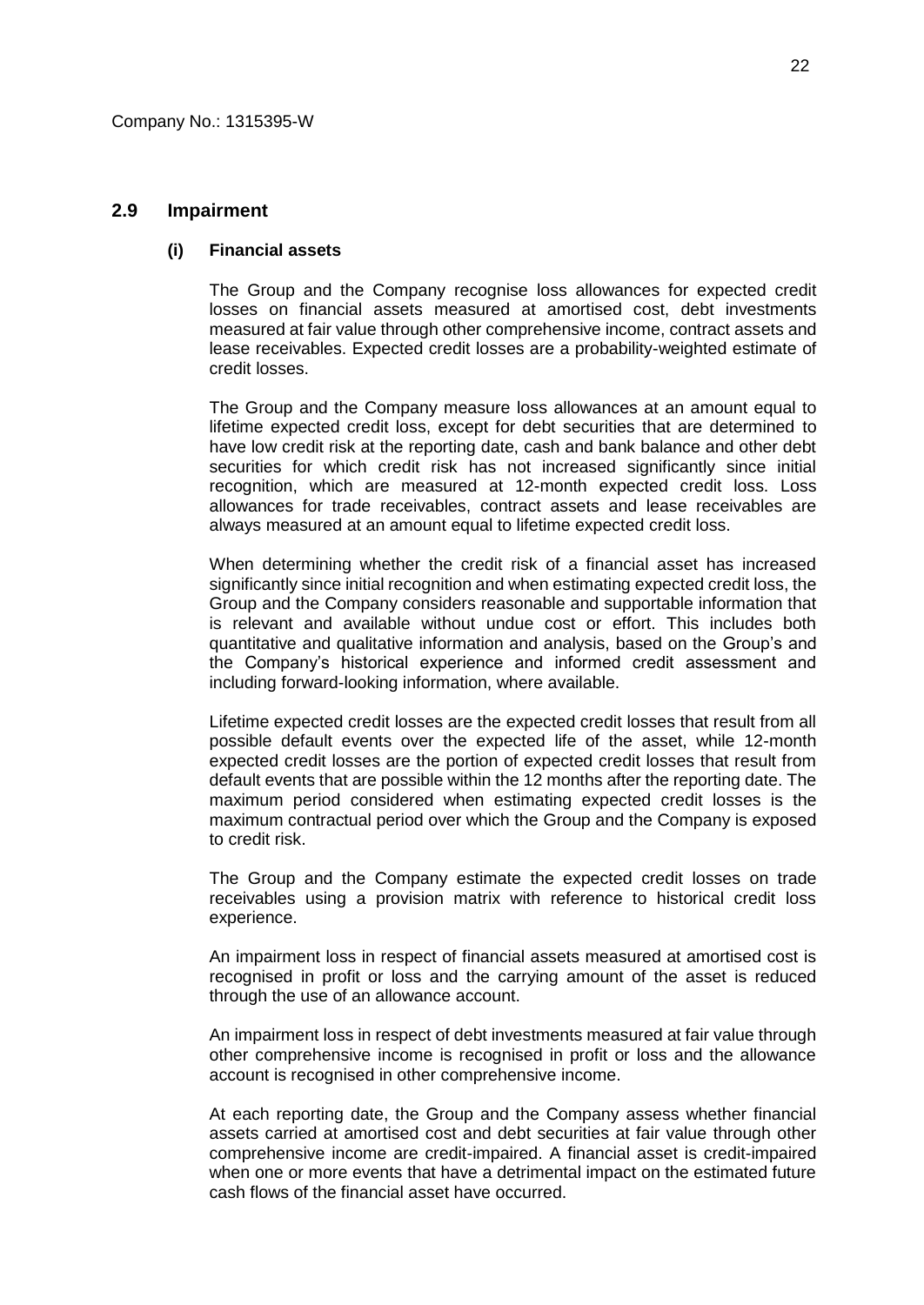The gross carrying amount of a financial asset is written off (either partially or full) to the extent that there is no realistic prospect of recovery. This is generally the case when the Group and the Company determine that the debtor does not have assets or sources of income that could generate sufficient cash flows to repay the amounts subject to the write-off. However, financial assets that are written off could still be subject to enforcement activities in order to comply with the Group's and the Company's procedures for recovery amounts due.

#### **(ii) Other assets**

The carrying amounts of other assets (except for inventories and contract assets) are reviewed at the end of each reporting period to determine whether there is any indication of impairment. If any such indication exists, then the asset's recoverable amount is estimated.

For the purpose of impairment testing, assets are grouped together into the smallest group of assets that generates cash inflows from continuing use that are largely independent of the cash inflows of other assets or cash-generating units.

The recoverable amount of an asset or cash-generating unit is the greater of its value in use and its fair value less costs of disposal. In assessing value in use, the estimated future cash flows are discounted to their present value using a pretax discount rate that reflects current market assessments of the time value of money and the risks specific to the asset or cash-generating unit.

An impairment loss is recognised if the carrying amount of an asset or its related cash-generating unit exceeds its estimated recoverable amount.

Impairment losses are recognised in profit or loss. Impairment losses recognised in respect of cash-generating units are allocated to reduce the carrying amounts of the other assets in the cash-generating unit (groups of cash-generating units) on a *pro rata* basis.

An impairment loss is reversed if there has been a change in the estimates used to determine the recoverable amount since the last impairment loss was recognised. An impairment loss is reversed only to the extent that the asset's carrying amount does not exceed the carrying amount that would have been determined, net of depreciation or amortisation, if no impairment loss had been recognised. Reversals of impairment losses are credited to profit or loss in the financial period in which the reversals are recognised.

## **2.10 Ordinary shares**

Ordinary shares classified as equity are measured at cost on initial recognition and are not remeasured subsequently.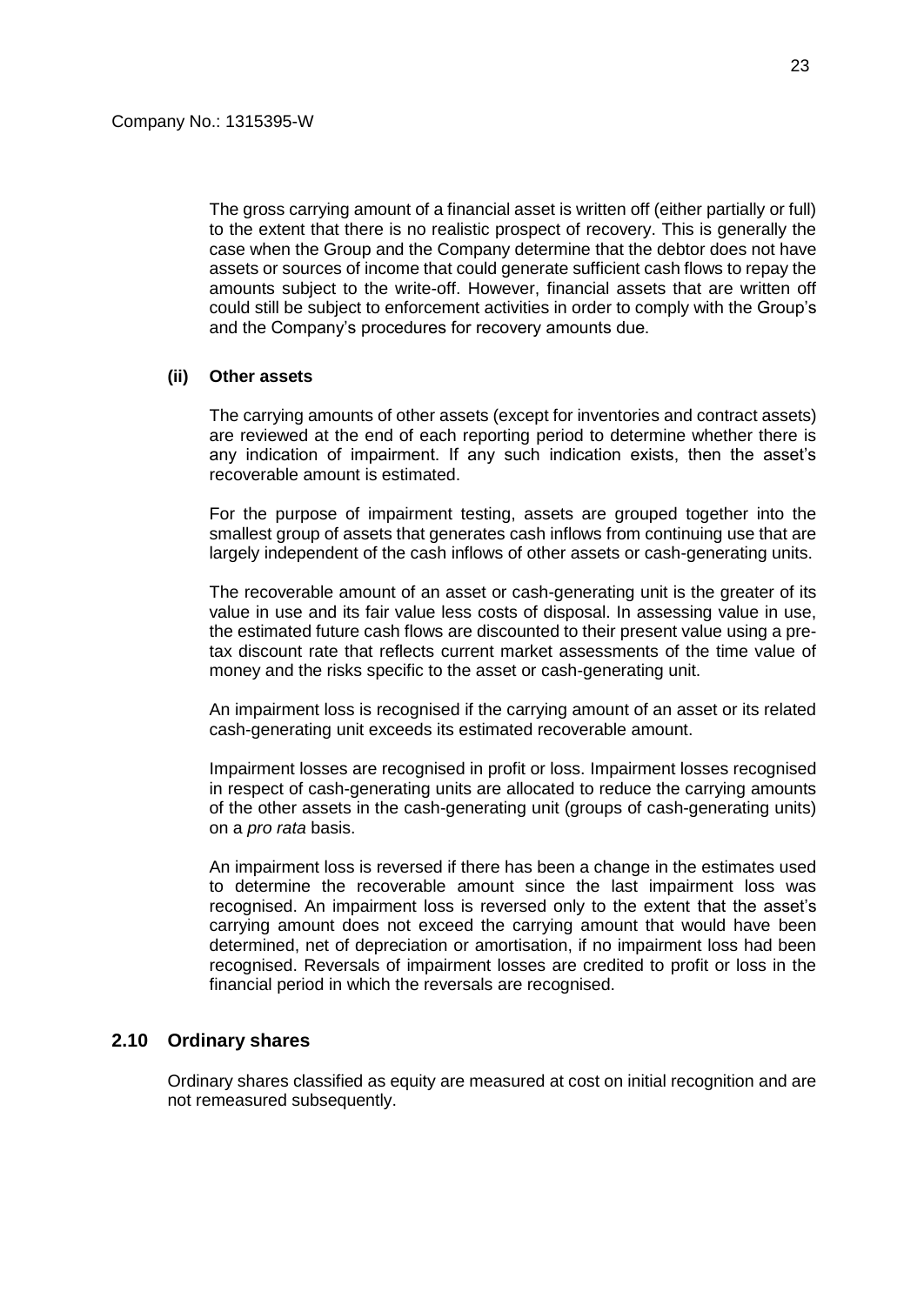## **2.11 Employee benefits**

#### **(i) Short term employee benefits**

Short-term employee benefit obligations in respect of salaries, annual bonuses, paid annual leave and sick leave are measured on an undiscounted basis and are expensed as the related service is provided.

A liability is recognised for the amount expected to be paid under short-term cash bonus or profit-sharing plans if the Group and the Company has a present legal or constructive obligation to pay this amount as a result of past service provided by the employee and the obligation can be estimated reliably.

### **(ii) Statutory employer's contribution**

The Group's and the Company's contributions to statutory pension funds are charged to profit or loss in the financial period to which they relate.

## **2.12 Borrowing costs**

Borrowing costs that are not directly attributable to the acquisition, construction or production of a qualifying asset are recognised in profit or loss using the effective interest method.

Borrowing costs directly attributable to the acquisition, construction or production of qualifying assets, which are assets that necessarily take a substantial period of time to get ready for their intended use or sale, are capitalised as part of the costs of those assets.

The capitalisation of borrowing costs as part of the cost of a qualifying asset commences when expenditure for the asset is being incurred, borrowing costs are being incurred and activities that are necessary to prepare the asset for its intended use or sale are in progress. Capitalisation of borrowing costs is suspended or ceases when substantially all the activities necessary to prepare the qualifying asset for its intended use or sale are interrupted or completed.

Investment income earned on the temporary investment of specific borrowings pending their expenditure on qualifying assets is deducted from the borrowing costs eligible for capitalisation.

## **2.13 Revenue and other income**

#### **(i) Revenue**

Revenue is measured based on the consideration specified in a contract with a customer in exchange for transferring goods or services to a customer, excluding amounts collected on behalf of third parties. The Group and the Company recognises revenue when (or as) it transfers control over a product or service to customer. An asset is transferred when (or as) the customer obtains control of the asset.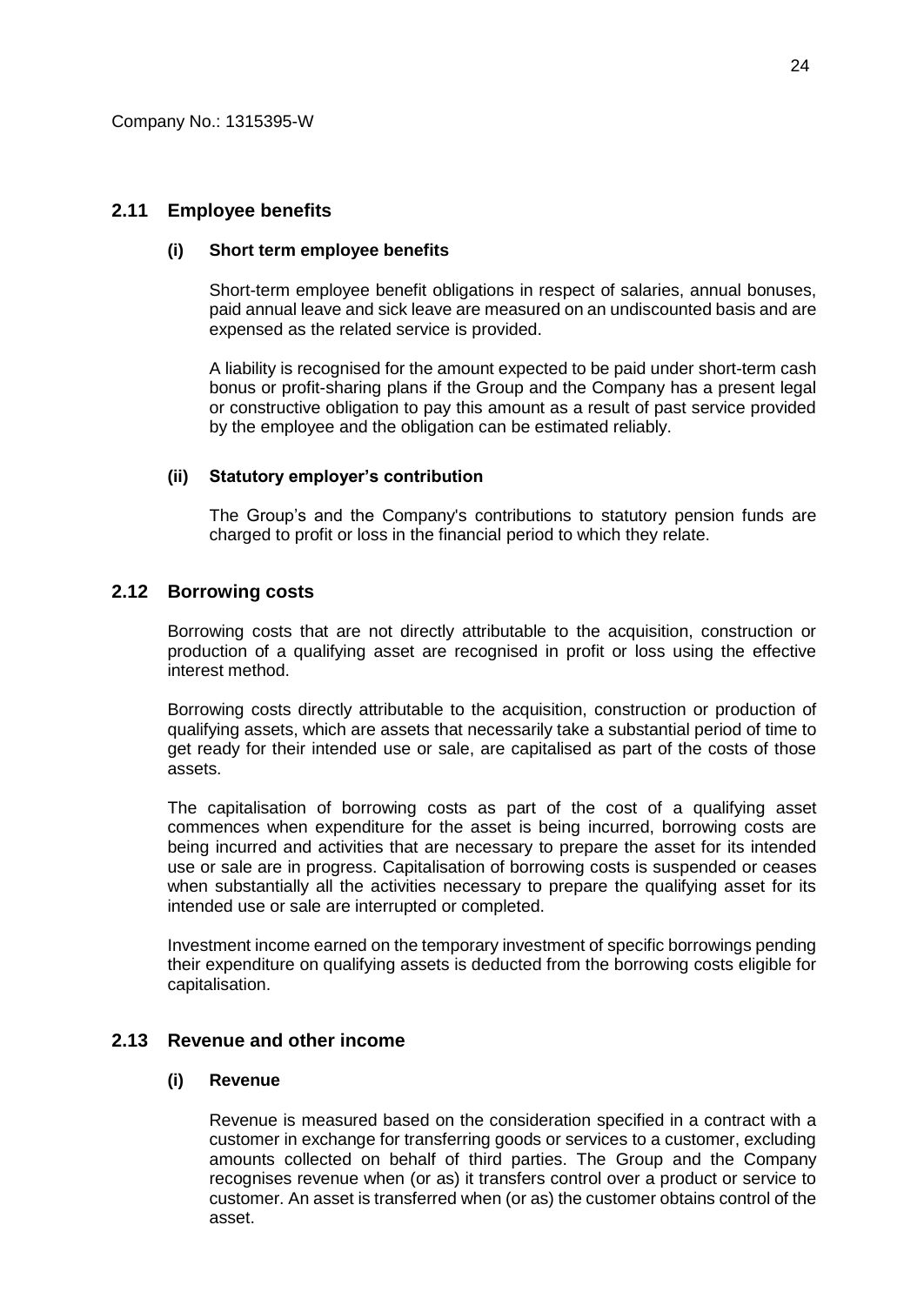The Group or the Company transfers control of a good or service at a point in time unless one of the following overtime criteria is met:

- (a) the customer simultaneously receives and consumes the benefits provided as the Group or the Company performs;
- (b) the Group's or the Company's performance creates or enhances an asset that the customer controls as the asset is created or enhanced; or
- (c) the Group's or the Company's performance does not create an asset with an alternative use and the Group or the Company has an enforceable right to payment for performance completed to date.

#### **(ii) Rental income**

Rental income from investment property is recognised in profit or loss on a straight-line basis over the term of the lease. Lease incentives granted are recognised as an integral part of the total rental income, over the term of the lease.

#### **(iii) Government grants**

Government grants are recognised initially as deferred income at fair value when there is reasonable assurance that they will be received and that the Group and the Company will comply with the conditions associated with the grant; they are then recognised in profit or loss as other income on a systematic basis over the useful life of the asset.

Grants that compensate the Group and the Company for expenses incurred are recognised in profit or loss as other income on a systematic basis in the same periods in which the expenses are recognised.

#### **(iv) Dividend income**

Dividend income is recognised in profit or loss on the date that the Group's or the Company's right to receive payment is established, which in the case of quoted securities is the ex-dividend date.

#### **(v) Interest income**

Interest income is recognised as it accrues using the effective interest method in profit or loss except for interest income arising from temporary investment of borrowings taken specifically for the purpose of obtaining a qualifying asset which is accounted for in accordance with the accounting policy on borrowing costs.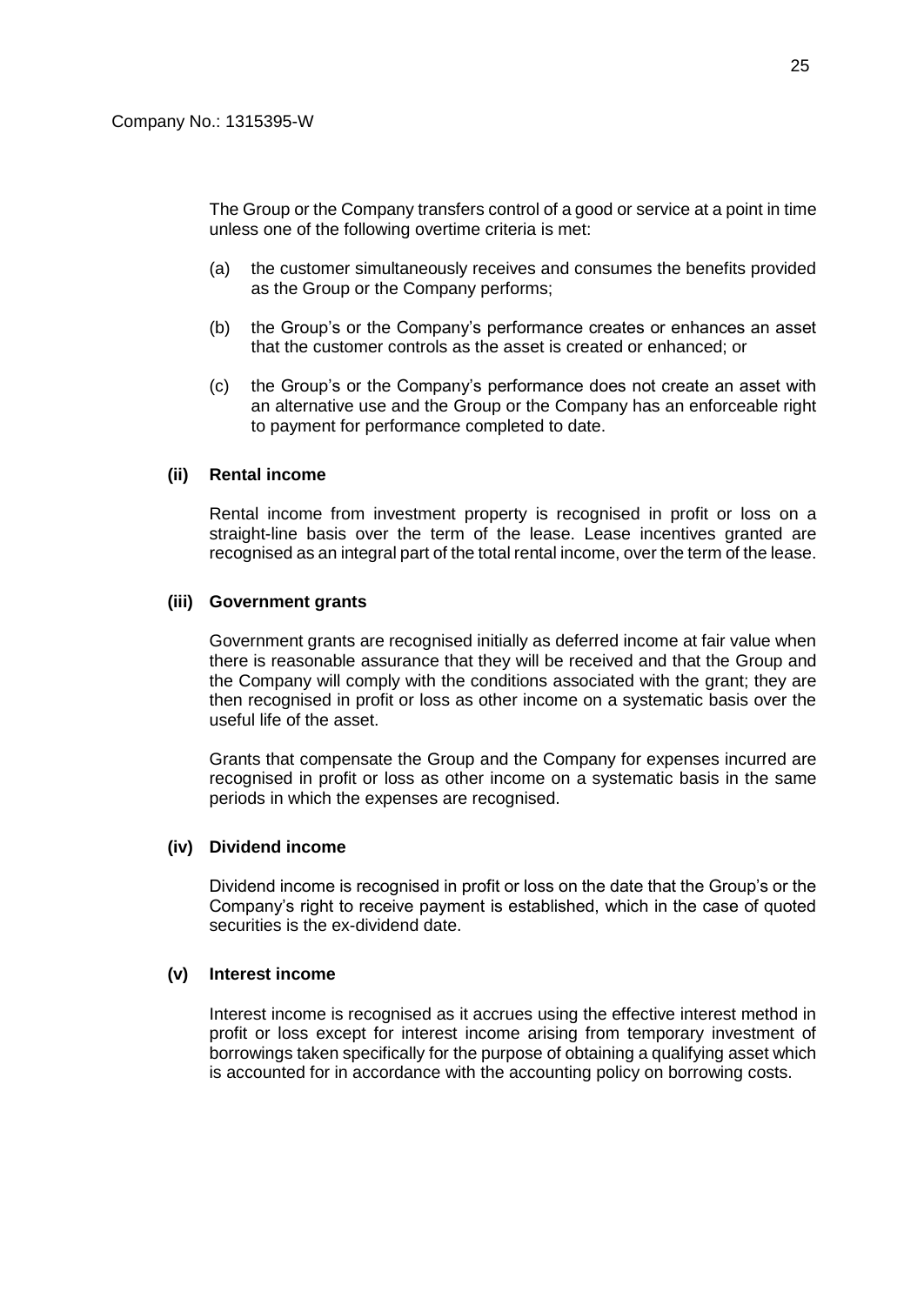## **2.14 Income tax**

Income tax expense comprises current and deferred tax. Current tax and deferred tax are recognised in profit or loss except to the extent that it relates to a business combination or items recognised directly in equity or other comprehensive income.

Current tax is the expected tax payable or receivable on the taxable income or loss for the period, using tax rates enacted or substantively enacted by the end of the reporting period.

Deferred tax is recognised using the liability method, providing for temporary differences between the carrying amounts of assets and liabilities in the statement of financial position and their tax bases. Deferred tax is not recognised for the initial recognition of assets or liabilities in a transaction that affects neither accounting nor taxable profit or loss. Deferred tax is measured at the tax rates that are expected to be applied to the temporary differences when they reverse, based on the laws that have been enacted or substantively enacted by the end of the reporting period.

The amount of deferred tax recognised is measured based on the expected manner of realisation or settlement of the carrying amount of the assets and liabilities, using tax rates enacted or substantively enacted at the reporting date.

Where investment properties are carried at their fair value in accordance with the accounting policy set out in Note 2.4, the amount of deferred tax recognised is measured using the tax rates that would apply on sale of those assets at their carrying value at the reporting date unless the property is depreciable and is held with the objective to consume substantially all of the economic benefits embodied in the property over time, rather than through sale. In all other cases, the amount of deferred tax recognised is measured based on the expected manner of realisation or settlement of the carrying amount of the assets and liabilities, using tax rates enacted or substantively enacted at the reporting date. Deferred tax assets and liabilities are not discounted.

Deferred tax assets and liabilities are offset if there is a legally enforceable right to offset current tax liabilities and assets, and they relate to income taxes levied by the same tax authority on the same taxable entity, or on different tax entities, but they intend to settle current tax assets and liabilities on a net basis or their tax assets and liabilities will be realised simultaneously.

A deferred tax asset is recognised to the extent that it is probable that future taxable profits will be available against which the temporary difference can be utilised. Deferred tax assets are reviewed at the end of each reporting period and are reduced to the extent that it is no longer probable that the related tax benefit will be realised.

Unutilised reinvestment allowance and investment tax allowance, being tax incentives that is not a tax base of an asset, is recognised as a deferred tax asset to the extent that it is probable that the future taxable profits will be available against which the unutilised tax incentive can be utilised.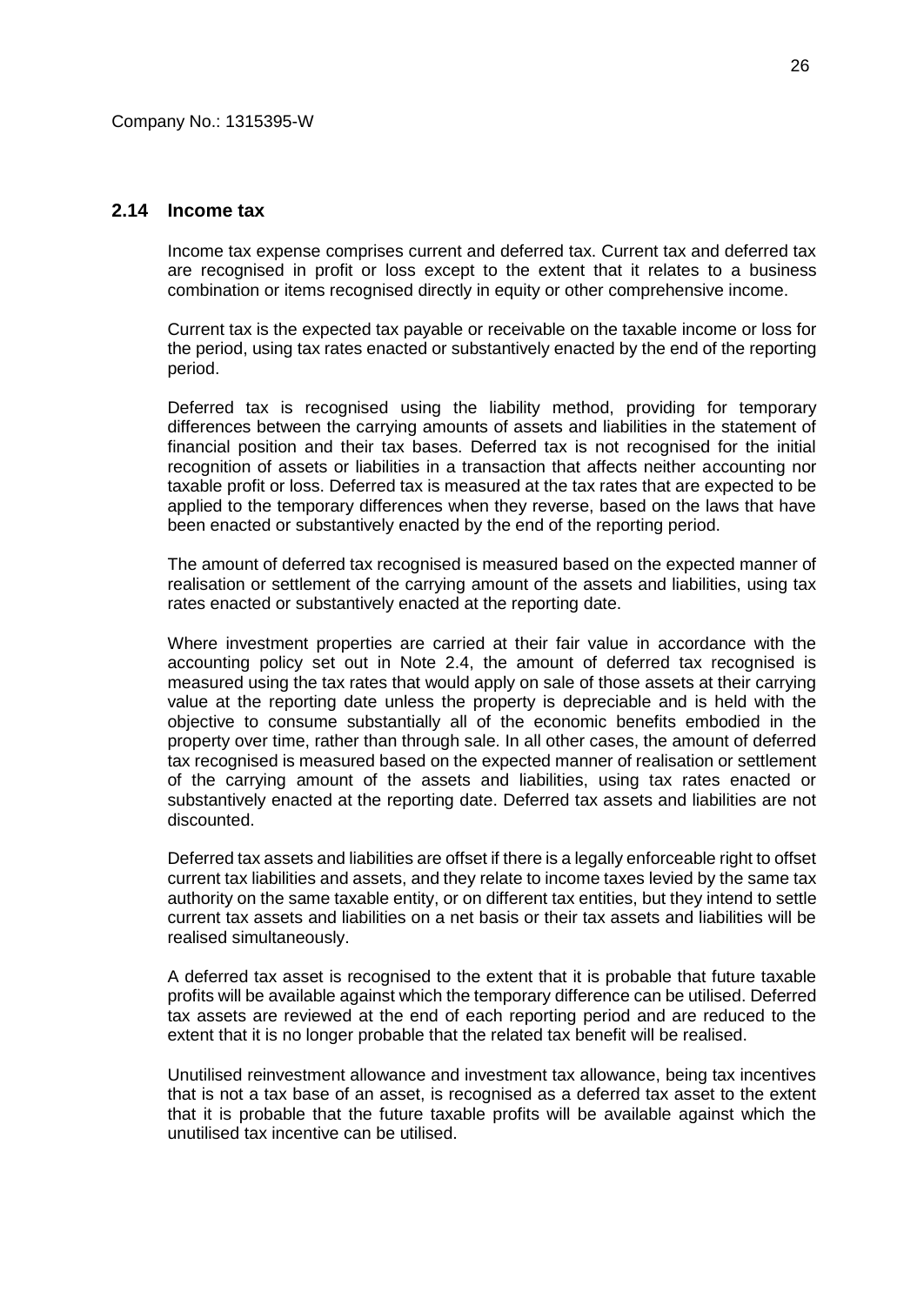## **2.15 Contingent liabilities**

Where it is not probable that an outflow of economic benefits will be required, or the amount cannot be estimated reliably, the obligation is not recognised in the statement of financial position and is disclosed as a contingent liability, unless the probability of outflow of economic benefits is remote. Possible obligations, whose existence will only be confirmed by the occurrence or non-occurrence of one or more future events are also disclosed as contingent liabilities unless the probability of outflow of economic benefits is remote.

## **2.16 Fair value measurements**

Fair value of an asset or a liability, except for lease transactions, is determined as the price that would be received to sell an asset or paid to transfer a liability in an orderly transaction between market participants at the measurement date. The measurement assumes that the transaction to sell the asset or transfer the liability takes place either in the principal market or in the absence of a principal market, in the most advantageous market.

For non-financial asset, the fair value measurement takes into account a market participant's ability to generate economic benefits by using the asset in its highest and best use or by selling it to another market participant that would use the asset in its highest and best use.

When measuring the fair value of an asset or a liability, the Group uses observable market data as far as possible. Fair values are categorised into different levels in a fair value hierarchy based on the input used in the valuation technique as follows:

- Level 1: quoted prices (unadjusted) in active markets for identical assets or liabilities that the Group can access at the measurement date.
- Level 2: inputs other than quoted prices included within Level 1 that are observable for the asset or liability, either directly or indirectly.
- Level 3: unobservable inputs for the asset or liability.

The Group recognises transfers between levels of the fair value hierarchy as of the date of the event or change in circumstances that caused the transfers.

## **2.17 Earnings per ordinary share**

The Group presents basic earnings per share data for its ordinary shares ("EPS").

Basic EPS is calculated by dividing the profit or loss attributable to ordinary shareholders of the Company by the weighted average number of ordinary shares outstanding during the period, adjusted for own shares held.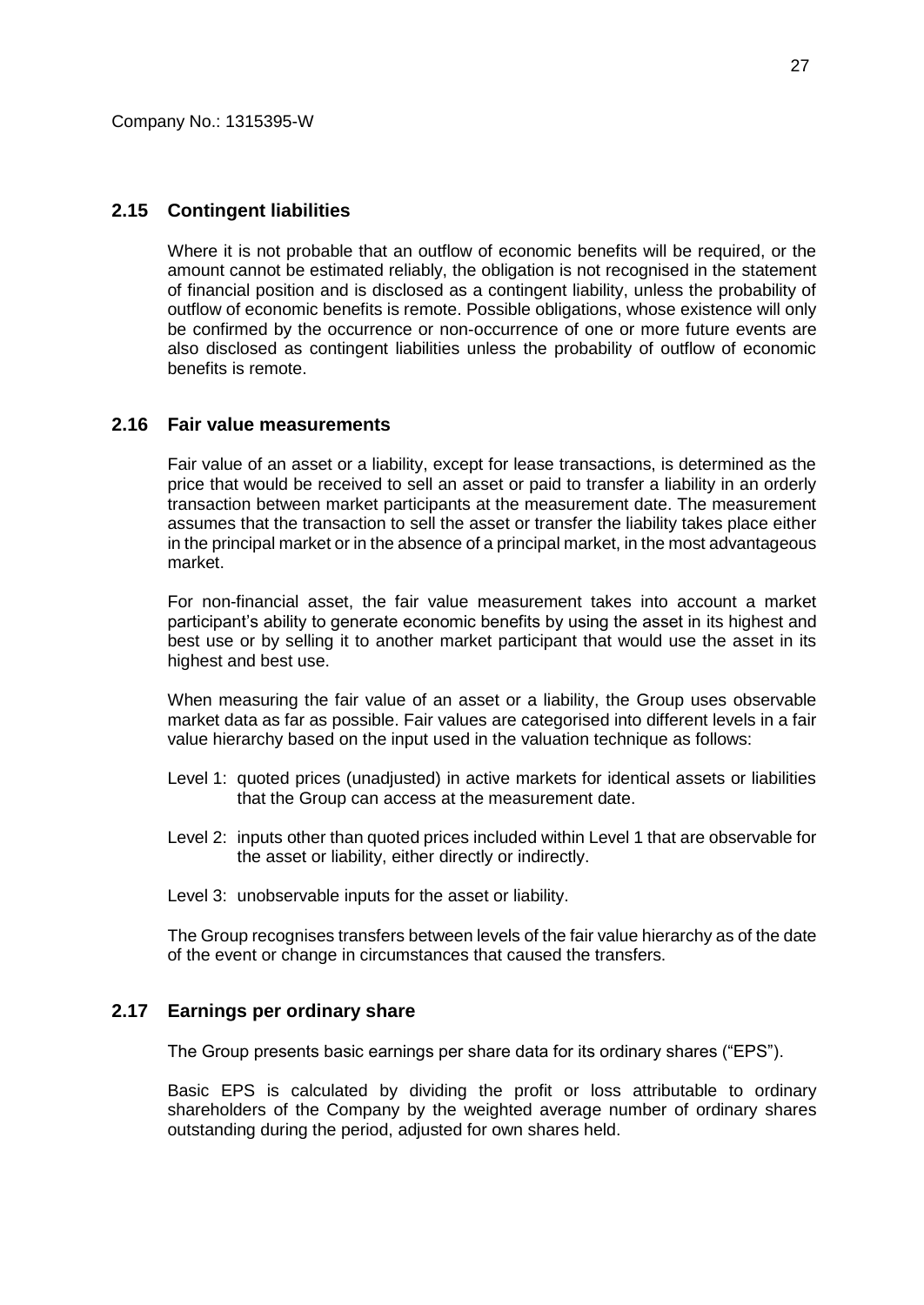### **2.18 Operating segments**

An operating segment is a component of the Group that engages in business activities from which it may earn revenues and incur expenses, including revenues and expenses that relate to transactions with any of the Group's other components. Operating segment results are reviewed regularly by the chief operating decision maker, which in this case is the Chief Executive Officer of the Group, to make decisions about resources to be allocated to the segment and to assess its performance, and for which discrete financial information is available.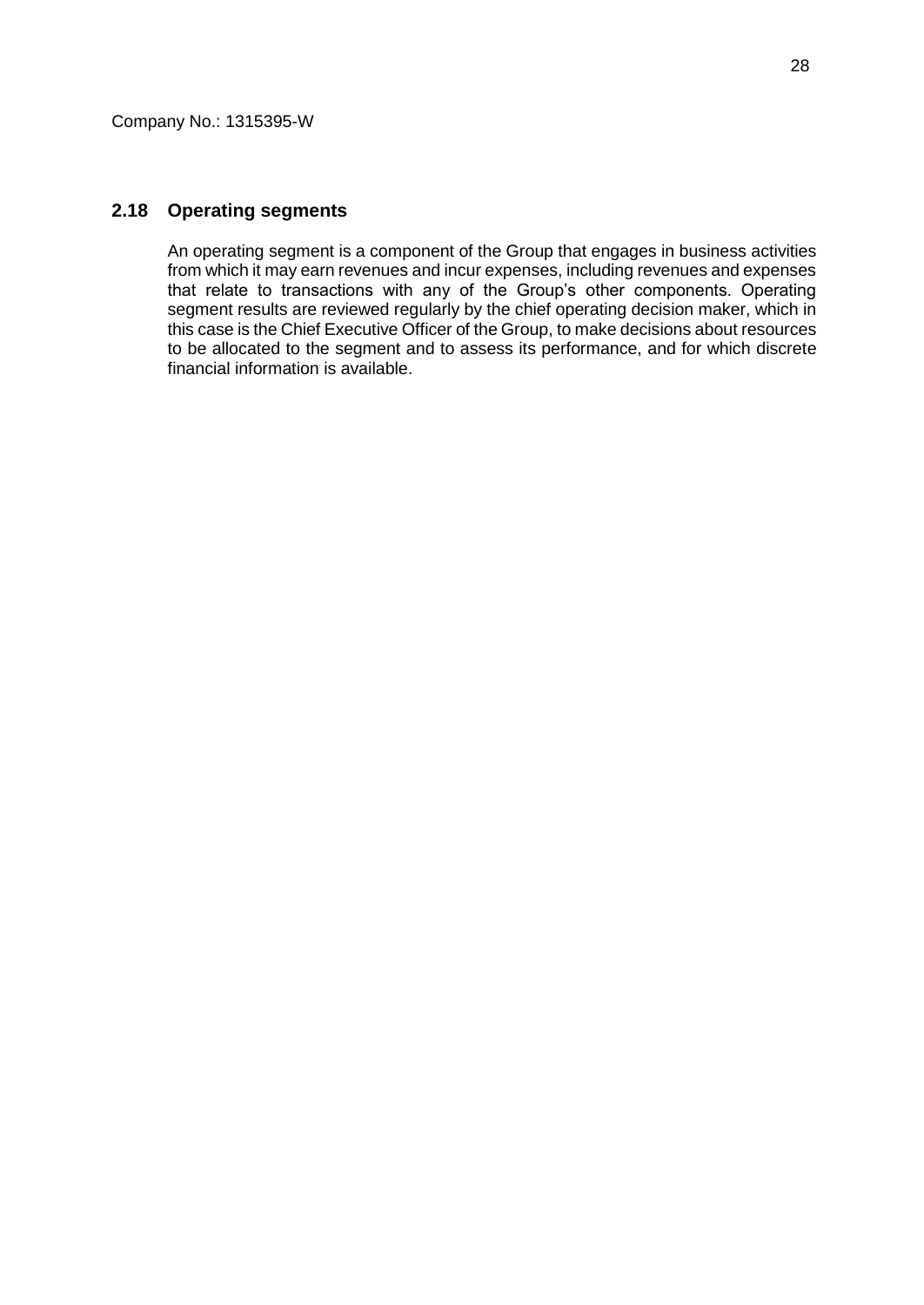# **3. PROPERTY, PLANT AND EQUIPMENT**

|                                                                                                                                        |                        |                            |                               |                                      |                            | <b>Furniture</b> |                                   | <b>Capital</b>           |                                       |
|----------------------------------------------------------------------------------------------------------------------------------------|------------------------|----------------------------|-------------------------------|--------------------------------------|----------------------------|------------------|-----------------------------------|--------------------------|---------------------------------------|
| <b>GROUP</b>                                                                                                                           | Leasehold<br>land      | <b>Factory</b><br>building | <b>Plant and</b><br>machinery | <b>Motor</b><br>vehicles             | <b>Office</b><br>equipment | and<br>fittings  | <b>Electrical</b><br>installation | work- in-<br>progress    | <b>Total</b>                          |
| Cost                                                                                                                                   | <b>RM</b>              | <b>RM</b>                  | <b>RM</b>                     | <b>RM</b>                            | <b>RM</b>                  | <b>RM</b>        | <b>RM</b>                         | <b>RM</b>                | <b>RM</b>                             |
| At 22 February 2019<br>(date of incorporation)<br>Acquisition through<br>business combinations<br><b>Additions</b><br><b>Disposals</b> | 1,081,040<br>1,225,968 | 2,457,857                  | 5,435,991<br>1,457,157        | 1,382,916<br>1,325,734<br>(854, 894) | 170,542<br>22,586          | 61,445<br>9,859  | 125,144                           | 7,045<br>8,400           | 10,721,980<br>4,049,704<br>(854, 894) |
| At 30 June 2019                                                                                                                        | 2,307,008              | 2,457,857                  | 6,893,148                     | 1,853,756                            | 193,128                    | 71,304           | 125,144                           | 15,445                   | 13,916,790                            |
|                                                                                                                                        |                        |                            |                               |                                      |                            |                  |                                   |                          |                                       |
| <b>Depreciation</b>                                                                                                                    |                        |                            |                               |                                      |                            |                  |                                   |                          |                                       |
| At 22 February 2019<br>(date of incorporation)<br><b>Effect of business</b>                                                            |                        |                            |                               |                                      |                            |                  |                                   |                          |                                       |
| combinations                                                                                                                           | 50,872                 | 111,564                    | 3,105,973                     | 774,434                              | 117,526                    | 10,789           | 28,196                            |                          | 4,199,354                             |
| Depreciation for the period<br><b>Disposals</b>                                                                                        | 27,669                 | 49,158                     | 355,015                       | 274,895<br>(491, 757)                | 14,541                     | 6,282            | 11,384                            |                          | 738,944<br>(491, 757)                 |
| At 30 June 2019                                                                                                                        | 78,541                 | 160,722                    | 3,460,988                     | 557,572                              | 132,067                    | 17,071           | 39,580                            | $\overline{\phantom{a}}$ | 4,446,541                             |
|                                                                                                                                        |                        |                            |                               |                                      |                            |                  |                                   |                          |                                       |
| <b>Carrying amounts</b>                                                                                                                |                        |                            |                               |                                      |                            |                  |                                   |                          |                                       |
| At 22 February 2019<br>(date of incorporation)                                                                                         |                        |                            |                               |                                      |                            |                  |                                   |                          |                                       |
| At 30 June 2019                                                                                                                        | 2,228,467              | 2,297,135                  | 3,432,160                     | 1,296,184                            | 61,061                     | 54,233           | 85,564                            | 15,445                   | 9,470,249                             |
|                                                                                                                                        |                        |                            |                               |                                      |                            |                  |                                   |                          |                                       |

The details of business combination is disclosed in Note 5 – Investment in a subsidiary.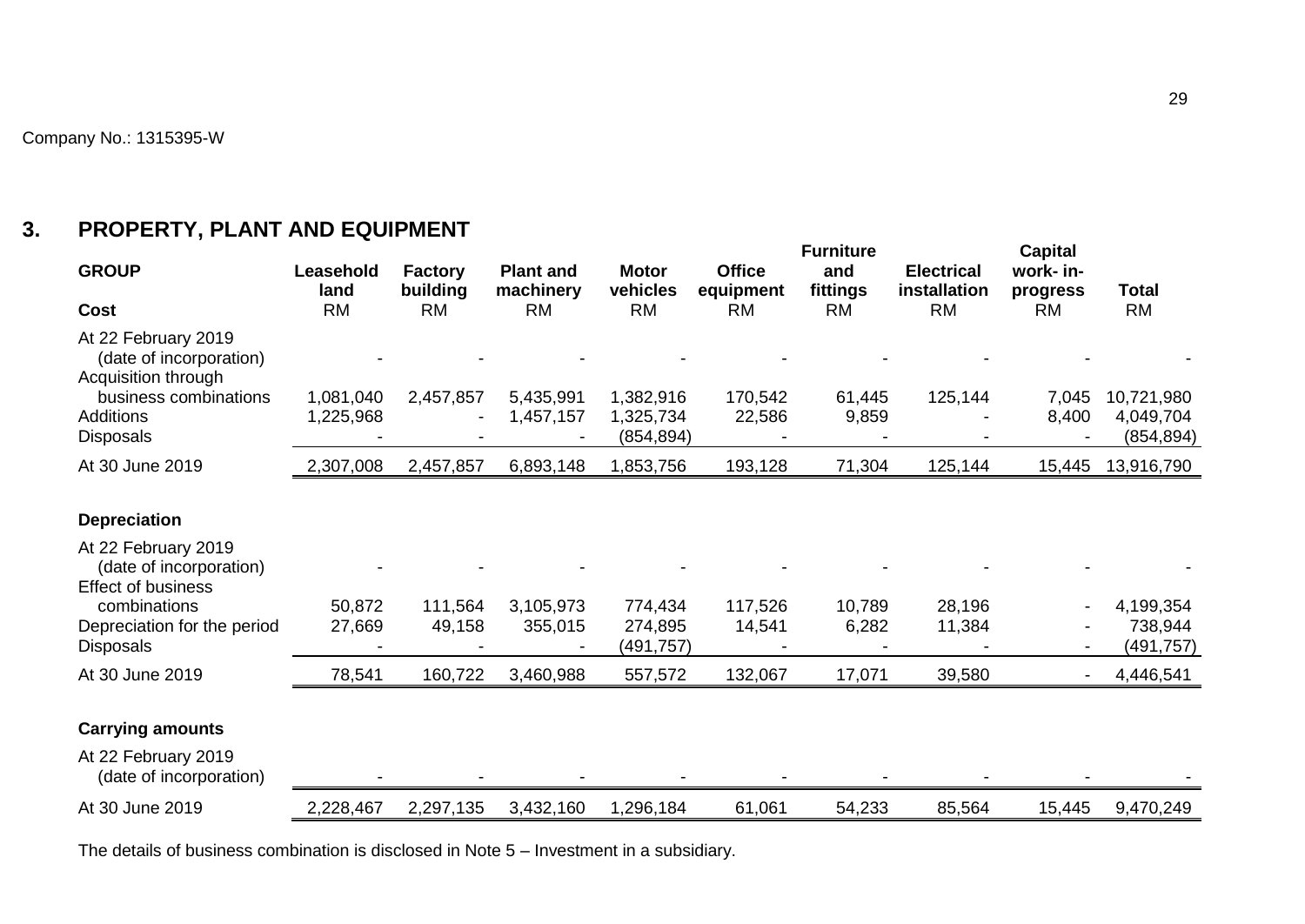#### **GROUP**

#### **Leased plant and equipment**

At 30 June 2019, the net carrying amounts of leased plant and machinery and motor vehicles were RM2,599,831 and RM1,295,527 respectively.

### **Security**

The leasehold land has been charged to bank to secure banking facilities granted to Group as stated in Note 16.

# **4. INVESTMENT PROPERTY**

|                                                                                                               | <b>GROUP</b><br>Leasehold land<br><b>RM</b> |
|---------------------------------------------------------------------------------------------------------------|---------------------------------------------|
| Cost                                                                                                          |                                             |
| At 22 February 2019 (date of incorporation)<br>Acquisition through business combinations                      | 1,126,745                                   |
| At 30 June 2019                                                                                               | 1,126,745                                   |
| <b>Depreciation</b>                                                                                           |                                             |
| At 22 February 2019 (date of incorporation)<br>Effect of business combinations<br>Depreciation for the period | 13,741<br>13,163                            |
| At 30 June 2019                                                                                               | 26,904                                      |
| <b>Carrying amounts</b>                                                                                       |                                             |
| At 22 February 2019 (date of incorporation)                                                                   |                                             |
| At 30 June 2019                                                                                               | 1,099,841                                   |

The details of business combination is disclosed in Note 5 – Investment in a subsidiary.

The leasehold land was leased to a third party. The lease contains an initial noncancellable period of 2 years as stated in Note 24. No contingent rents are charged.

The leasehold land has been charged to bank to secure banking facilities granted to the Group as stated in Note 16.

The following are recognised in profit or loss in respect of investment property.

|               | <b>GROUP</b><br>30.6.2019<br><b>RM</b> |
|---------------|----------------------------------------|
| Rental income | 30,000                                 |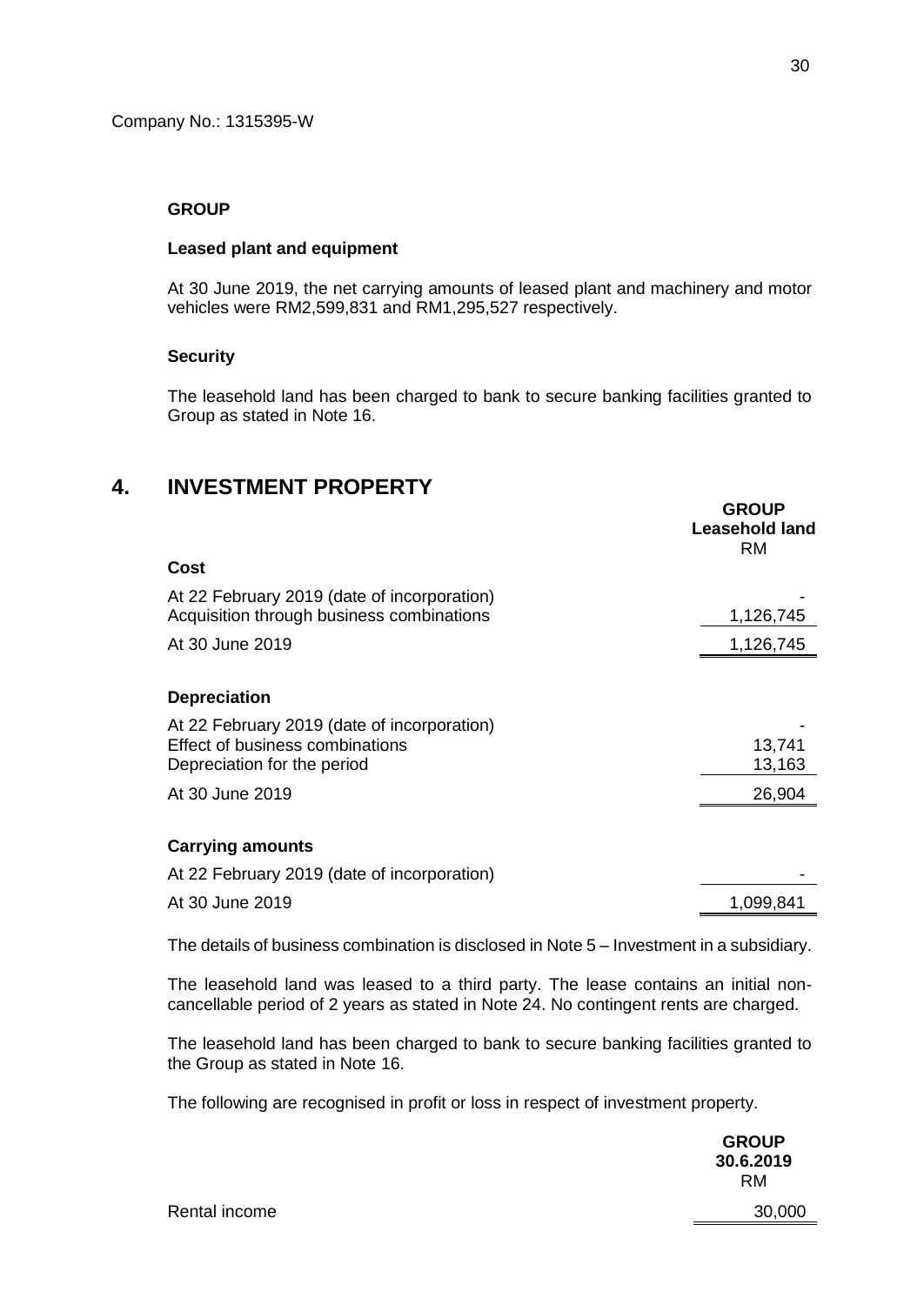#### **Fair value information**

Fair value of investment property is categorised as follows:

| Level 3        | <b>GROUP</b><br>30.6.2019<br>RM. |
|----------------|----------------------------------|
| Leasehold land | 1,626,261                        |

Level 3 fair value of leasehold land has been generally derived using the sales comparison approach. Sales prices of comparable properties in close proximity are adjusted for differences in key attributes such as property size. The most significant unobservable input into this valuation approach is price per square foot of comparable properties. The estimated fair value would increase (decrease) if the price per square foot is higher (lower) and changes to the fair value are analysed on a yearly basis by the Group.

# **5. INVESTMENT IN A SUBSIDIARY**

| At cost         | <b>COMPANY</b><br>30.6.2019<br><b>RM</b> |
|-----------------|------------------------------------------|
| Unquoted shares | 10,000,000                               |
|                 |                                          |

Details of the subsidiary are as follows:

| Name of entity                              | <b>Principal place</b><br>of business | <b>Principal activities</b>                                            | <b>Effective</b><br>ownership<br>interest at<br>30.6.2019 |
|---------------------------------------------|---------------------------------------|------------------------------------------------------------------------|-----------------------------------------------------------|
| <b>Multi Mould Industries</b><br>Sdn. Bhd.* | Malaysia                              | Manufacturing, marketing<br>and sale of precision<br>engineering parts | 100%                                                      |

**\*** Audited by KPMG PLT.

#### **Acquisition of entity under common control**

On 28 June 2019, the Company acquired the entire equity interest in Multi Mould Industries Sdn. Bhd. ("MMI"). The shareholders' approval of the acquisition were obtained on 28 June 2019. The purchase consideration of RM10,000,000 was satisfied by issuance of 449,999,900 units of new ordinary shares of the Company. As a result of this acquisition, MMI has become a wholly-owned subsidiary of the Company.

The consolidated financial statements have been prepared using the book value accounting to account for acquisition of MMI as the acquisition was completed under common control transactions. Merger deficit was determined as the difference between cost of merger and nominal value of the share capital of the subsidiary acquired and recognised in statement of financial position.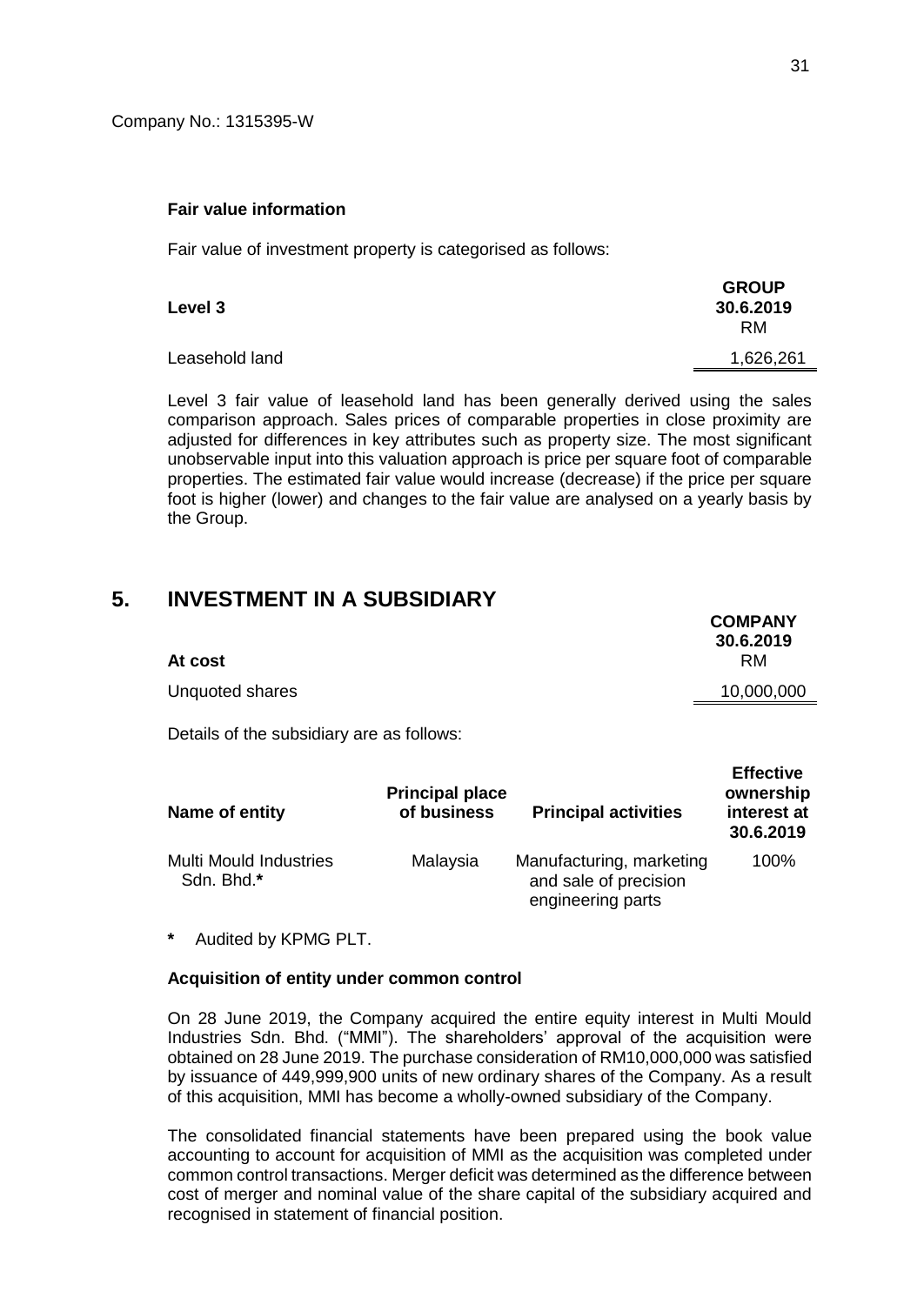The recognised merger deficit at the acquisition date is derived as follows:

|                                                                                                                        | <b>GROUP</b><br>30.6.2019<br><b>RM</b> |
|------------------------------------------------------------------------------------------------------------------------|----------------------------------------|
| Total consideration paid by issuance of shares of the Company<br>Less: Nominal value of the subsidiary's share capital | 10,000,000<br>(1, 150, 000)            |
| Merger deficit                                                                                                         | (8,850,000)                            |

#### **Impact of the acquisition on the consolidated statements of profit or loss and other comprehensive income**

In the financial period when the merger took place, the subsidiary's profit has been included in the Group's profit for the full financial period, irregardless of the effective date of merger.

# **6. INVENTORIES**

|                                                        | <b>GROUP</b><br>30.6.2019<br><b>RM</b> |
|--------------------------------------------------------|----------------------------------------|
| Raw materials<br>Semi-finished goods<br>Finished goods | 230,952<br>404,624<br>377,907          |
|                                                        | 1,013,483                              |
|                                                        |                                        |

Inventories recognised in cost of sales were RM6,659,703.

# **7. CONTRACT ASSETS**

The contract assets primarily related to the Group's rights to consideration for work completed but not yet billed at the reporting date. Typically, the amount will be billed within 30 days to 120 days and payment is expected within 60 days to 90 days.

# **8. TRADE RECEIVABLES**

|                                                                                       | <b>GROUP</b><br>30.6.2019<br><b>RM</b> |
|---------------------------------------------------------------------------------------|----------------------------------------|
| Trade receivables from contracts with customers<br>Less: Allowance for doubtful debts | 2,082,901                              |
| Balance bought forward<br>Reversal for the period                                     | (128, 445)<br>128,445                  |
| Balance carried forward                                                               |                                        |
|                                                                                       | 2.082.901                              |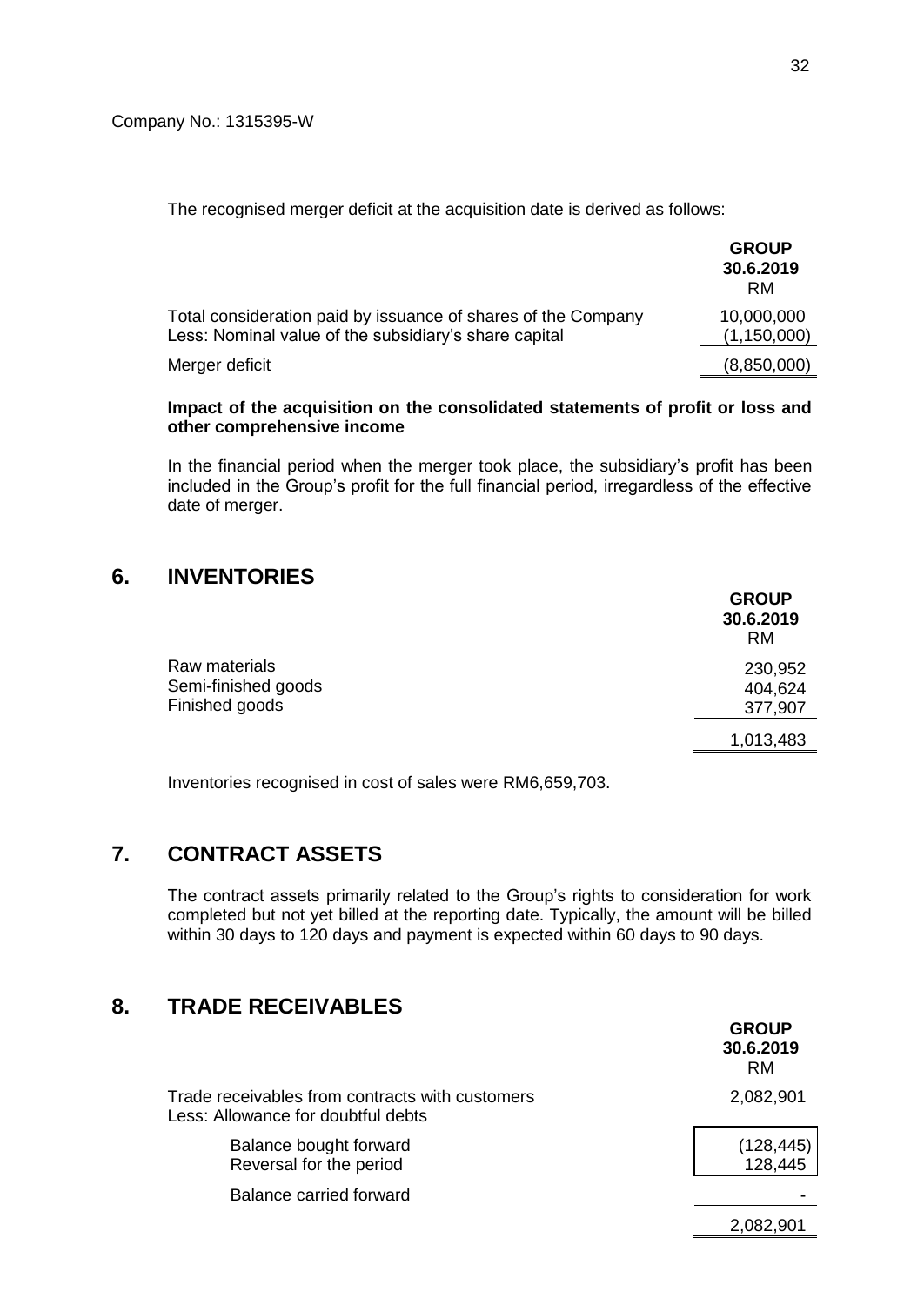## **9. OTHER RECEIVABLES, DEPOSITS AND PREPAYMENTS**

|                   | <b>GROUP</b><br>30.6.2019<br><b>RM</b> | <b>COMPANY</b><br>30.6.2019<br><b>RM</b> |
|-------------------|----------------------------------------|------------------------------------------|
| Other receivables | 34,676                                 |                                          |
| <b>Deposits</b>   | 8,640                                  |                                          |
| Prepayments       | 162,120                                | 63,000                                   |
|                   | 205,436                                | 63,000                                   |

## **10. AMOUNT DUE FROM A SUBSIDIARY**

Amount due from a subsidiary is non-trade in nature, unsecured, interest free and repayable on demand.

## **11. FIXED DEPOSITS WITH A LICENSED BANK**

|                           | <b>GROUP</b><br>30.6.2019<br>RM. |
|---------------------------|----------------------------------|
| Fixed deposits under lien | 32,978                           |

The fixed deposits under lien have been charged to the bank as collateral for banking facilities extended to the Group and the Company (Note 16).

# **12. SHARE CAPITAL**

| <b>GROUP AND COMPANY</b>                                                 | Number of<br><b>Shares</b><br><b>Amount</b> |            |
|--------------------------------------------------------------------------|---------------------------------------------|------------|
| Issued and fully paid shares<br>classified as equity                     |                                             |            |
| At date of incorporation<br>Share issued for acquisition of a subsidiary | 100<br>449,999,900                          | 10,000,000 |
| At 30 June 2019                                                          | 450,000,000                                 | 10,000,002 |

The holders of ordinary shares are entitled to receive dividends as declared from time to time, and are entitled to one vote per share at meetings of the Group and of the Company.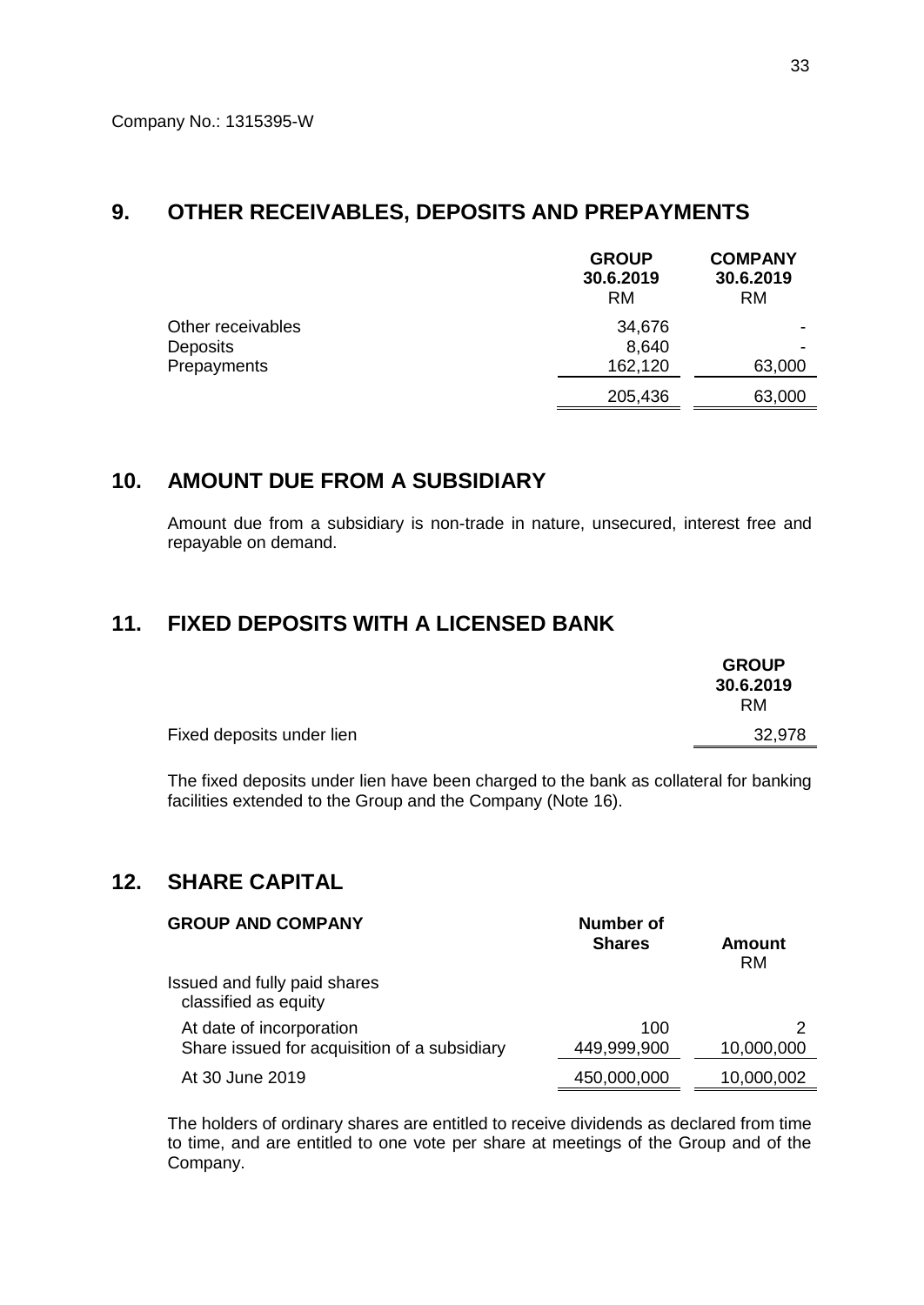At the date of incorporation, the Company issued 100 ordinary subscribers' shares amounting to RM2 to the Directors. During the financial period, the Company issued 449,999,900 new ordinary shares to the shareholders of Multi Mould Industries Sdn. Bhd. for a total cash consideration of RM10,000,000 to acquire the subsidiary.

# **13. FINANCE LEASE LIABILITIES**

Finance lease liabilities are payable as follows:

| <b>GROUP</b><br>30.6.2019                        | <b>Future</b><br>minimum<br>lease<br>payment<br><b>RM</b> | <b>Interest</b><br>RM. | value of<br>minimum<br>lease<br>payment<br><b>RM</b> |
|--------------------------------------------------|-----------------------------------------------------------|------------------------|------------------------------------------------------|
| Less than one year<br>Between one and five years | 964,302<br>2,751,070                                      | 174,849<br>231,851     | 789,453<br>2,519,219                                 |
|                                                  | 3,715,372                                                 | 406,700                | 3,308,672                                            |

The finance lease liabilities bear effective interest rates ranging from 2.29% to 5.81% per annum.

# **14. DEFERRED INCOME**

| <b>GROUP</b>                                                                                                | Government<br>grant received |
|-------------------------------------------------------------------------------------------------------------|------------------------------|
| Cost                                                                                                        | <b>RM</b>                    |
| At 22 February 2019 (date of incorporation)<br>Acquisition through business combinations                    | 300,000                      |
| At 30 June 2019                                                                                             | 300,000                      |
|                                                                                                             |                              |
| <b>Accumulated amortisation</b>                                                                             |                              |
| At 22 February 2019 (date of incorporation)<br>Effect of business combinations<br>Amortisation for the year | 30,000<br>30,000             |
| At 30 June 2019                                                                                             | 60,000                       |
|                                                                                                             |                              |
| <b>Unamortised portion</b>                                                                                  |                              |
| At 22 February 2019 (date of incorporation)                                                                 |                              |
| At 30 June 2019                                                                                             | 240,000                      |

**Present**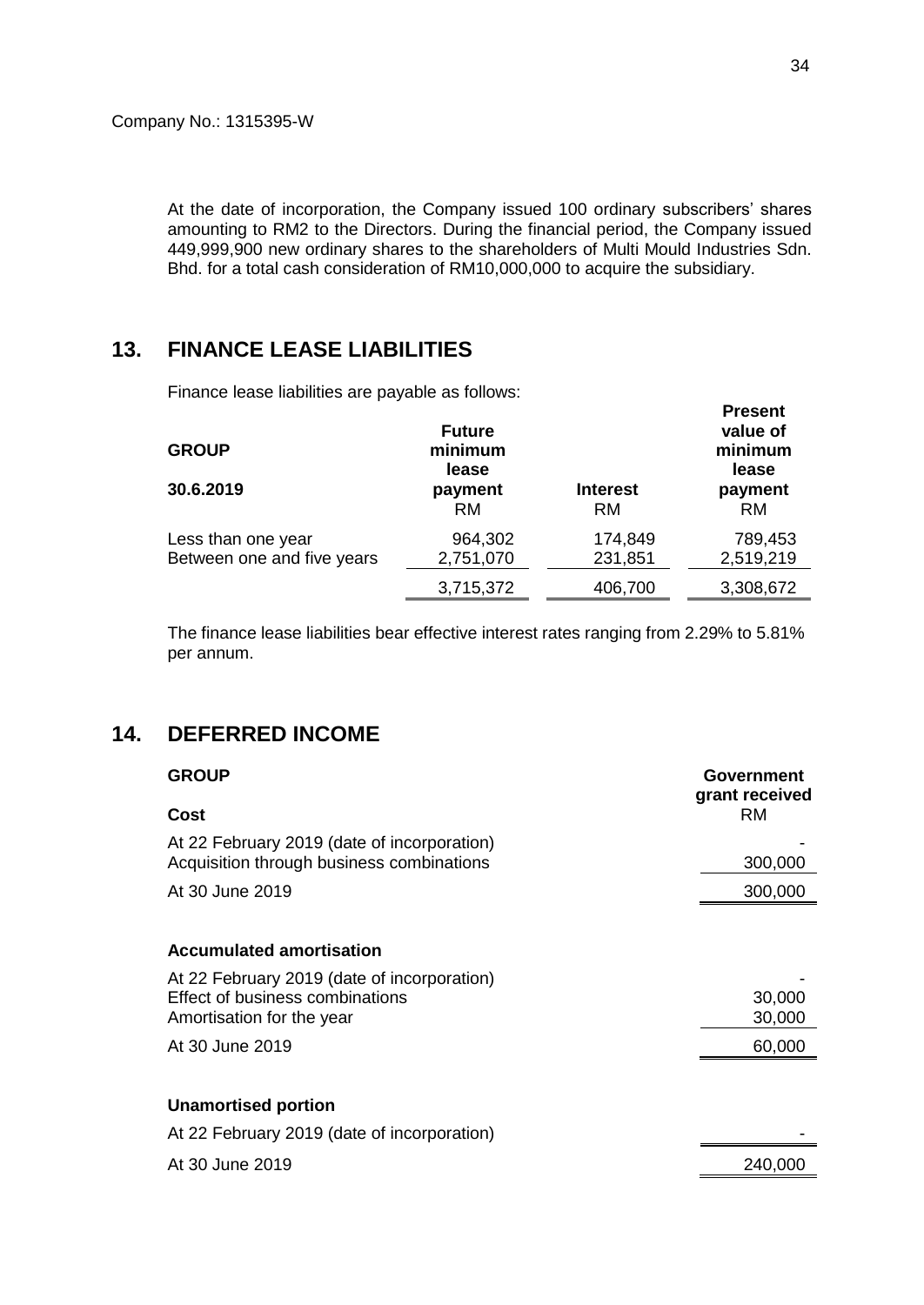**GROUP**

#### **Government grant**

The Group received a government grant in 2018 which was conditional upon the purchase of a specific machinery. The grant was granted up to 50% of the total machinery cost and the Group commenced the usage of the machinery in 2018. The grant is being amortised over the useful life of the machinery. The amortisation of the grant is recognised as other operating income in profit or loss.

## **15. DEFERRED TAX LIABILITIES**

#### **Recognised deferred tax liabilities**

Deferred tax liabilities are attributable to the following:

| uruur                         | Liabilities |
|-------------------------------|-------------|
| 30.6.2019                     | RM          |
| Property, plant and equipment | (237,000)   |

#### **Movement in temporary differences during the period**

| <b>GROUP</b>                  | At<br>22.2.2019<br>(date of<br>incorporation)<br><b>RM</b> | <b>Arising from</b><br>acquisition<br>of a<br>subsidiary<br><b>RM</b> | At<br>30.6.2019<br>RM. |
|-------------------------------|------------------------------------------------------------|-----------------------------------------------------------------------|------------------------|
| Property, plant and equipment | ۰                                                          | (237,000)                                                             | (237,000)              |

# **16. LOANS AND BORROWINGS**

| <b>Note</b> | <b>GROUP</b><br>30.6.2019<br>RM. |
|-------------|----------------------------------|
| а           | 3,721,625                        |
|             |                                  |

### **Note a**

The term loans bear interest rates ranging from 4.32% to 6.01% per annum.

#### **Security**

The term loans are secured by way of legal charge over the landed properties of the Group, fixed deposits pledge and further guaranteed jointly and severally by the Directors of the Group.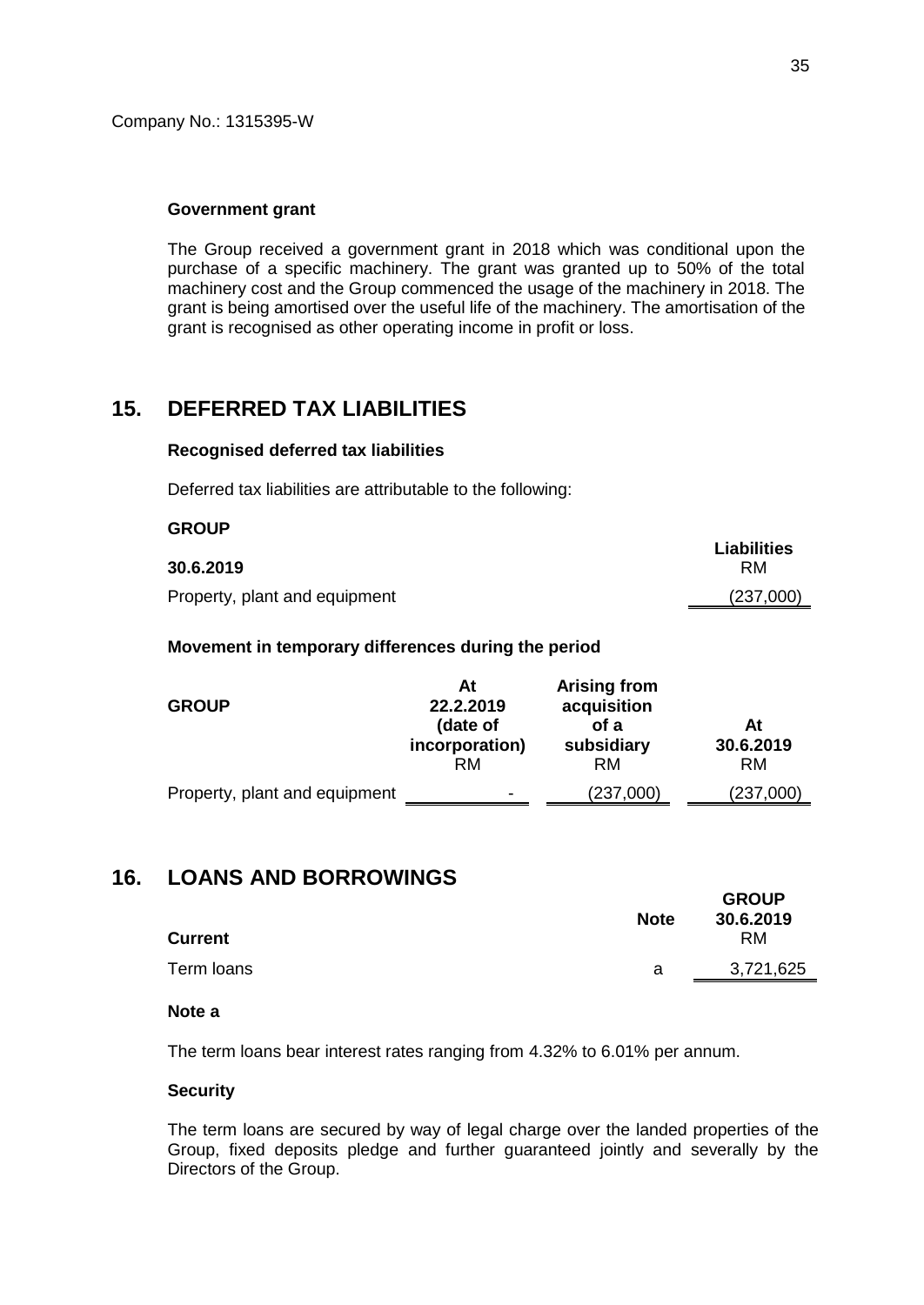#### **Loan covenants**

Pursuant to the loan covenants of the credit facility with a bank, the major loan covenants to be complied by the Group are as follows:-

The Group shall not without the bank's prior written consent:

- (i) incur and guarantee any indebtedness (except for the indebtedness with the bank;
- (ii) enter into any partnership with profit sharing or royalty agreement arrangement;
- (iii) enter into transactions that are not on the basis of arm's length arrangements;
- (iv) provide loans or advances to any related corporation;
- (v) changes the nature of the present business or dispose substantial part of the business;
- (vi) declare or pay any dividends to the shareholders; and
- (vii) lease substantial part of the assets purchased with the funds provided by the bank.

As disclosed in Note 4, the leasehold land was leased to a third party. During the year, the bank granted approval to the Company to lease the specific land to the third party to address the stipulated loan covenant.

## **17. OTHER PAYABLES AND ACCURALS**

|                 | <b>GROUP</b><br>30.6.2019<br><b>RM</b> | <b>COMPANY</b><br>30.6.2019<br><b>RM</b> |
|-----------------|----------------------------------------|------------------------------------------|
| Other payables  | 5,293                                  |                                          |
| Accruals        | 635,118                                | 251,734                                  |
| <b>Deposits</b> | 7,664                                  |                                          |
|                 | 648,075                                | 251,734                                  |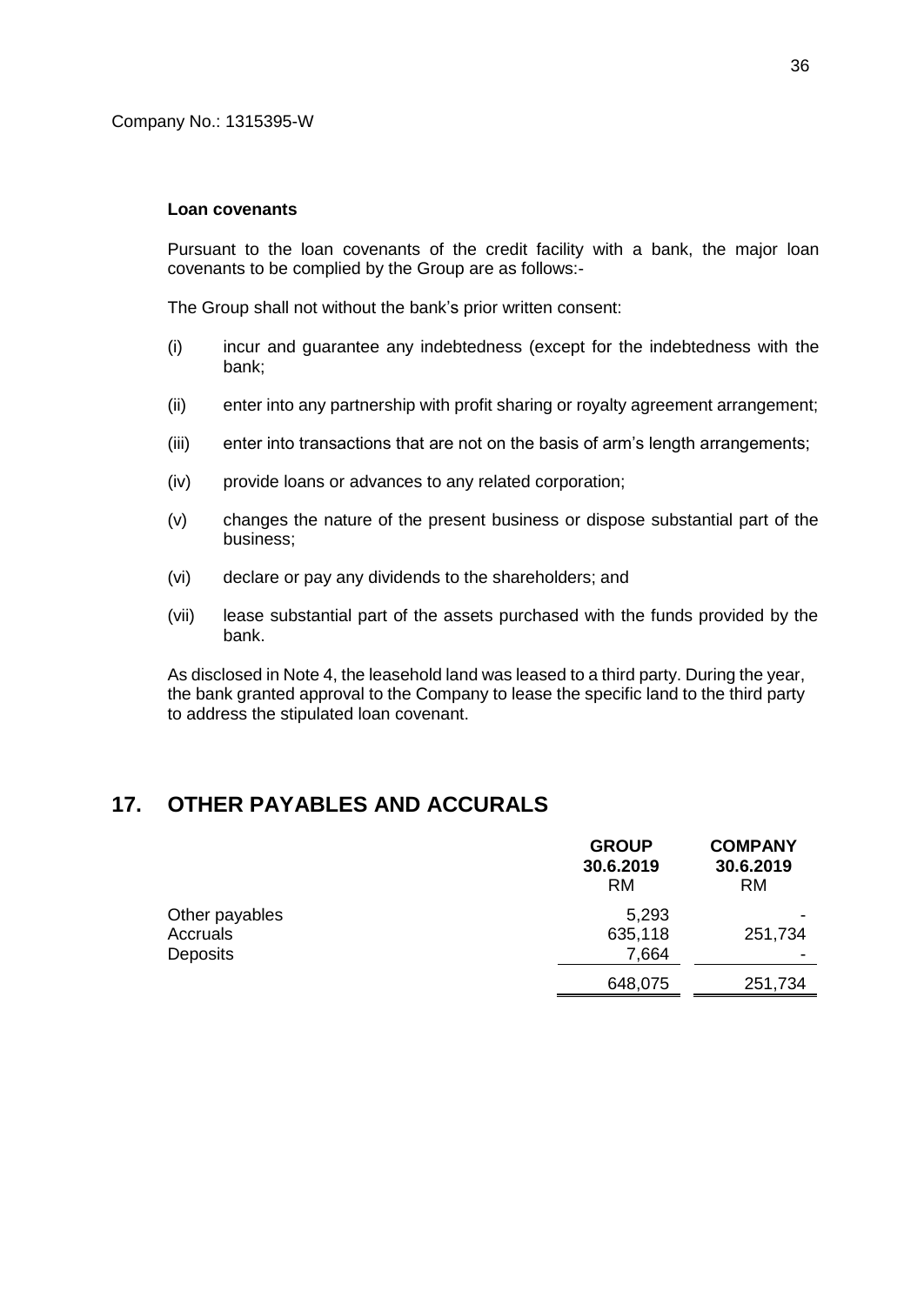# **18. REVENUE**

| Revenue from contracts with customers                                                                                                                                                                               | <b>GROUP</b><br><b>Period from</b><br>22.2.2019<br>(date of<br>incorporation)<br>to 30.6.2019<br><b>RM</b> | <b>COMPANY</b><br><b>Period from</b><br>22.2.2019<br>(date of<br>incorporation)<br>to 30.6.2019<br><b>RM</b> |
|---------------------------------------------------------------------------------------------------------------------------------------------------------------------------------------------------------------------|------------------------------------------------------------------------------------------------------------|--------------------------------------------------------------------------------------------------------------|
| At point in time<br>Manufacturing of precision engineering parts                                                                                                                                                    | 12,090,056                                                                                                 |                                                                                                              |
| Overtime<br>Processing and enhancement of materials<br>provided by customers<br>Precision engineering parts with no alternative<br>use and has an enforceable right to payment<br>for performance completed to date | 738,670<br>747,915                                                                                         |                                                                                                              |
| <b>Other revenue</b>                                                                                                                                                                                                |                                                                                                            |                                                                                                              |
| Dividend income                                                                                                                                                                                                     |                                                                                                            | 1,000,000                                                                                                    |
|                                                                                                                                                                                                                     | 13,576,641                                                                                                 | 1,000,000                                                                                                    |

# **Nature of goods and services**

The following information reflects the typical transactions of the Group:

| Nature of goods<br>or services                                                                                                                      | Timing of recognition or method<br>used to recognise revenue                                                                                                                             | <b>Significant</b><br>payment terms     |
|-----------------------------------------------------------------------------------------------------------------------------------------------------|------------------------------------------------------------------------------------------------------------------------------------------------------------------------------------------|-----------------------------------------|
| Manufacturing<br>of precision<br>engineering parts                                                                                                  | Revenue is recognised at the point in<br>time when the goods are delivered and<br>accepted by the customers at their<br>premises.                                                        | 60 to 90 days from<br>the invoice date. |
| Processing and<br>enhancement of<br>materials provided<br>by customers                                                                              | Revenue is recognised overtime using<br>the costs incurred method. The<br>materials are owned by the customers.<br>The Group is merely providing<br>processing and enhancement services. | 60 to 90 days from<br>the invoice date. |
| Precision<br>engineering parts<br>with no alternative<br>use and has an<br>enforceable rights<br>to payment for<br>performance<br>completed to date | Revenue is recognised overtime using<br>costs incurred method. These contracts<br>would meet the no alternative use and<br>the Group has rights to payment for<br>work performed.        | 60 to 90 days from<br>the invoice date. |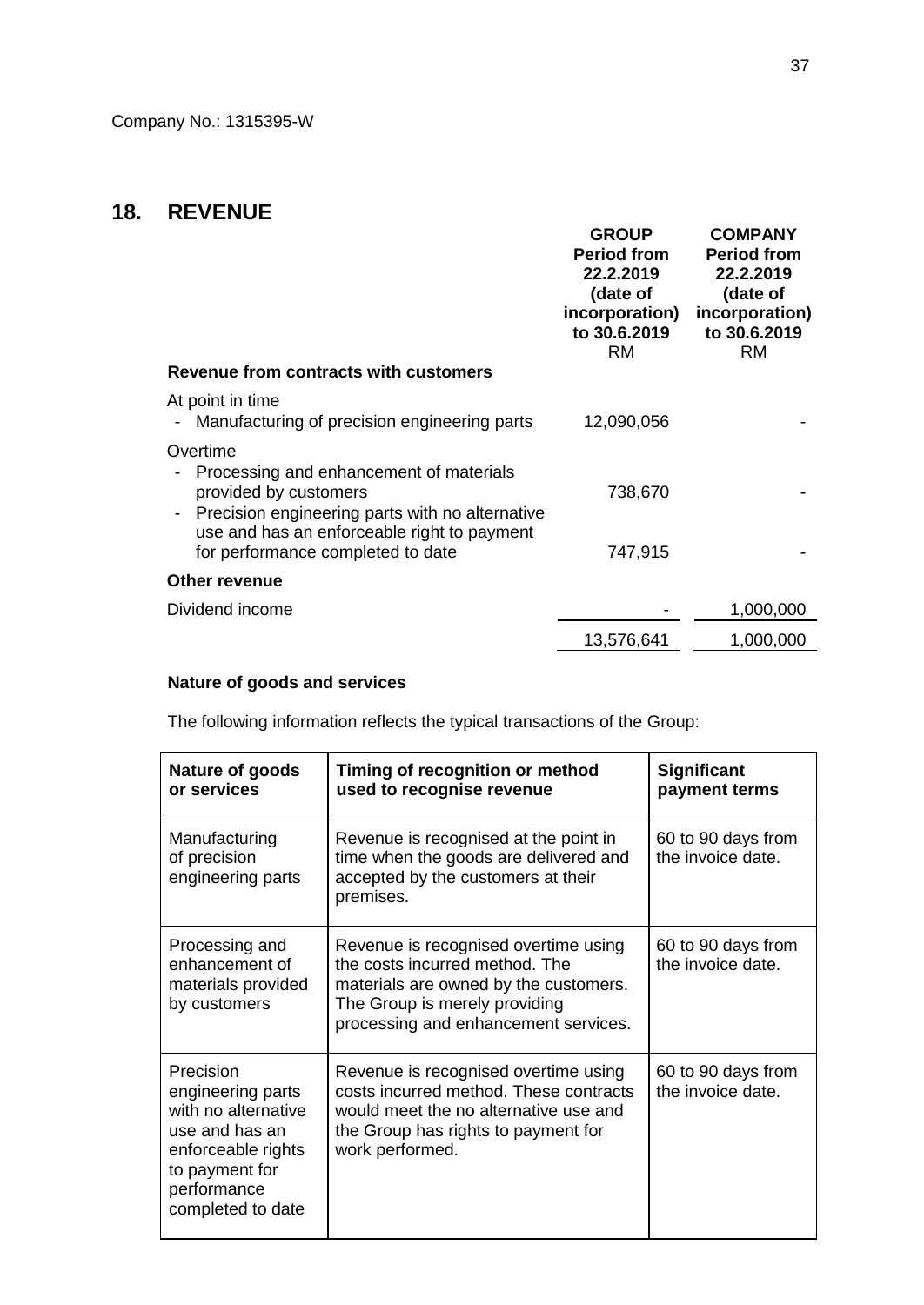### **18.1 Transaction price allocated to the remaining performance obligations**

The revenue from performance obligations that are unsatisfied (or partially unsatisfied) at the reporting date is deemed immaterial.

#### **18.2 Significant judgements and assumptions arising from revenue recognition**

The Group applied the judgements and assumptions that significantly affect the determination of the amount and timing of revenue recognised from contracts with customers. The Group measured the performance of work performed by comparing the actual costs incurred with the estimated total costs required to complete the goods.

## **19. TAX EXPENSE**

|                                                                                                                                                                                                    | <b>GROUP</b><br><b>Period from</b><br>22.2.2019<br>(date of<br>incorporation)<br>to 30.6.2019<br><b>RM</b> | <b>COMPANY</b><br><b>Period from</b><br>22.2.2019<br>(date of<br>incorporation)<br>to 30.6.2019<br><b>RM</b> |
|----------------------------------------------------------------------------------------------------------------------------------------------------------------------------------------------------|------------------------------------------------------------------------------------------------------------|--------------------------------------------------------------------------------------------------------------|
| Major components of income tax expense include:                                                                                                                                                    |                                                                                                            |                                                                                                              |
| Current tax expense<br>Deferred tax expense                                                                                                                                                        | 640,734<br>202,161                                                                                         |                                                                                                              |
|                                                                                                                                                                                                    | 842,895                                                                                                    |                                                                                                              |
| <b>Reconciliation of tax expense</b>                                                                                                                                                               |                                                                                                            |                                                                                                              |
| Profit before tax                                                                                                                                                                                  | 4,335,401                                                                                                  | 427,194                                                                                                      |
| Income tax calculated using Malaysian statutory<br>tax rate of 24%<br>Non-deductible expenses<br>Non-taxable income<br>Effect of unrecognised deductible<br>temporary differences<br><b>Others</b> | 1,030,527<br>275,136<br>(240,000)<br>(349, 829)<br>127,061                                                 | 102,527<br>137,473<br>(240,000)                                                                              |
|                                                                                                                                                                                                    | 842,895                                                                                                    |                                                                                                              |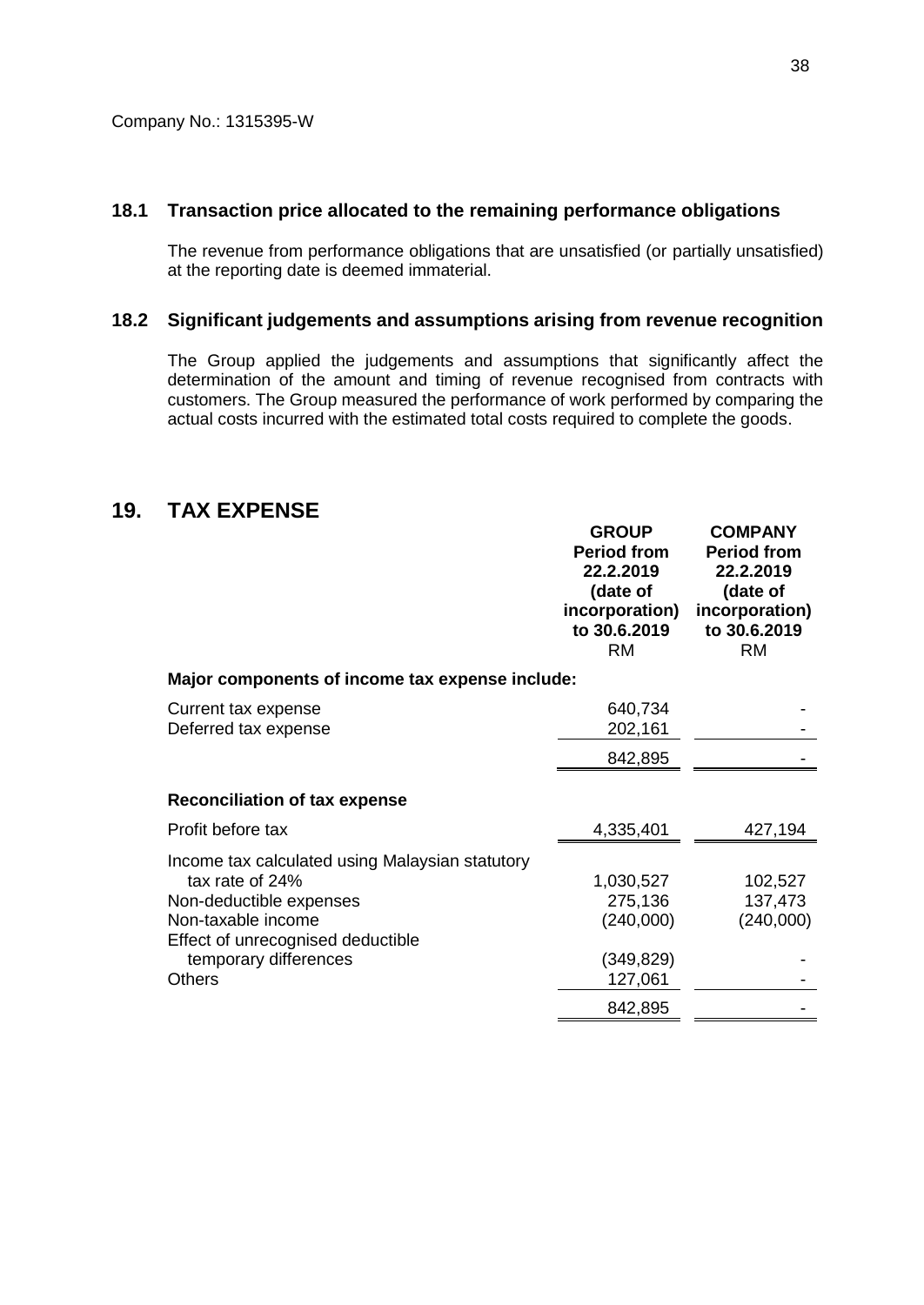# **20. PROFIT FOR THE PERIOD**

|                                                                                                                                                                                                                                                                                                                   | <b>GROUP</b><br><b>Period from</b><br>22.2.2019<br>(date of<br>incorporation)<br>to 30.6.2019<br><b>RM</b> | <b>COMPANY</b><br><b>Period from</b><br>22.2.2019<br>(date of<br>incorporation)<br>to 30.6.2019<br><b>RM</b> |
|-------------------------------------------------------------------------------------------------------------------------------------------------------------------------------------------------------------------------------------------------------------------------------------------------------------------|------------------------------------------------------------------------------------------------------------|--------------------------------------------------------------------------------------------------------------|
| Profit for the period is arrived at after<br>charging:                                                                                                                                                                                                                                                            |                                                                                                            |                                                                                                              |
| Auditors' remuneration                                                                                                                                                                                                                                                                                            | 30,000                                                                                                     | 5,000                                                                                                        |
| Material expenses/(income)                                                                                                                                                                                                                                                                                        |                                                                                                            |                                                                                                              |
| Depreciation of investment property<br>Depreciation of property, plant and equipment<br>Listing expenses<br>Penalty<br>Personnel expenses<br>Amortisation of government grant<br>Fixed deposit interest received<br>Gain on disposal of property, plant and equipment<br>Reversal of allowance for doubtful debts | 13,163<br>738,944<br>567,806<br>19,019<br>3,492,991<br>30,000<br>(8,481)<br>(124,863)<br>(128, 445)        | 567,806                                                                                                      |
| Rental income                                                                                                                                                                                                                                                                                                     | (30,000)                                                                                                   |                                                                                                              |

# **21. DIVIDEND**

Dividend recognised by the Group was as follows:

| 30.6.2019                                                               | Amount<br>RM | Dates of payment             |
|-------------------------------------------------------------------------|--------------|------------------------------|
| Irredeemable Convertible Preference<br>Share dividend of 0.12 per share | 120,000      | 29 March and 30 June<br>2019 |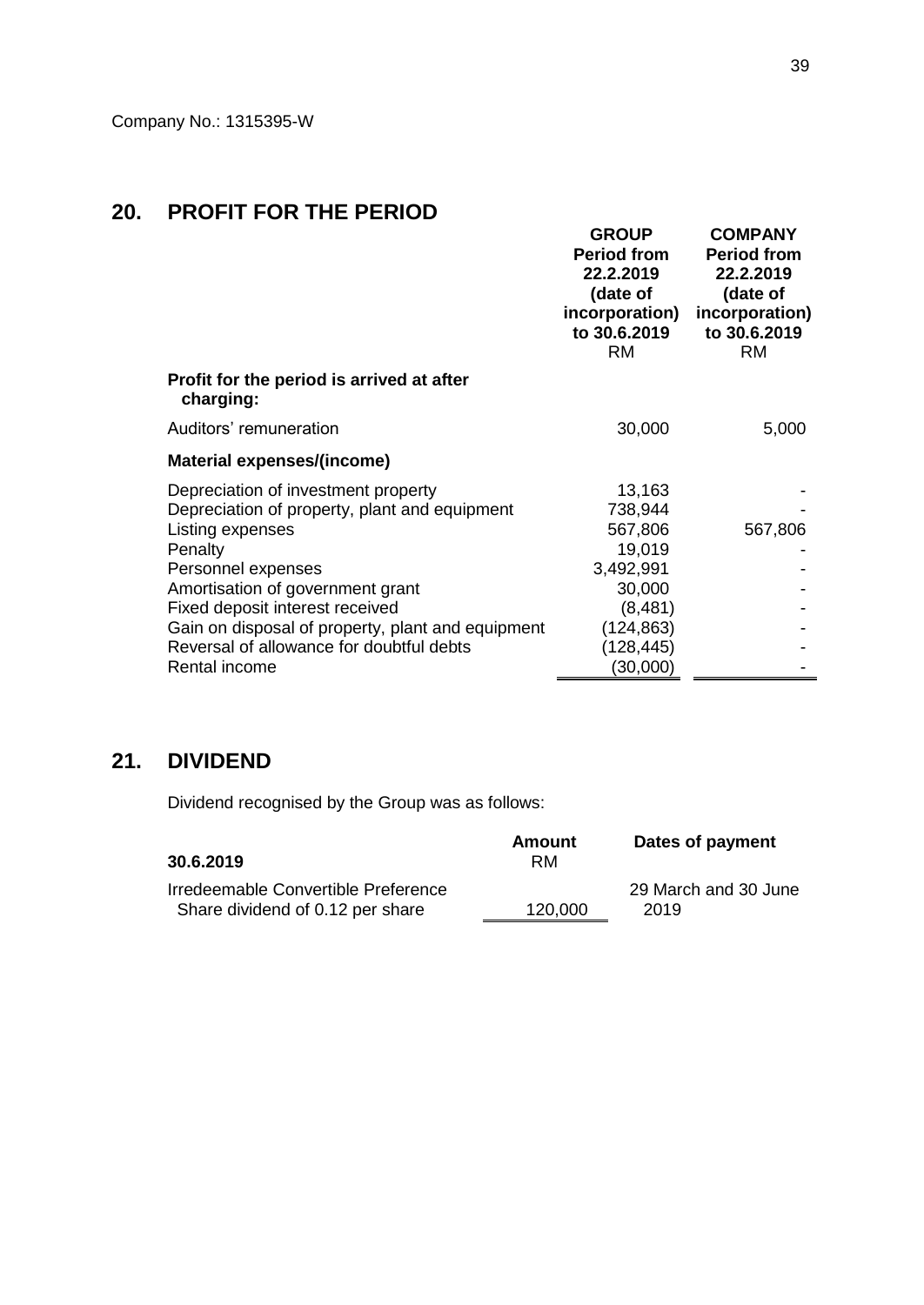# **22. FINANCIAL INSTRUMENTS**

## **22.1 Categories of financial instruments**

The table below provides an analysis of financial instruments as at 30 June 2019 categorised as amortised cost ("AC").

### **GROUP**

| 30.6.2019                                                                                                              | <b>Carrying</b><br>amount<br><b>RM</b>                                  | <b>AC</b><br><b>RM</b>                                                  |
|------------------------------------------------------------------------------------------------------------------------|-------------------------------------------------------------------------|-------------------------------------------------------------------------|
| <b>Financial assets</b>                                                                                                |                                                                         |                                                                         |
| Trade receivables<br>Other receivables and deposits<br>Fixed deposits with licensed banks<br>Cash and cash equivalents | 2,082,901<br>43,316<br>32,978<br>4,508,171                              | 2,082,901<br>43,316<br>32,978<br>4,508,171                              |
|                                                                                                                        | 6,667,366                                                               | 6,667,366                                                               |
| <b>Financial liabilities</b>                                                                                           |                                                                         |                                                                         |
| Trade payables<br>Other payables and accruals<br><b>Finance lease liabilities</b><br>Loans and borrowings              | (508, 691)<br>(648, 075)<br>(3,308,672)<br>(3,721,625)<br>(8, 187, 063) | (508, 691)<br>(648, 075)<br>(3,308,672)<br>(3,721,625)<br>(8, 187, 063) |
| <b>COMPANY</b>                                                                                                         |                                                                         |                                                                         |
| 30.6.2019                                                                                                              |                                                                         |                                                                         |
| <b>Financial assets</b>                                                                                                |                                                                         |                                                                         |
| Amount due from a subsidiary<br>Cash and cash equivalents                                                              | 611,928<br>4,002                                                        | 611,928<br>4,002                                                        |
|                                                                                                                        | 615,930                                                                 | 615,930                                                                 |
| <b>Financial liabilities</b>                                                                                           |                                                                         |                                                                         |
| Accruals                                                                                                               | (251,734)                                                               | (251,734)                                                               |
|                                                                                                                        |                                                                         |                                                                         |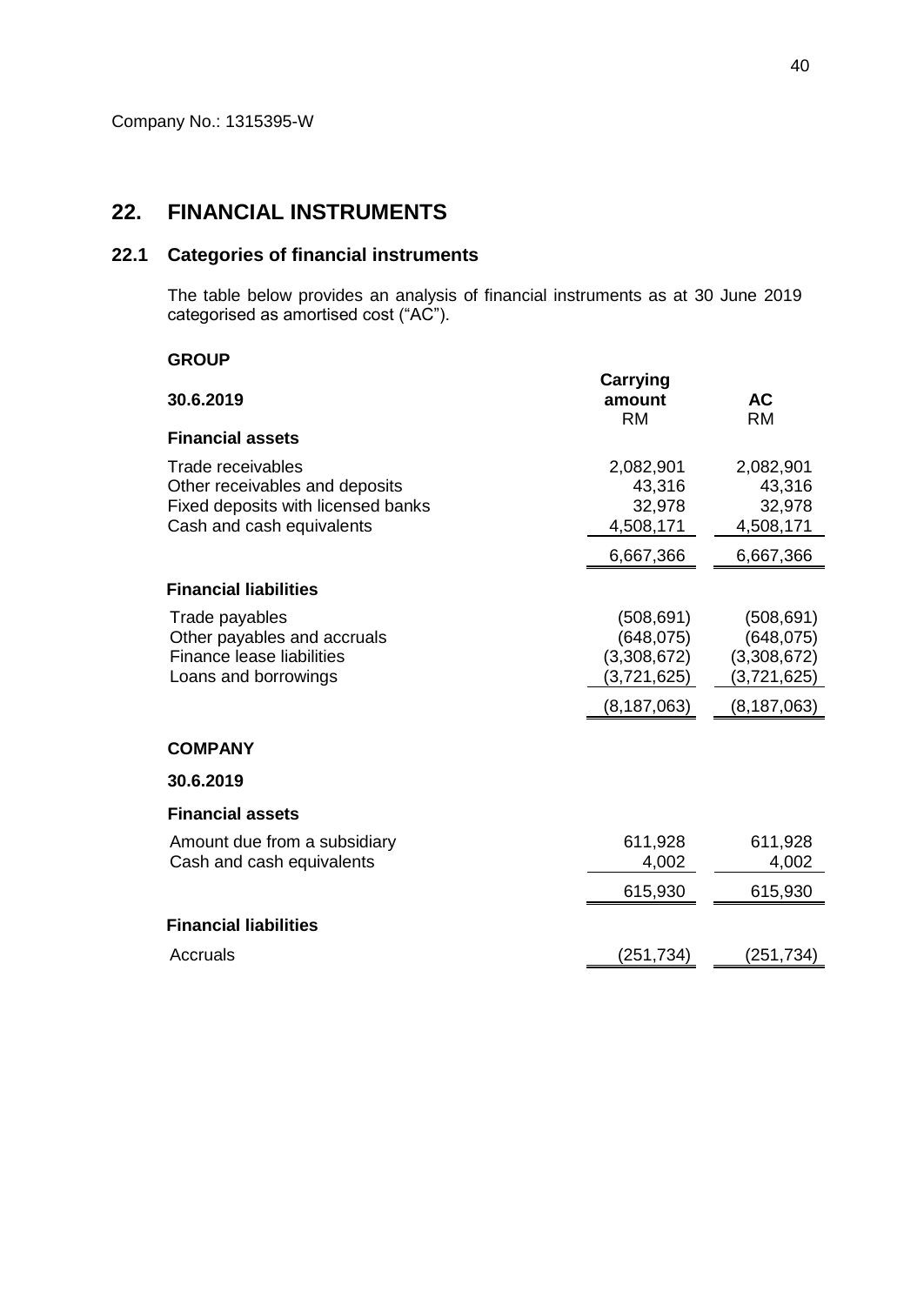## **22.2 Net gains/(losses) arising from financial instruments**

| Net gains/(losses) on:                  | <b>GROUP</b><br><b>Period from</b><br>22.2.2019<br>(date of<br>incorporation)<br>to 30.6.2019<br><b>RM</b> |
|-----------------------------------------|------------------------------------------------------------------------------------------------------------|
| Financial assets at amortised cost      | 136,926                                                                                                    |
| Financial liabilities at amortised cost | (401,021)                                                                                                  |
|                                         | 264,095)                                                                                                   |

### **22.3 Financial risk management**

The Group has exposure to the following risks from its use of financial instruments:

- Credit risk
- Liquidity risk
- Market risk

### **22.4 Credit risk**

Credit risk is the risk of a financial loss if a customer or counterparty to a financial instrument fails to meet its contractual obligations. The Group's exposure to credit risk arises principally from its trade receivables from customers.

### **22.4.1 Trade receivables and contract assets**

#### *Risk management objectives, policies and processes for managing the risk*

Management has a credit policy in place and the exposure to credit risk is monitored on an ongoing basis. Normally credit evaluations are performed on customers requiring credit over a certain amount.

At each reporting date, the Group assesses whether any of the trade receivables and contract assets are credit impaired.

The gross carrying amounts of credit impaired trade receivables and contract assets are written off (other partially or full) when there is no realistic prospect of recovery. This is generally the case when the Group determines that the debtor does not have assets or sources of income that could generate sufficient cash flows to repay the amounts subject to the write-off. Nevertheless, trade receivables and contract assets that are written off could still be subject to enforcement activities.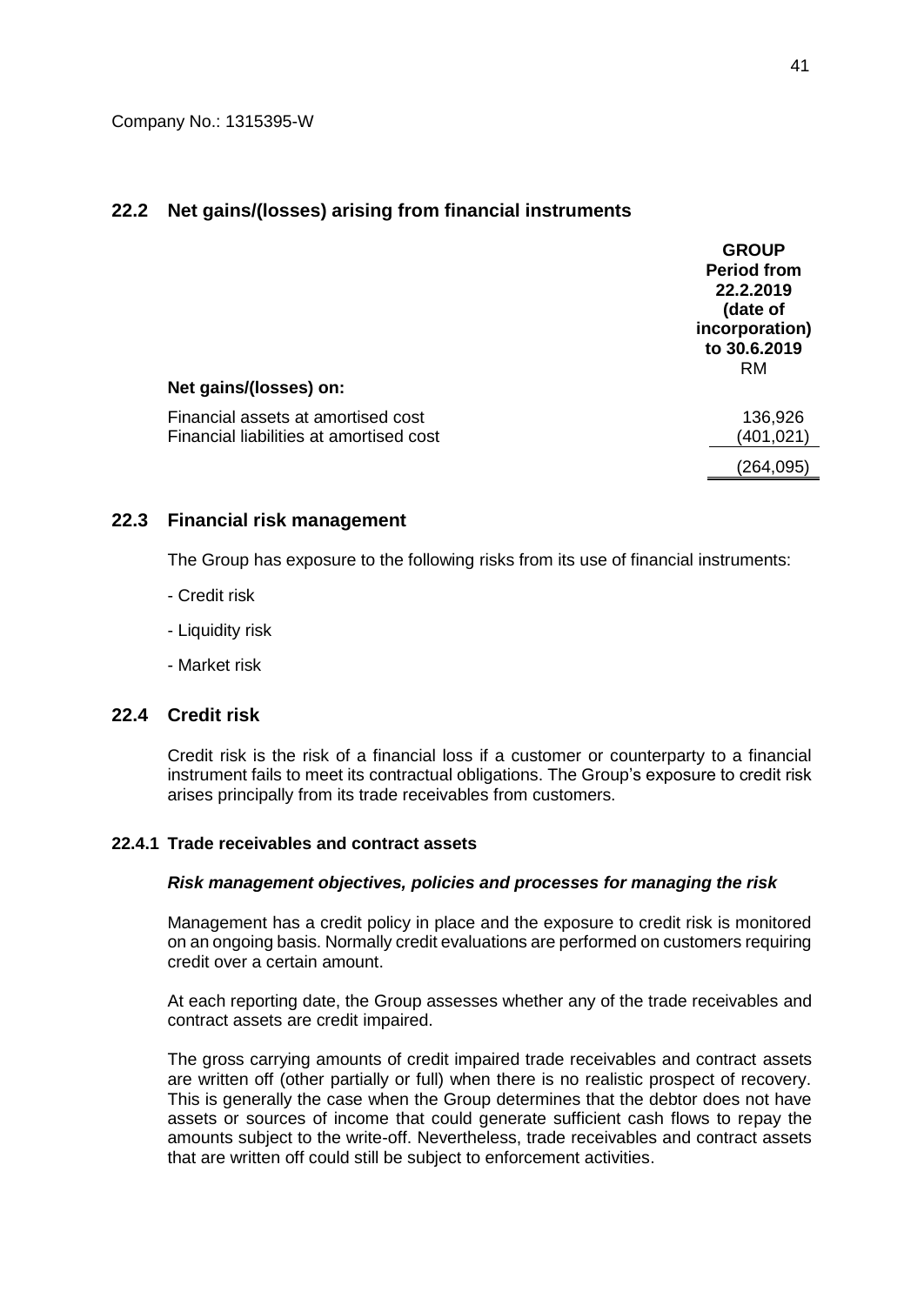#### *Exposure to credit risk, credit quality and collateral*

As at the end of the reporting periods, the maximum exposure to credit risk arising from the trade receivables and contract assets are represented by the carrying amounts in the statement of financial position.

#### *Recognition and measurement of impairment loss*

The following table provides information about the exposure to credit risk and ECLs for trade receivables and contract assets as at 30 June 2019 which are grouped together as they are expected to have similar risk nature.

A significant portion (approximately 95%) of the trade receivables are owing from two major customers that have been transacting with the Group. As there are only a few customers, the Group assessed the risk of loss of each customer individually based on their financial information, past trend of payments and external credit ratings, where applicable. All of these customers have low risk of default.

Management has taken reasonable steps to ensure that the trade receivables that are neither past due nor impaired are stated at its realisable value. The Group uses ageing analysis to monitor the credit quality of the trade receivables.

The trade receivables having balances more than 60 days are deemed to have higher credit risk, is closely monitored by the management.

| <b>GROUP</b><br>30.6.2019  | Gross -<br>carrying<br>amount<br><b>RM</b> | Loss<br>allowance<br><b>RM</b> | <b>Net</b><br>balance<br><b>RM</b> |
|----------------------------|--------------------------------------------|--------------------------------|------------------------------------|
| Current (not past due)     | 2,138,991                                  |                                | 2,138,991                          |
| 1-30 days past due         | 650,325                                    |                                | 650,325                            |
| 31-60 days past due        | 36,500                                     |                                | 36,500                             |
| 61-90 days past due        | 5,000                                      |                                | 5,000                              |
| <b>Credit impaired</b>     | 2,830,816                                  |                                | 2,830,816                          |
| More than 90 days past due |                                            |                                |                                    |
|                            | 2,830,816                                  |                                | 2,830,816                          |
|                            |                                            |                                |                                    |
| Trade receivables          | 2,082,901                                  |                                | 2,082,901                          |
| Contract assets            | 747,915                                    |                                | 747,915                            |
|                            | 2,830,816                                  |                                | 2,830,816                          |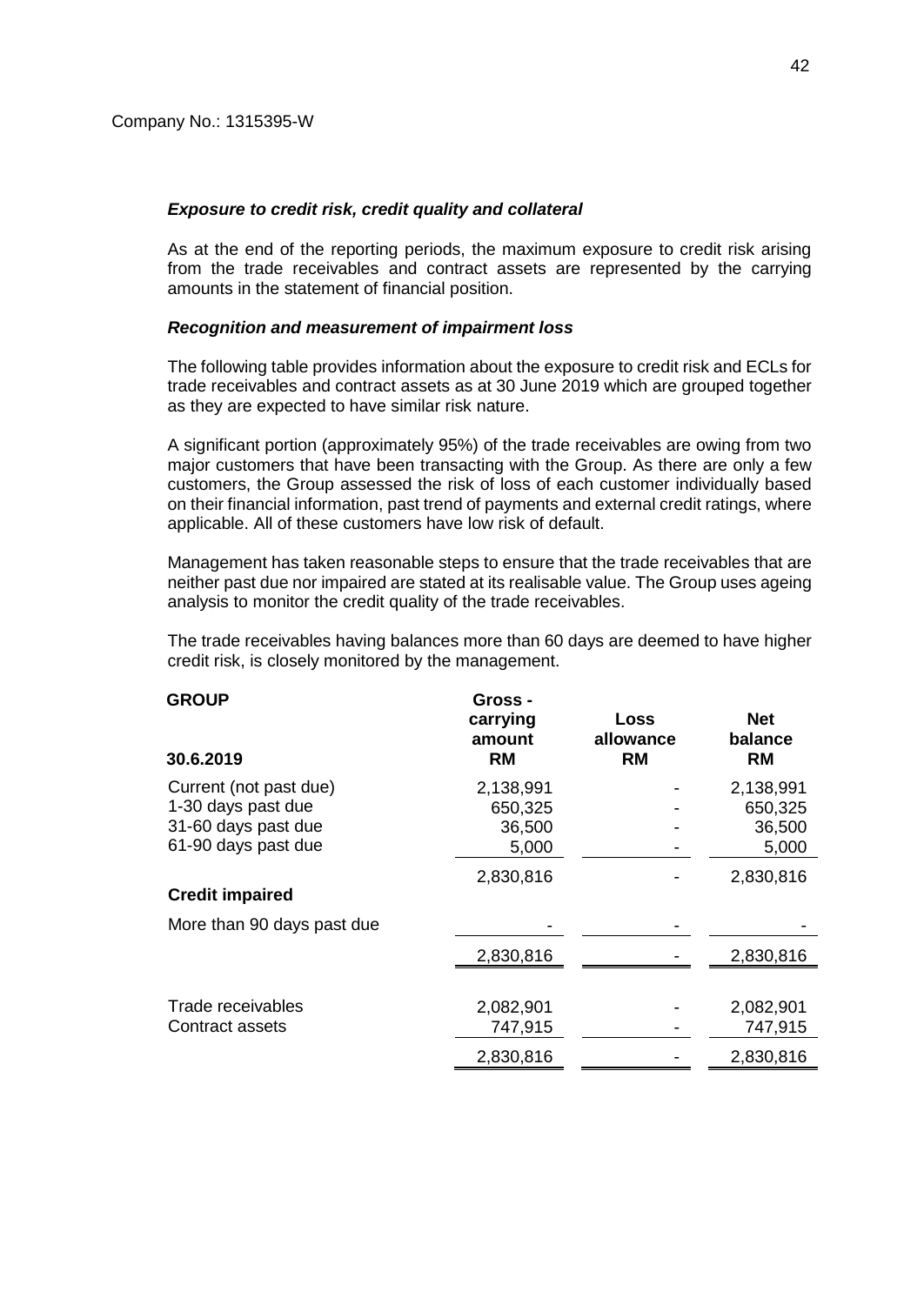The movements in the allowance for impairment in respect of trade receivables and contract assets during the period are shown below.

|                                                              | Lifetime<br>ECL<br><b>RM</b> | <b>Credit</b><br>impaired<br><b>RM</b> | Total<br><b>RM</b>    |
|--------------------------------------------------------------|------------------------------|----------------------------------------|-----------------------|
| Balance at 22 February 2019<br>(date of incorporation)       |                              |                                        |                       |
| Effect of business combination<br>Reversal of loss allowance | 123,445<br>(123, 445)        | 5,000<br>(5,000)                       | 128,445<br>(128, 445) |
| Balance at 30 June 2019                                      |                              |                                        |                       |

#### **22.4.2 Cash and cash equivalents**

The cash and cash equivalents are held with banks and financial institution. As at the end of the reporting period, the maximum exposure to credit risk is represented by their carrying amounts in the statement of financial position. These banks and financial institutions have low credit risks. Consequently, the Group is of the view that the loss allowance is not material and hence, it is not provided for.

#### **22.4.3 Other receivables**

Credit risks on other receivables are mainly arising from advances to staff. These receivables will be received from the monthly salary deductions.

As at the end of the reporting period, the maximum exposure to credit risk is represented by their carrying amounts in the statement of financial position. The Company did not recognised any allowance for impairment losses.

### **22.5 Liquidity risk**

Liquidity risk is the risk that the Group will not be able to meet its financial obligations as they fall due. The Group's exposure to liquidity risk arises principally from its payables, finance lease liabilities and loans and borrowings.

The Group actively manages its operating cash flows so as to ensure that all repayments and funding needs are met.

It is not expected that the cash flows included in the maturity analysis could occur significantly earlier, or at significantly different amounts.

#### **Maturity analysis**

The table below summarises the maturity profile of the Group's financial liabilities as at the end of the reporting period based on undiscounted contractual payments: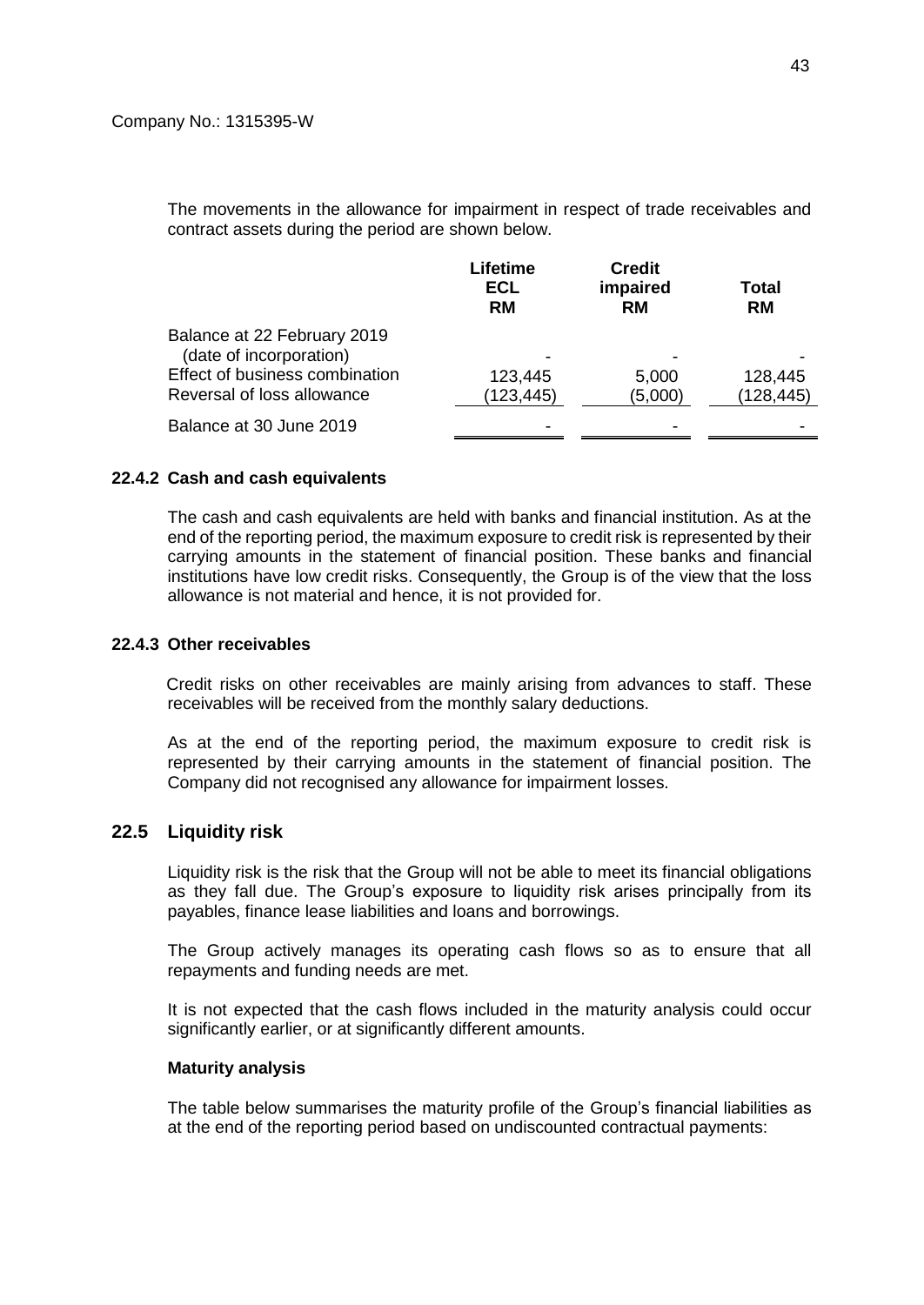| 30.6.2019                                         | Carrying<br>amount<br><b>RM</b> | <b>Contractual</b><br>interest<br>(% p.a.) | <b>Contractual</b><br>cash flows<br><b>RM</b> | <b>Under</b><br>1 year<br><b>RM</b> | <b>More than</b><br>1 year<br><b>RM</b> |
|---------------------------------------------------|---------------------------------|--------------------------------------------|-----------------------------------------------|-------------------------------------|-----------------------------------------|
| Non-derivative<br>financial liabilities           |                                 |                                            |                                               |                                     |                                         |
| <b>GROUP</b>                                      |                                 |                                            |                                               |                                     |                                         |
| Trade payables<br>Other payables,<br>accruals and | 508,691                         |                                            | 508,691                                       | 508,691                             |                                         |
| deposits                                          | 648,075                         |                                            | 648,075                                       | 648,075                             |                                         |
| Finance lease<br>liabilities<br>Loans and         |                                 | 3,308,672 2.29 - 5.81                      | 3,715,372                                     | 964,302                             | 2,751,070                               |
| borrowings                                        | 3,721,625                       | $4.32 - 6.01$                              | 5,288,531                                     | 5,288,531                           |                                         |
|                                                   | 8,187,063                       |                                            | 10,160,669                                    | 7,409,599                           | 2,751,070                               |
| <b>COMPANY</b>                                    |                                 |                                            |                                               |                                     |                                         |
| Other payables,<br>accruals and                   |                                 |                                            |                                               |                                     |                                         |
| deposits                                          | 251,734                         |                                            | 251,734                                       | 251,734                             |                                         |

## **22.6 Market risk**

Market risk is the risk that changes in market prices, such as foreign exchange rates, interest rates and other prices that will affect the Group's financial position or cash flows.

### **22.6.1 Interest rate risk**

The Group's fixed rate borrowings are exposed to a risk of change in their fair value due to changes in interest rates. The Group's variable rate borrowings are exposed to a risk of change in cash flows due to changes in interest rates. The short term receivables and payables are not significantly exposed to interest rate risk.

#### *Risk management objectives, policies and processes for managing the risk*

The exposure to interest rate risk is monitored by the management and is not expected to have a material impact on the financial performance of the Group.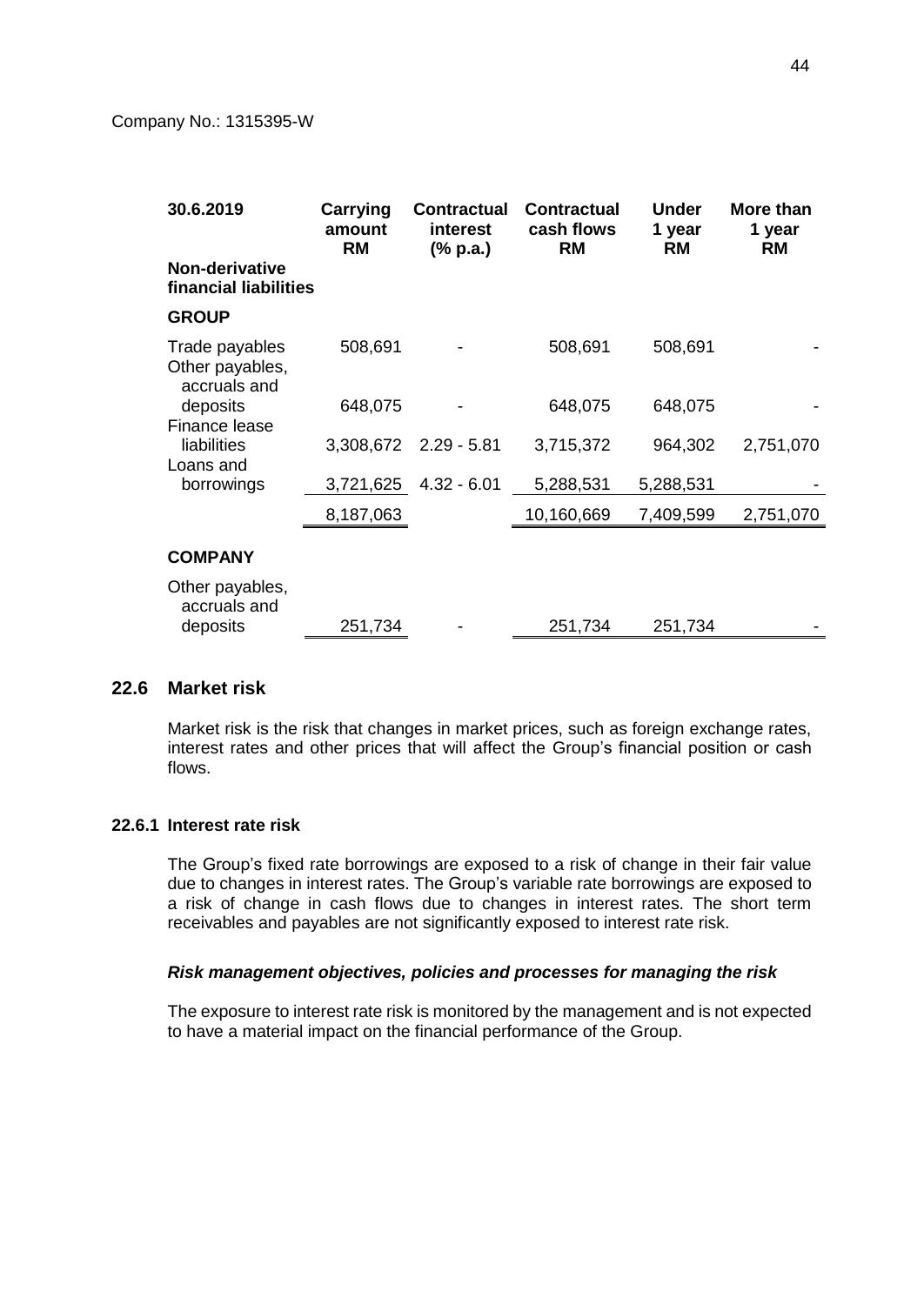#### *Exposure to interest rate risk*

The interest rate profile of the Group's significant interest-bearing financial instruments, based on carrying amounts as at the end of the reporting period are as follows:

| <b>Fixed rate instruments</b>    | <b>GROUP</b><br>30.6.2019<br><b>RM</b> |
|----------------------------------|----------------------------------------|
| <b>Financial liabilities</b>     | (3,308,672)                            |
| <b>Floating rate instruments</b> |                                        |
| <b>Financial liabilities</b>     | (3,721,625)                            |

#### **22.6.2 Interest rate risk sensitivity analysis**

#### *Fair value sensitivity analysis for fixed rate instruments*

The Group does not account for any fixed rate financial assets and financial liabilities at fair value through profit or loss. Therefore, a change in interest rates at the end of the reporting period would not affect profit or loss.

#### *Cash flow sensitivity analysis for variable rate instruments*

A change of 100 basis points ("bp") in interest rates at the end of the reporting period would have increased/(decreased) equity and post-tax profit or loss by the amounts shown below. This analysis assumes that all other variables, in particular foreign currency rates, remain constant.

|                             | <b>Profit or loss</b>                  |           |  |
|-----------------------------|----------------------------------------|-----------|--|
| <b>GROUP</b>                | 100bp<br>100bp<br>increase<br>decrease |           |  |
| 30.6.2019                   | RM.                                    | <b>RM</b> |  |
| Floating rate instruments   | (1,609)                                | 1,609     |  |
| Cash flow sensitivity (net) | (1,609)                                | 1,609     |  |

## **22.7 Fair value information**

The carrying amounts of cash and cash equivalents, receivables, deposits and payables reported in the statement of financial position, reasonably approximate their fair values due to the relatively short term maturity of these financial instruments.

The carrying amounts of finance lease liabilities and loans and borrowings also approximate fair values upon discounting the expected future cash flows at a pre-tax rate that reflects current market assessments of the time value of money and the risks specific to the liabilities.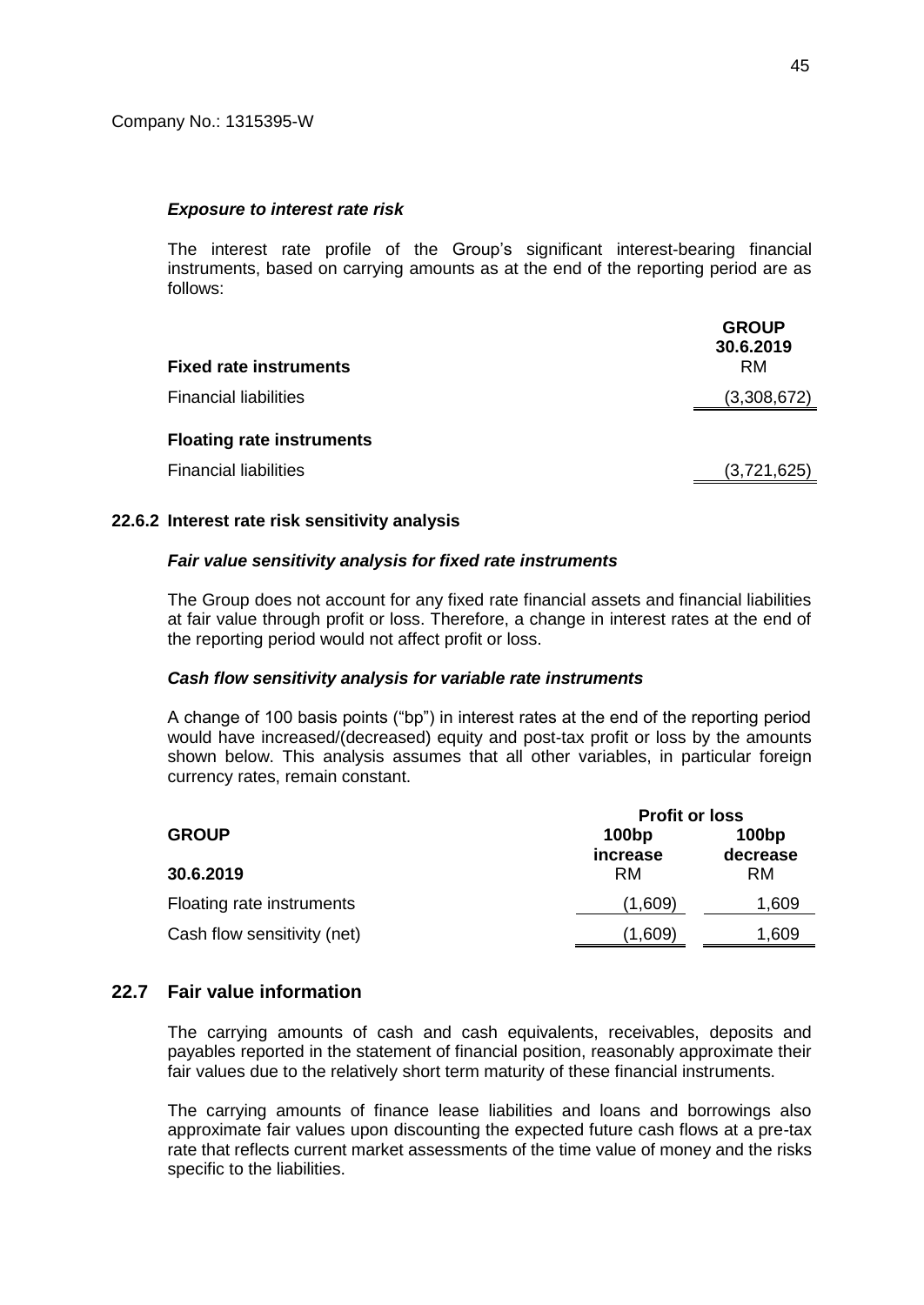Company No.: 1315395-W

## **23. CAPITAL MANAGEMENT**

The Directors monitor the adequacy of capital on an ongoing basis.

The Group is required to comply with the external term loan covenants imposed by respective financial institutions. The Group had complied with this requirement except for the loan covenants as disclosed in Note 16. The Group had obtained written approvals from the financial institution subsequent to the reporting period.

# **24. OPERATING LEASE**

#### **Leases as lessor**

The Group leases out its investment property (see Note 4). The future minimum lease receivables under non-cancellable leases are as follows:

|     |                                          | <b>GROUP</b><br>30.6.2019<br><b>RM</b> |
|-----|------------------------------------------|----------------------------------------|
|     | Less than one year<br>More than one year | 22,500                                 |
|     |                                          | 22,500                                 |
| 25. | <b>CAPITAL COMMITMENT</b>                | <b>GROUP</b><br>30.6.2019<br><b>RM</b> |
|     | <b>Capital expenditure commitment</b>    |                                        |
|     | <b>Land and building</b>                 |                                        |
|     | - Contracted but not provided for        | 2,291,879                              |
|     |                                          |                                        |

## **26. RELATED PARTIES**

### **Identity of related parties**

For the purposes of these financial statements, parties are considered to be related to the Group if the Group or the Company has the ability, directly or indirectly, to control or jointly control the party or exercise significant influence over the party in making financial and operating decisions, or vice versa, or where the Group or the Company and the parties are subject to common control. Related parties may be individuals or other entities.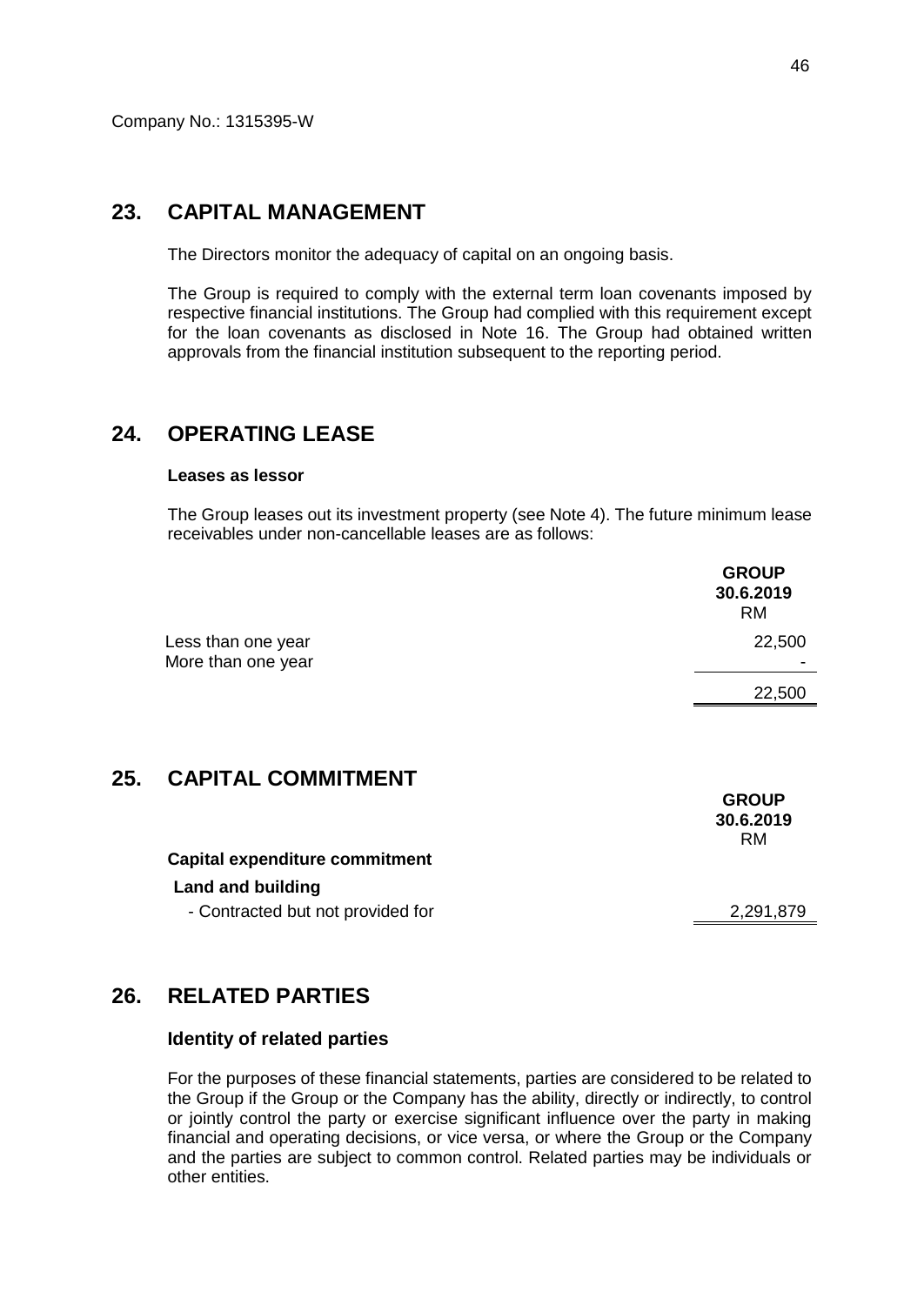Related parties also include key management personnel defined as those persons having authority and responsibility for planning, directing and controlling the activities of the Group either directly or indirectly and entity that provides key management personnel services to the Group. The key management personnel include all the Directors of the Group.

The Group has related party relationship with its subsidiary and key management personnel.

## **Significant related party transactions**

The significant related party transactions of the Group and the Company are shown below.

|                         | <b>GROUP</b><br><b>Period from</b><br>22.2.2019<br>(date of<br>incorporation)<br>to 30.6.2019<br><b>RM</b> | <b>COMPANY</b><br><b>Period from</b><br>22.2.2019<br>(date of<br>incorporation)<br>to 30.6.2019<br><b>RM</b> |
|-------------------------|------------------------------------------------------------------------------------------------------------|--------------------------------------------------------------------------------------------------------------|
| <b>Subsidiary</b>       |                                                                                                            |                                                                                                              |
| Expenses paid on behalf |                                                                                                            | 388,072                                                                                                      |
| Dividend income         |                                                                                                            | 1,000,000                                                                                                    |
|                         |                                                                                                            |                                                                                                              |

#### **Key management personnel compensation**

Director:

| - Other emoluments | 9,824 |  |
|--------------------|-------|--|
|                    |       |  |

# **27. EARNINGS PER ORDINARY SHARE**

The calculation of basic earnings per ordinary share at 30 June 2019 was based on profit attributable to ordinary shareholders and a weighted average number of ordinary shares outstanding, calculated as follows:

|                                                                             | <b>GROUP</b> | <b>COMPANY</b> |
|-----------------------------------------------------------------------------|--------------|----------------|
| Profit for the period (RM)<br>Weighted average number of ordinary shares at | 3,492,506    | 427,194        |
| 30 June                                                                     | 2,465,788    | 2,465,788      |
| Basic earnings per ordinary share                                           | 1.42         | 0.17           |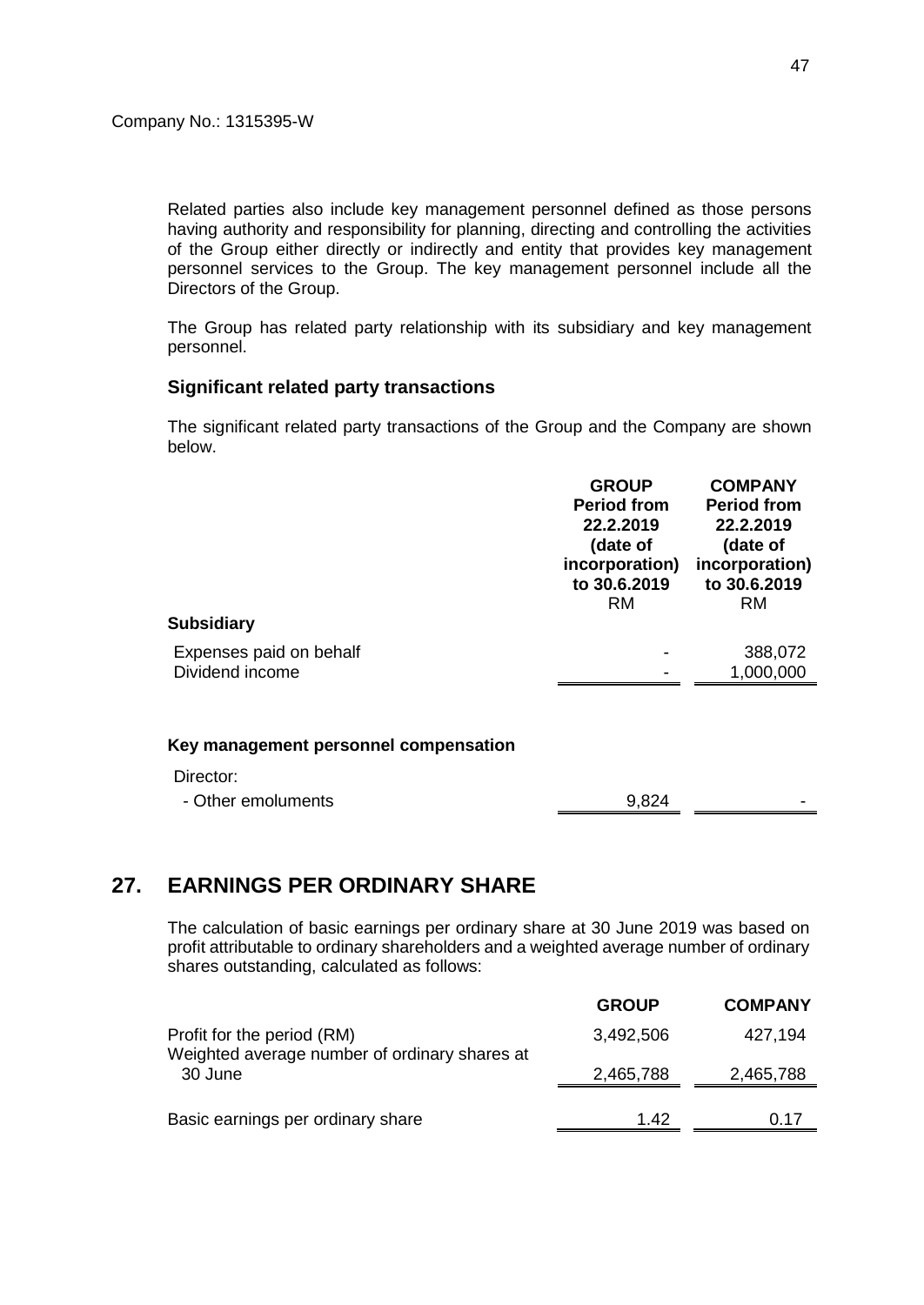## **28. SEGMENT INFORMATION**

No segmental information detailed as the Group has only one reportable segment which is the Group's strategic business unit. The reportable segment is manufacturing of precision engineering parts. The Group's managing director reviews internal management report of the strategic business units at least on a quarterly basis.

# **29. SUBSEQUENT EVENT**

Subsequent to period ended 30 June 2019, MMIS Berhad issued 50,000,000 new ordinary shares via private placement to eligible investors who fall within Part I of Schedule 7 of the Capital Markets and Services Act 2007. The Company was subsequently listed on the Leading Entrepreneur Accelerator Platform ("LEAP") Market of Bursa Malaysia Securities Berhad on 6 September 2019.

## **30. COMPARATIVE FIGURES**

No comparative figures are presented as the financial statements have been drawn up for the first time.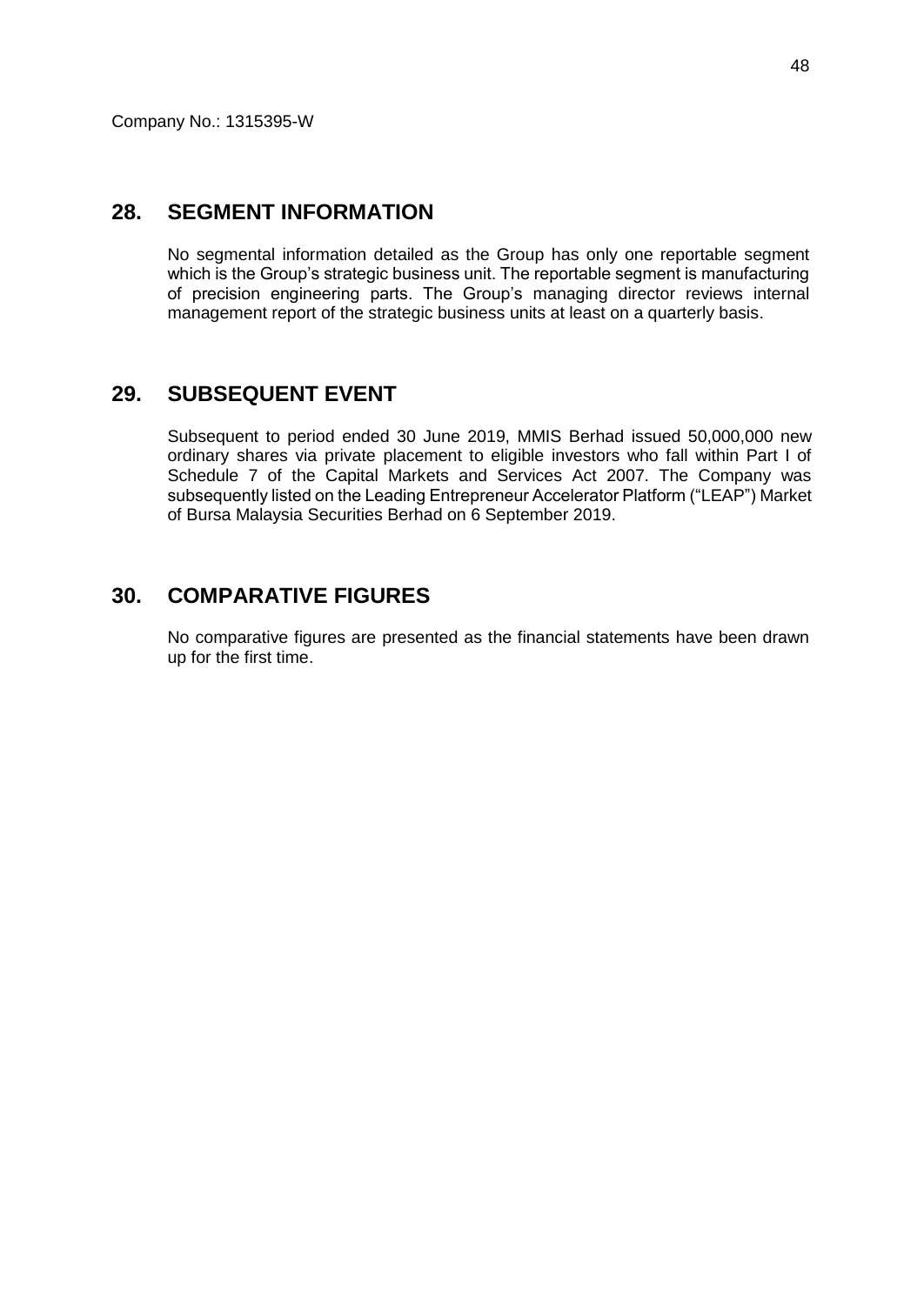(Formerly known as MMIS Sdn. Bhd.) Company No.: 1315395-W (Incorporated in Malaysia)

# **AND ITS SUBSIDIARY**

# **STATEMENT BY DIRECTORS PURSUANT TO SECTION 251(2) OF THE COMPANIES ACT 2016**

In the opinion of the Directors, the financial statements set out on pages 6 to 48 are drawn up in accordance with Malaysian Financial Reporting Standards, International Financial Reporting Standards and the requirements of the Companies Act 2016 in Malaysia so as to give a true and fair view of the financial position of the Group and of the Company as of 30 June 2019 and of their financial performance and cash flows for the financial period then ended.

Signed on behalf of the Board of Directors in accordance with a resolution of the Directors:

...................................................... LOH CHIN SOON **Director** 

...................................................... LOW OO SENG **Director** 

IPOH

Date: 9 October 2019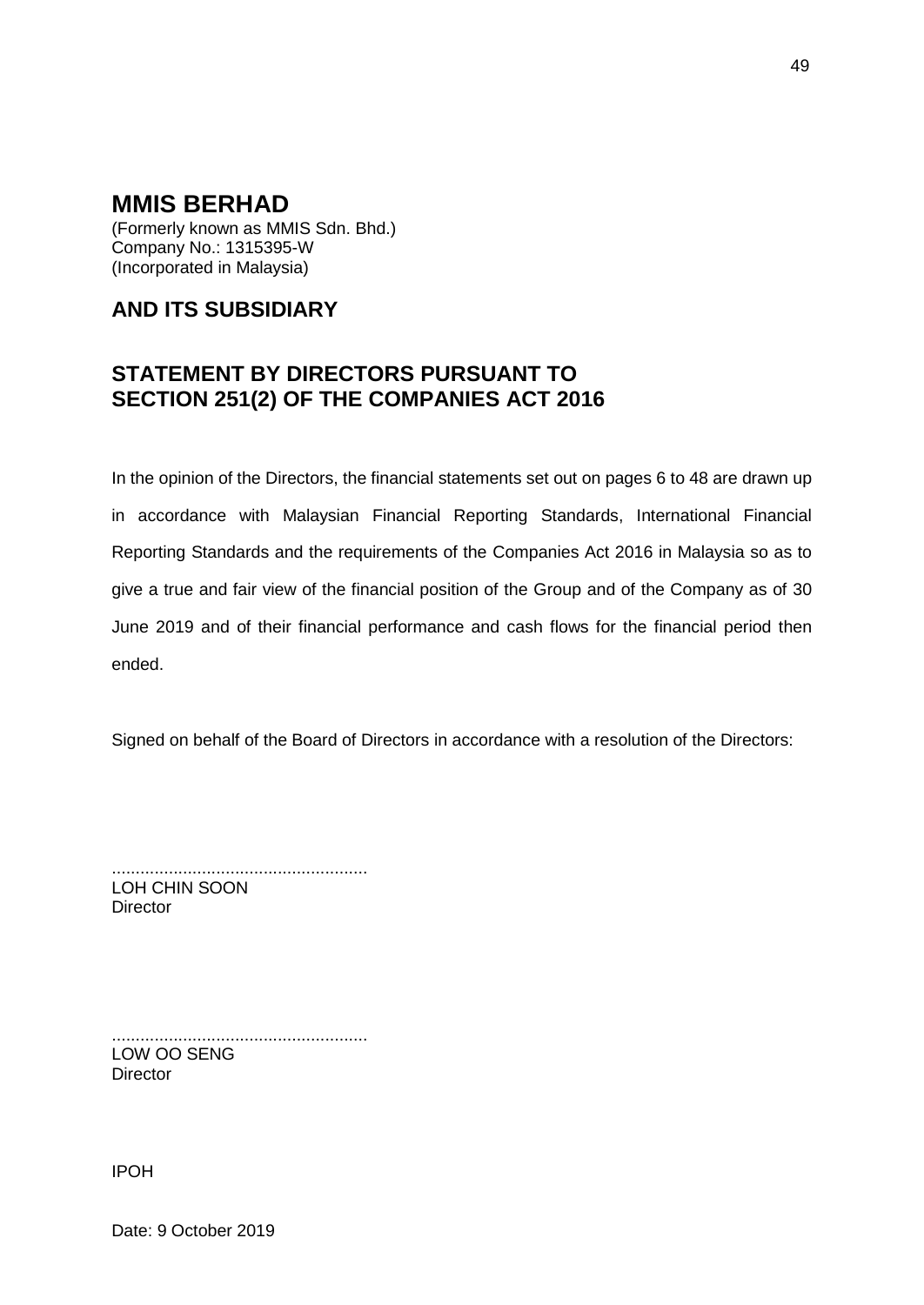(Formerly known as MMIS Sdn. Bhd.) Company No.: 1315395-W (Incorporated in Malaysia)

# **AND ITS SUBSIDIARY**

# **STATUTORY DECLARATION PURSUANT TO SECTION 251(1)(b) OF THE COMPANIES ACT 2016**

I, LOW OO SENG, the Director primarily responsible for the financial management of MMIS Berhad (formerly known as MMIS Sdn. Bhd.), do solemnly and sincerely declare that the financial statements set out on pages 6 to 48 are, to the best of my knowledge and belief, correct and I make this solemn declaration conscientiously believing the declaration to be true, and by virtue of the Statutory Declarations Act 1960.

Subscribed and solemnly declared by the abovenamed LOW OO SENG, NRIC: 560910-08- 5345), at Ipoh in the State of Perak Darul Ridzuan on 9 October 2019.

...................................................... LOW OO SENG

Before me:

Commissioner for Oaths Perak Darul Ridzuan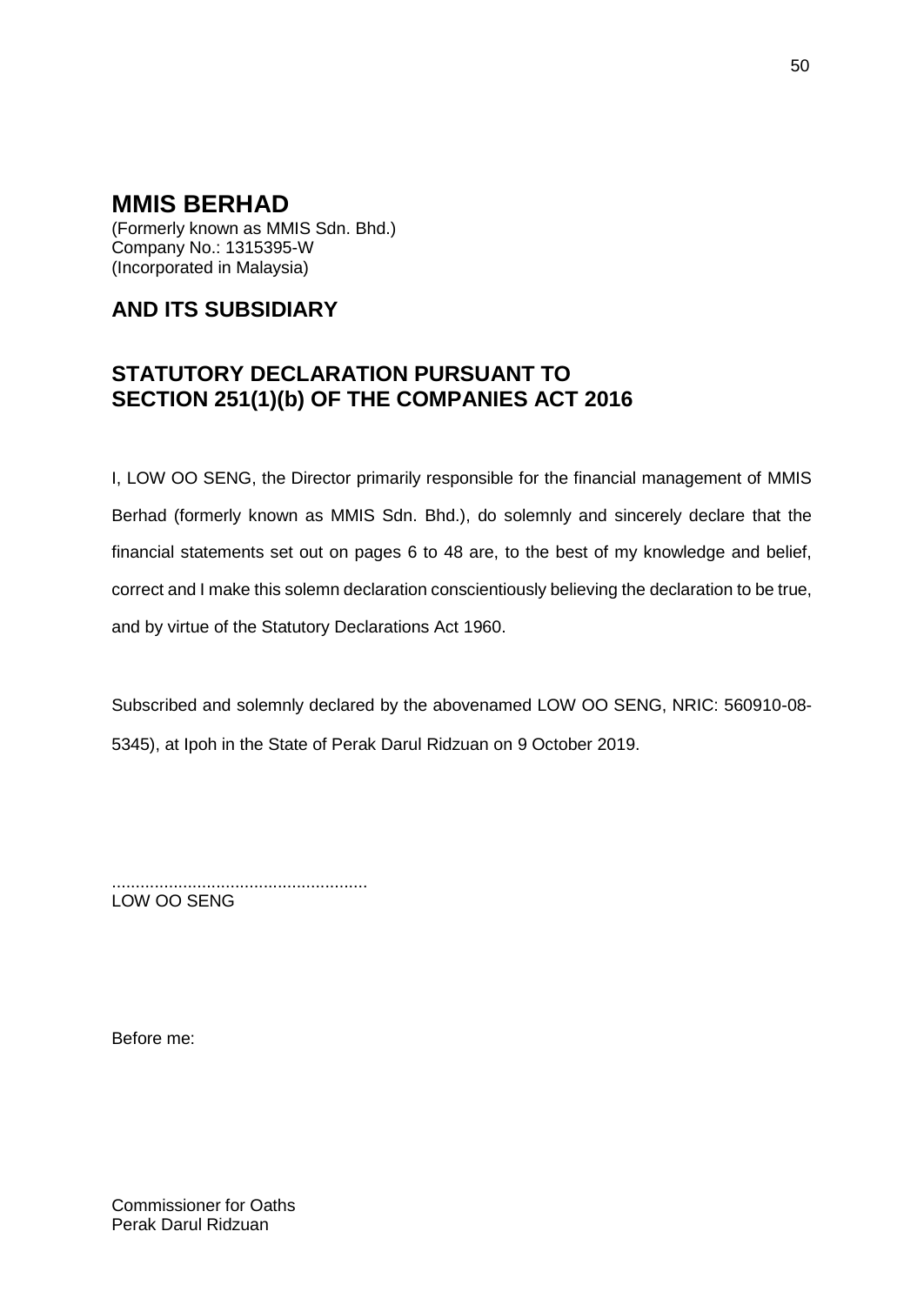# **INDEPENDENT AUDITORS' REPORT TO THE MEMBERS OF MMIS BERHAD**

(Formerly known as MMIS Sdn. Bhd.) Company No.: 1315395-W (Incorporated in Malaysia)

# **Report on the Audit of the Financial Statements**

## **Opinion**

We have audited the financial statements of MMIS Berhad (formerly known as MMIS Sdn. Bhd.), which comprise the statements of financial position as at 30 June 2019 of the Group and of the Company, and the statements of profit or loss and other comprehensive income, statements of changes in equity and statements of cash flows of the Group and of the Company for the period then ended, and notes to the financial statements, including a summary of significant accounting policies, as set out on pages 6 to 48.

In our opinion, the accompanying financial statements give a true and fair view of the financial position of the Group and of the Company as at 30 June 2019, and of their financial performance and their cash flows for the period then ended in accordance with Malaysian Financial Reporting Standards, International Financial Reporting Standards and the requirements of the Companies Act 2016 in Malaysia.

## **Basis for Opinion**

We conducted our audit in accordance with approved standards on auditing in Malaysia and International Standards on Auditing. Our responsibilities under those standards are further described in the *Auditors' Responsibilities for the Audit of the Financial Statements* section of our auditors' report. We believe that the audit evidence we have obtained is sufficient and appropriate to provide a basis for our opinion.

## **Independence and Other Ethical Responsibilities**

We are independent of the Group and of the Company in accordance with the *By-Laws (on Professional Ethics, Conduct and Practice)* of the Malaysian Institute of Accountants ("By-Laws") and the International Ethics Standards Board for Accountants' *Code of Ethics for Professional Accountants* ("IESBA Code"), and we have fulfilled our other ethical responsibilities in accordance with the By-Laws and the IESBA Code.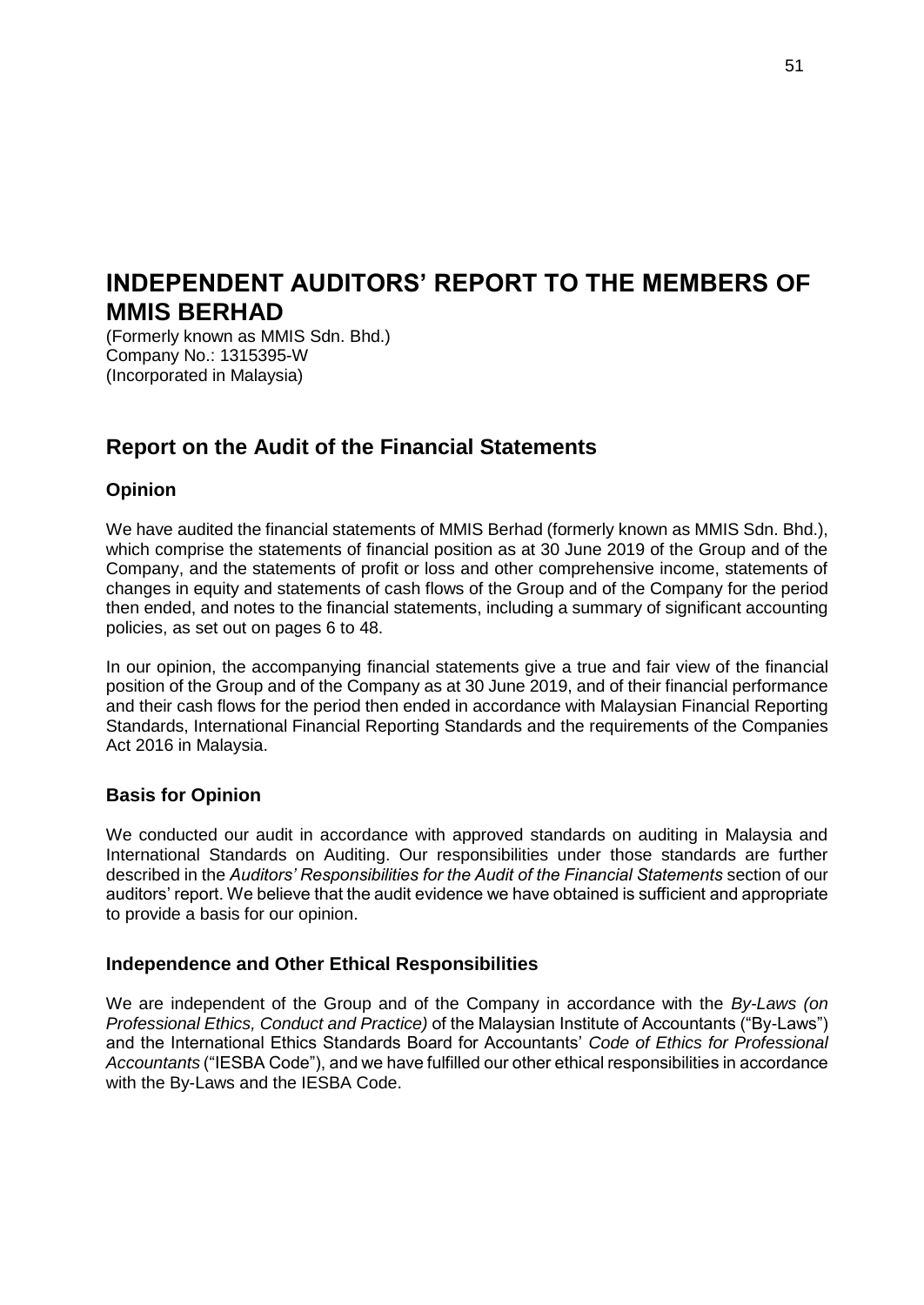*MMIS Berhad (Formerly known as MMIS Sdn. Bhd.) (Company No.: 1315395-W) Independent auditors' report for the financial period ended 30 June 2019*

## **Information Other than the Financial Statements and Auditors' Report Thereon**

The Directors of the Company are responsible for the other information. The other information comprises the information included in the Directors' Report, but does not include the financial statements of the Group and of the Company and our auditors' report thereon.

Our opinion on the financial statements of the Group and of the Company does not cover the Directors' Report and we do not express any form of assurance conclusion thereon.

In connection with our audit of the financial statements of the Group and of the Company, our responsibility is to read the Directors' Report and, in doing so, consider whether the Directors' Report is materially inconsistent with the financial statements of the Group and of the Company or our knowledge obtained in the audit, or otherwise appears to be materially misstated. If, based on the work we have performed, we conclude that there is a material misstatement of the Directors' Report, we are required to report that fact. We have nothing to report in this regard.

### **Responsibilities of the Directors for the Financial Statements**

The Directors of the Company are responsible for the preparation of financial statements of the Group and of the Company that give a true and fair view in accordance with Malaysian Financial Reporting Standards, International Financial Reporting Standards and the requirements of the Companies Act 2016 in Malaysia. The Directors are also responsible for such internal control as the Directors determine is necessary to enable the preparation of financial statements of the Group and of the Company that are free from material misstatement, whether due to fraud or error.

In preparing the financial statements of the Group and of the Company, the Directors are responsible for assessing the ability of the Group and of the Company to continue as a going concern, disclosing, as applicable, matters related to going concern and using the going concern basis of accounting unless the Directors either intend to liquidate the Group or the Company or to cease operations, or have no realistic alternative but to do so.

#### **Auditors' Responsibilities for the Audit of the Financial Statements**

Our objectives are to obtain reasonable assurance about whether the financial statements of the Group and of the Company as a whole are free from material misstatement, whether due to fraud or error, and to issue an auditors' report that includes our opinion. Reasonable assurance is a high level of assurance, but is not a guarantee that an audit conducted in accordance with approved standards on auditing in Malaysia and International Standards on Auditing will always detect a material misstatement when it exists. Misstatements can arise from fraud or error and are considered material if, individually or in the aggregate, they could reasonably be expected to influence the economic decisions of users taken on the basis of these financial statements.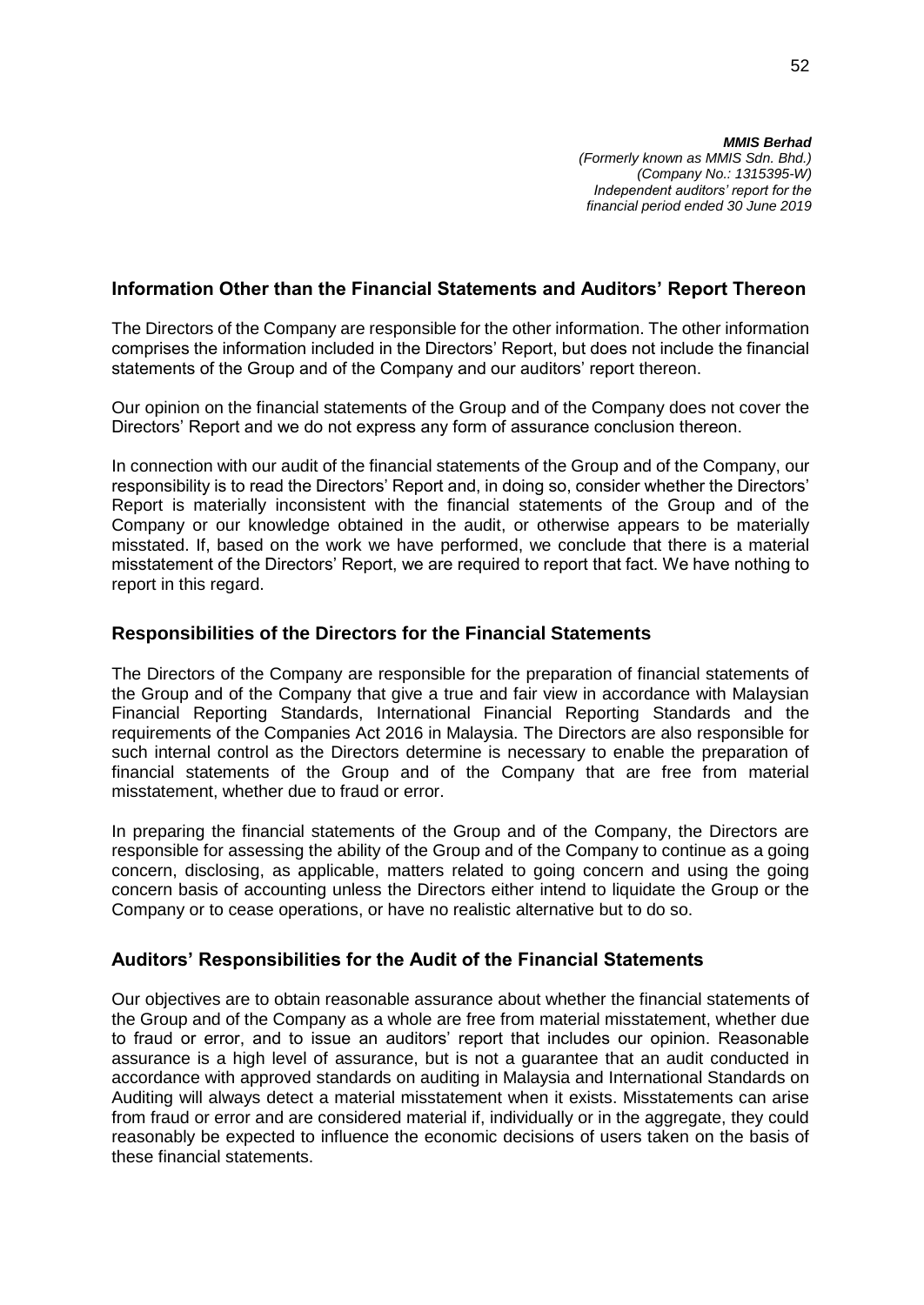## **Auditors' Responsibilities for the Audit of the Financial Statements (continued)**

As part of an audit in accordance with approved standards on auditing in Malaysia and International Standards on Auditing, we exercise professional judgement and maintain professional scepticism throughout the audit. We also:

- Identify and assess the risks of material misstatement of the financial statements of the Group and of the Company, whether due to fraud or error, design and perform audit procedures responsive to those risks, and obtain audit evidence that is sufficient and appropriate to provide a basis for our opinion. The risk of not detecting a material misstatement resulting from fraud is higher than for one resulting from error, as fraud may involve collusion, forgery, intentional omissions, misrepresentations, or the override of internal control.
- Obtain an understanding of internal control relevant to the audit in order to design audit procedures that are appropriate in the circumstances, but not for the purpose of expressing an opinion on the effectiveness of the internal control of the Group and of the Company.
- Evaluate the appropriateness of accounting policies used and the reasonableness of accounting estimates and related disclosures made by the Directors.
- Conclude on the appropriateness of the Directors' use of the going concern basis of accounting and, based on the audit evidence obtained, whether a material uncertainty exists related to events or conditions that may cast significant doubt on the ability of the Group or of the Company to continue as a going concern. If we conclude that a material uncertainty exists, we are required to draw attention in our auditors' report to the related disclosures in the financial statements of the Group and of the Company or, if such disclosures are inadequate, to modify our opinion. Our conclusions are based on the audit evidence obtained up to the date of our auditors' report. However, future events or conditions may cause the Group or the Company to cease to continue as a going concern.
- Evaluate the overall presentation, structure and content of the financial statements of the Group and of the Company, including the disclosures, and whether the financial statements of the Group and of the Company represent the underlying transactions and events in a manner that gives a true and fair view.
- Obtain sufficient appropriate audit evidence regarding the financial information of the entities or business activities within the Group to express an opinion on the financial statements of the Group. We are responsible for the direction, supervision and performance of the group audit. We remain solely responsible for our audit opinion.

We communicate with the Directors regarding, among other matters, the planned scope and timing of the audit and significant audit findings, including any significant deficiencies in internal control that we identify during our audit.